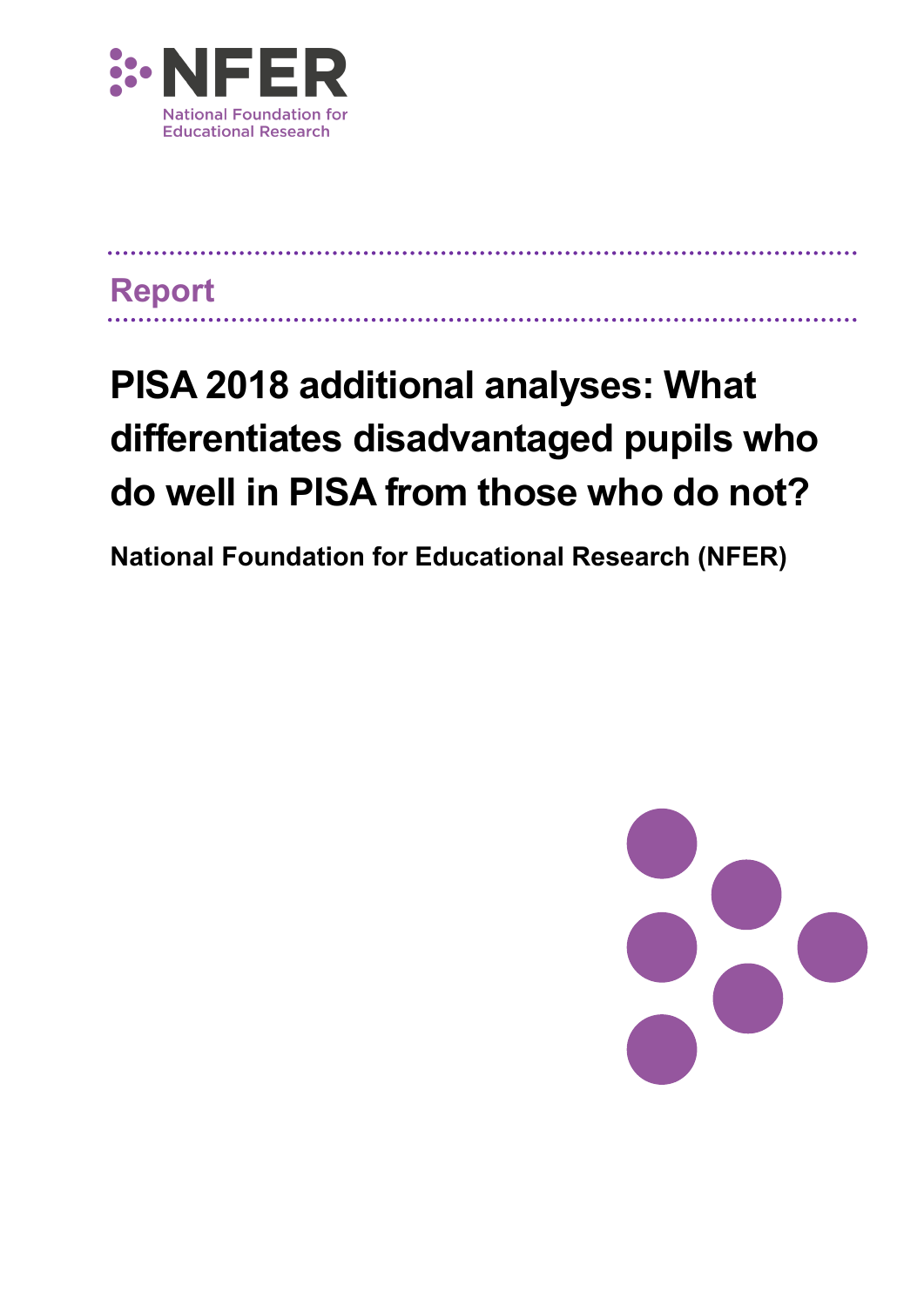## **PISA 2018 additional analyses: What differentiates disadvantaged pupils who do well in PISA from those who do not?**

Rachel Classick Geeta Gambhir Jose Liht Caroline Sharp Rebecca Wheater

Published in February 2021 By the National Foundation for Educational Research, The Mere, Upton Park, Slough, Berkshire SL1 2DQ [NFER](http://www.nfer.ac.uk/)

© 2021 National Foundation for Educational Research Registered Charity No. 313392 **ISBN**: 978-1-912596-34-8

#### **How to cite this publication:**

Classick, R., Gambhir, G., Liht, J., Sharp, C., Wheater, R. (2021*). PISA 2018 additional analyses: What differentiates disadvantaged pupils who do well in PISA from those who do not?*. Slough: NFER.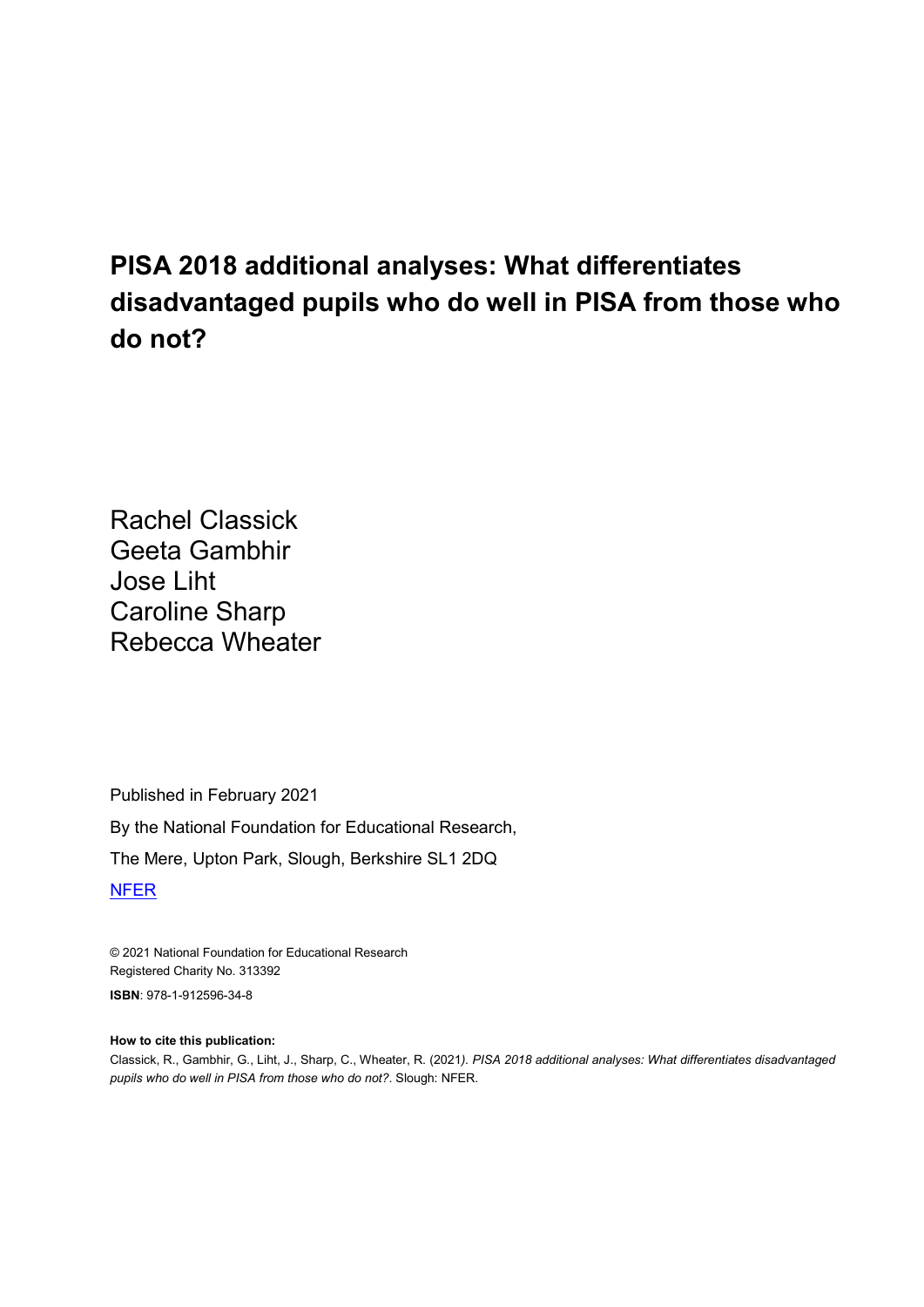## **Contents**

|                | List of figures                 |                                                                                                                              | $\overline{2}$ |  |  |
|----------------|---------------------------------|------------------------------------------------------------------------------------------------------------------------------|----------------|--|--|
|                | List of tables                  |                                                                                                                              | 3              |  |  |
|                | <b>Executive Summary</b><br>4   |                                                                                                                              |                |  |  |
| 1              |                                 | Introduction<br>7                                                                                                            |                |  |  |
| $\overline{2}$ |                                 | Background                                                                                                                   | 8              |  |  |
|                | 2.1                             | Which policies have supported the PISA 2018 generation by aiming to improve<br>attainment outcomes for disadvantaged groups? | 9              |  |  |
|                | 2.2                             | What can we learn from PISA?                                                                                                 | 14             |  |  |
| 3              |                                 | How well are England, Northern Ireland and Wales supporting the performance of<br>disadvantaged pupils?                      | 18             |  |  |
|                | 3.1                             | How are disadvantaged pupils in England, Northern Ireland and Wales<br>performing compared with their peers internationally? | 18             |  |  |
|                | 3.2                             | How does this compare with previous years?                                                                                   | 23             |  |  |
|                | 3.3                             | Are there areas of reading at which disadvantaged pupils are particularly<br>weak?                                           | 30             |  |  |
| 4              | Resilience                      |                                                                                                                              | 33             |  |  |
|                | 4.1                             | How is resilience defined?                                                                                                   | 33             |  |  |
|                | 4.2                             | How do resilient pupils' attitudes differ from similarly performing pupils from<br>more advantaged backgrounds?              | 35             |  |  |
|                | 4.3                             | How do resilient pupils' attitudes differ from low-performing pupils from similar<br>backgrounds?<br>37                      |                |  |  |
|                | 4.4                             | In what circumstances do disadvantaged pupils tend to overcome barriers to<br>perform better?                                | 39             |  |  |
| 5              | Conclusions and recommendations |                                                                                                                              |                |  |  |
|                | 5.1                             | Conclusions                                                                                                                  | 48             |  |  |
|                | 5.2                             | Recommendations                                                                                                              | 49             |  |  |
|                | References                      |                                                                                                                              | 51             |  |  |
|                | Appendix A                      |                                                                                                                              | 56             |  |  |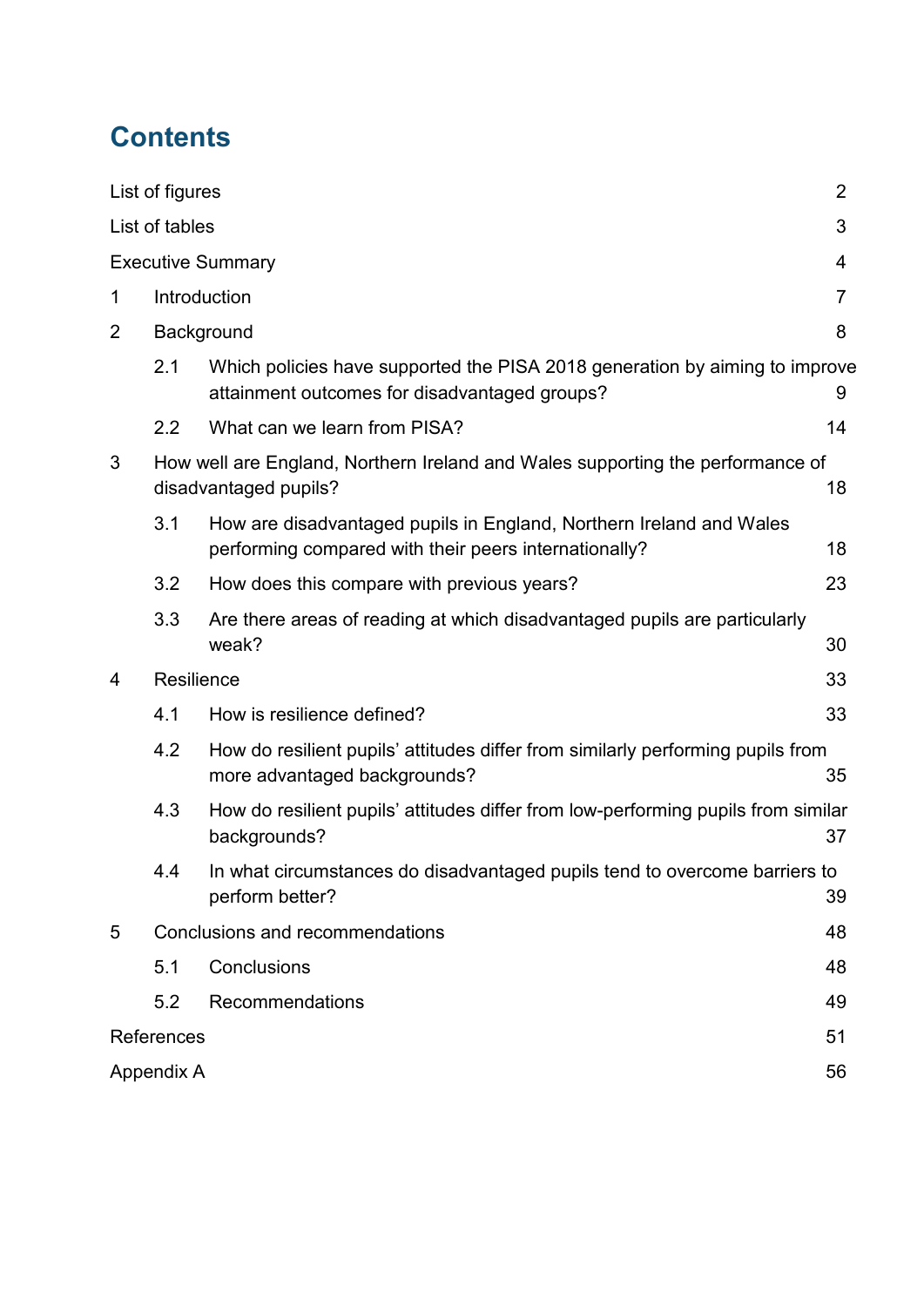## <span id="page-3-0"></span>**List of figures**

| Figure 1 Strength of the relationship between performance and ESCS for all PISA 2018   |
|----------------------------------------------------------------------------------------|
| Figure 2 Average reading score at each ESCS decile in England, Northern Ireland and    |
| Figure 3 Average maths score at each ESCS decile in England, Northern Ireland and      |
| Figure 4 Average science score at each ESCS decile in England, Northern Ireland and    |
| Figure 5 Average science score at each ESCS decile in Estonia and Northern Ireland21   |
| Figure 6 Average reading score at each ESCS decile in England, Canada and Estonia 22   |
| Figure 7 Average PISA reading scores for disadvantaged pupils and non-disadvantaged    |
| Figure 8 Average PISA maths scores for disadvantaged pupils and non-disadvantaged      |
| Figure 9 A spotlight on average reading and maths scores for disadvantaged and non-    |
| Figure 10 Average PISA science scores for disadvantaged pupils and non-disadvantaged   |
| Figure 11 Average PISA science scores for disadvantaged pupils and non-disadvantaged   |
| Figure 12 Disadvantaged pupils' performance in the three PISA reading processes in     |
| Figure 13 Disadvantaged pupils' performance in the three PISA reading processes in the |
|                                                                                        |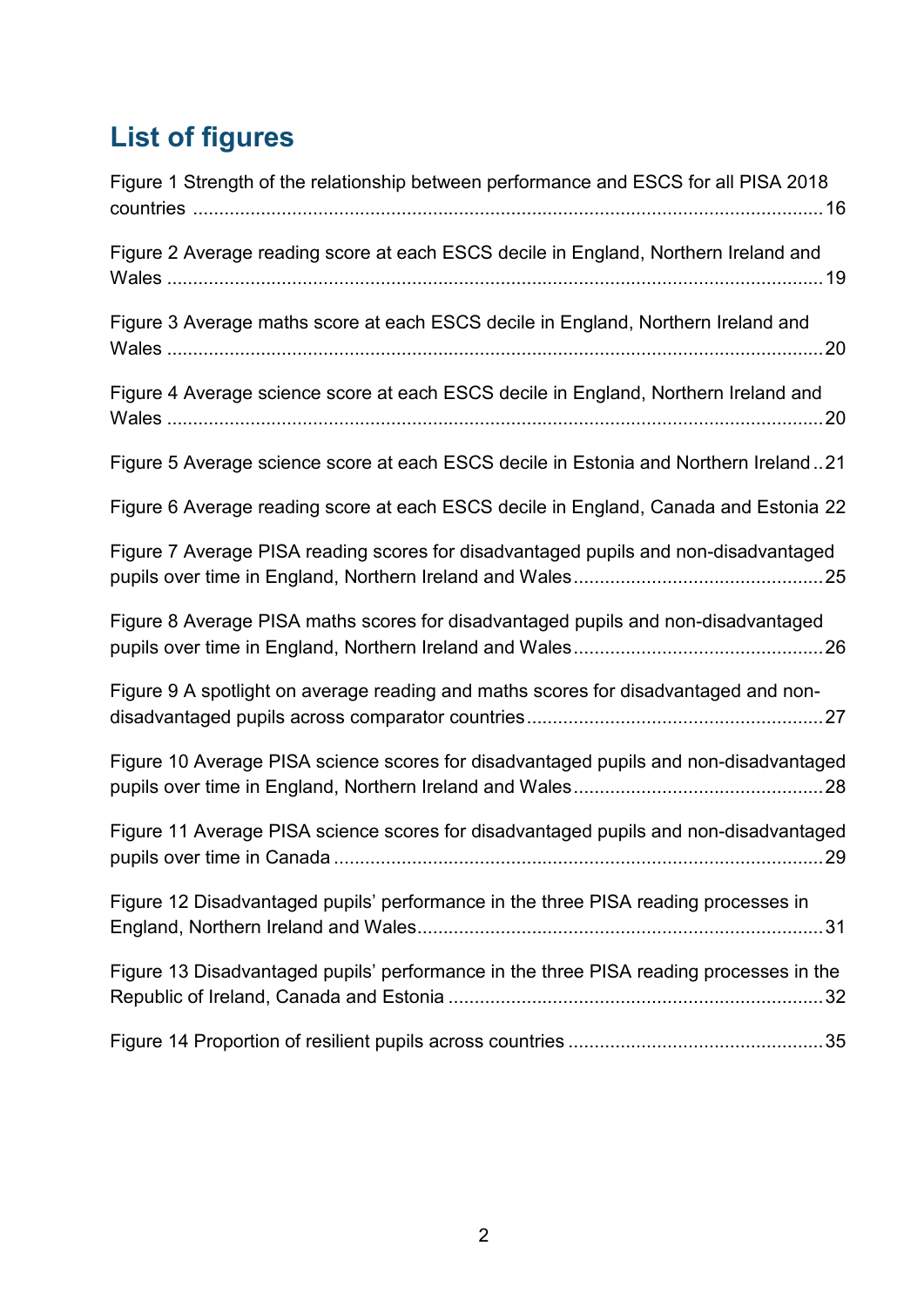## <span id="page-4-0"></span>**List of tables**

| Table 2 Proportion of FSM eligible pupils who are amongst the bottom 33% on the ESCS |  |
|--------------------------------------------------------------------------------------|--|
|                                                                                      |  |
| Table 4 NPD variables included in each multi-level logistic regression 57            |  |
| Table 5 PISA variables included in each multi-level logistic regression58            |  |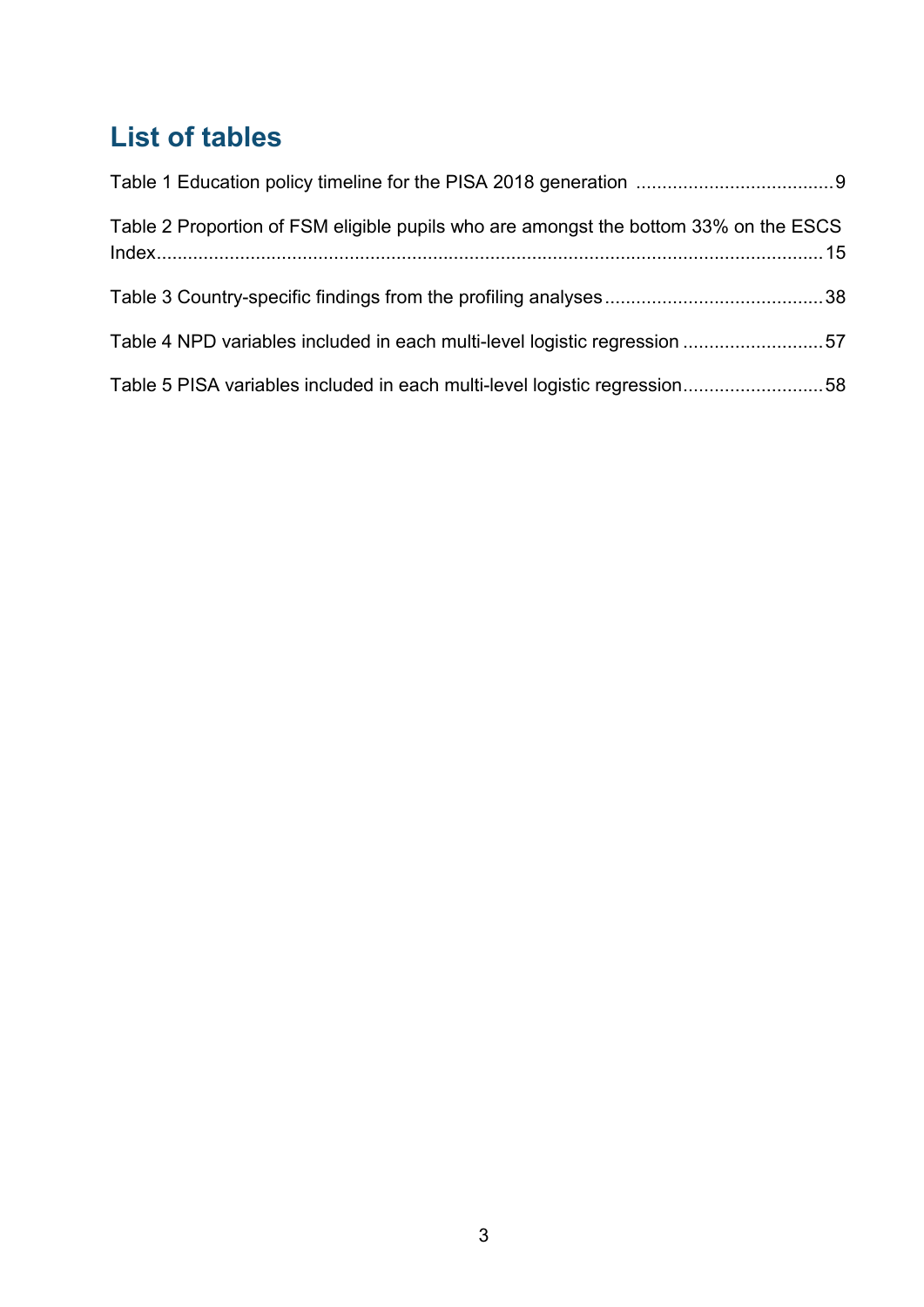## <span id="page-5-0"></span>**Executive Summary**

Social mobility and improving the performance of disadvantaged pupils is a focus for policy in England, Northern Ireland and Wales. The findings from PISA 2018 provide a unique opportunity to explore the impact of disadvantage on pupils aged 15, to contextualise achievement outcomes with information about home-life and school, as well as providing an international perspective.

### **How well are England, Northern Ireland and Wales doing at supporting the reading, maths and science performance of disadvantaged pupils compared with other countries, and has this changed over time?**

In all participating countries, more advantaged pupils performed better than their disadvantaged peers in reading, maths and science. Wales had more equitable outcomes, on average, than in England; the gap in performance between most- and leastdisadvantaged pupils was statistically significantly greater in England than in Wales for reading, maths and science. Northern Ireland sits somewhere in the middle, as the gap between most- and least- disadvantaged pupils was not significantly different from either England or Wales.

It is possible to be high achieving and have comparatively good equity in education. Countries previously identified as having greater equity in their education include Macao (China), Estonia and Canada; three countries which also outperformed England, Northern Ireland and Wales in all three PISA domains in 2018. Estonia and Canada, therefore, have been chosen as the comparator countries for this research alongside the Republic of Ireland.

In England, Northern Ireland and Wales, socio-economic background had a smaller impact on performance amongst some of the most disadvantaged pupils than for their more advantaged peers. That is, there was a smaller difference in average achievement between a disadvantaged pupil and a marginally less disadvantaged peer but a larger difference in achievement between an advantaged pupil and a marginally less advantaged peer. In England, pupils who were more advantaged performed similarly to their peers in Canada and Estonia, indicating the importance of successfully improving the performance of disadvantaged pupils.

Reading was assessed in greater depth in PISA 2018. The gap between disadvantaged pupils and their non-disadvantaged peers was similar for all three reading processes: locating information; understanding; and evaluating and reflecting. This indicates there was no process in which disadvantaged pupils were disproportionately weak.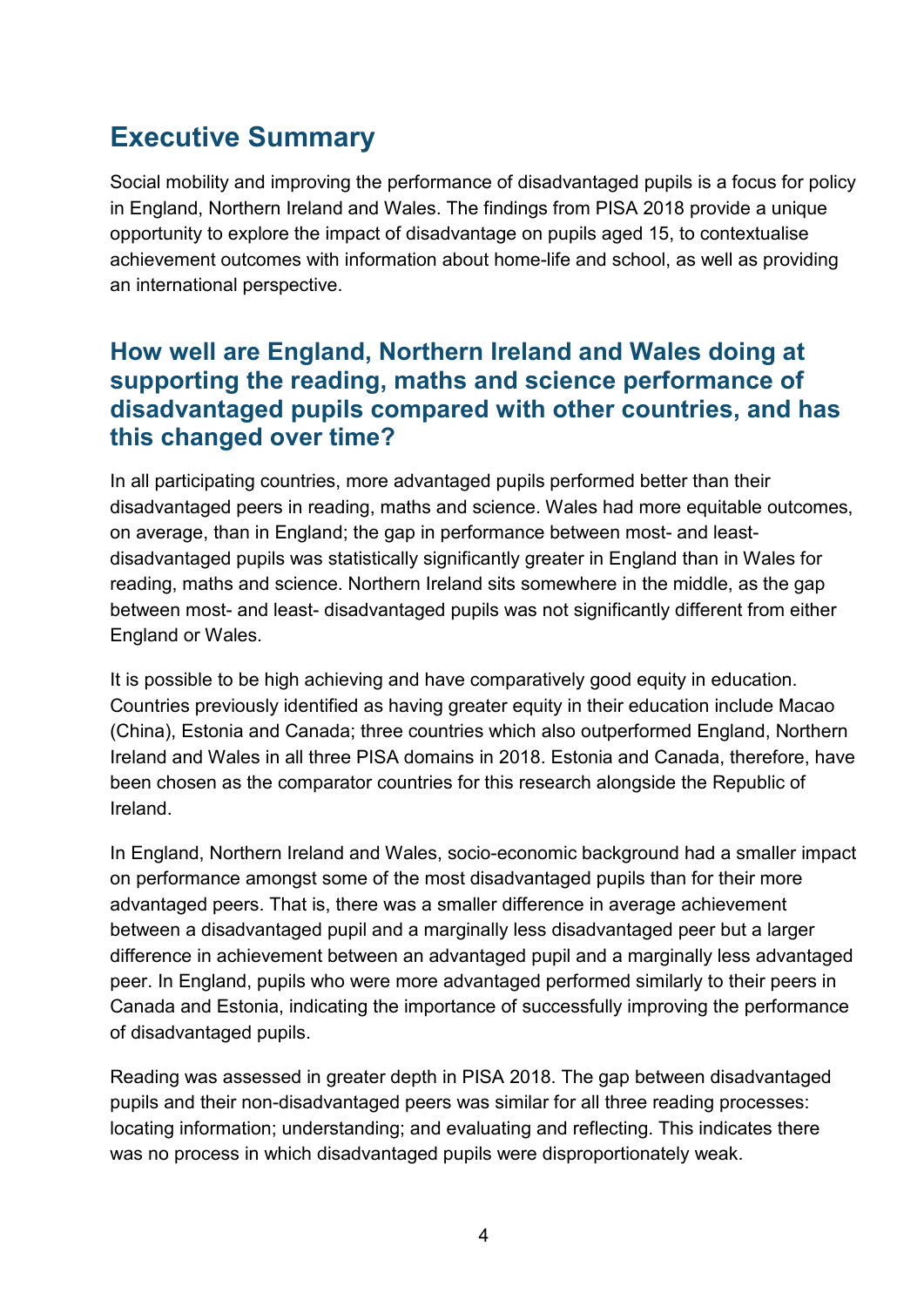Encouragingly, in England, Northern Ireland and Wales, the 2018 average scores for disadvantaged pupils in maths and reading were significantly higher than in previous cycles. Disadvantaged pupils' performance in science in each of the three countries has remained stable over time, whilst it has decreased in the comparator countries.

## **How do resilient pupils' (high-achieving, disadvantaged pupils') attitudes differ from similarly-performing pupils' from more advantaged backgrounds?**

Around a third of the disadvantaged pupils in England, Northern Ireland and Wales were defined as 'resilient'. Resilient pupils are amongst the 33% most socio-economically disadvantaged pupils in their country who achieve at or above "level 3" in PISA reading, maths and science; or, more simply, they are disadvantage pupils who, despite the odds, have attainment in PISA of a level considered to equip them for success in later life.

For the most part, there were no attitudinal differences found between resilient pupils and their similarly-achieving, more affluent peers. For example, no differences were found between pupils' sense of belonging at school, life satisfaction or future aspirations. The exception to this was in Northern Ireland, where resilient pupils were less confident in their reading than their more affluent peers.

It was mainly indicators of family poverty which distinguished these pupils. Whilst it is perhaps unsurprising that wealth indicators demonstrate the differences between resilient pupils and those who are not disadvantaged and similarly achieving, it does emphasise that households need sufficient household income to enable children to widen their horizons.

## **In what circumstances do disadvantaged pupils tend to overcome barriers to perform better and how do their attitudes differ from low-performing disadvantaged pupils' from similar backgrounds?**

Resilient pupils tended to use metacognitive strategies, had a growth mind-set and had high aspirations for their future education or careers. They were also less likely to truant. Resilient pupils were less likely to report having found meaning in life and less likely to report regularly feeling positive emotions; these unexpected findings would benefit from additional research to understand further.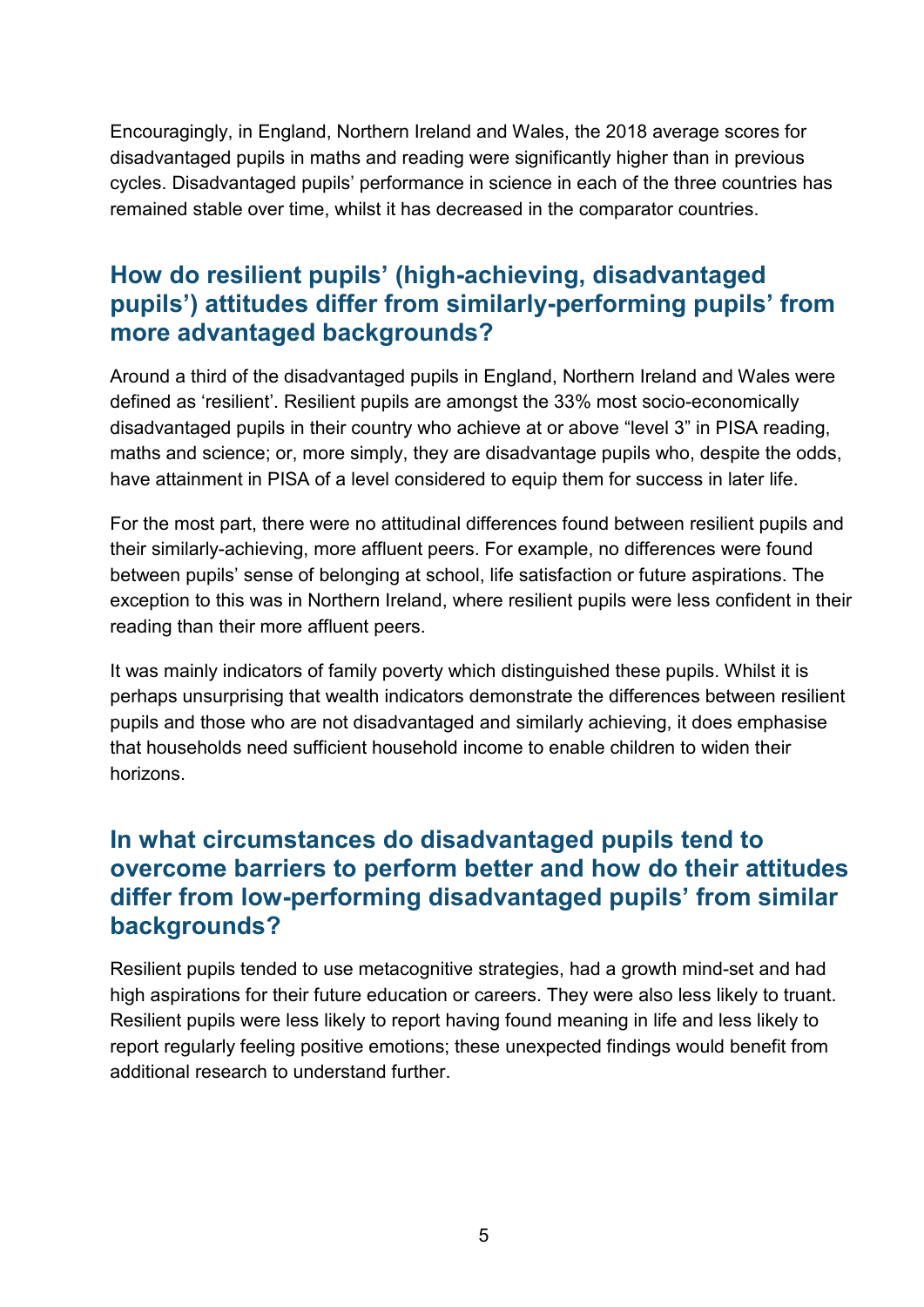## **Are there lessons that can be applied more widely?**

Drawing on our findings around resilient pupils we recommend:

- programmes that support metacognition could be beneficial for disadvantaged pupils
- work towards countering the belief that intelligence is fixed for disadvantaged pupils
- further investigation into the connection between aspiration and resilience to identify how they are related and, therefore, how and where more targeted support would be most beneficial for disadvantaged pupils.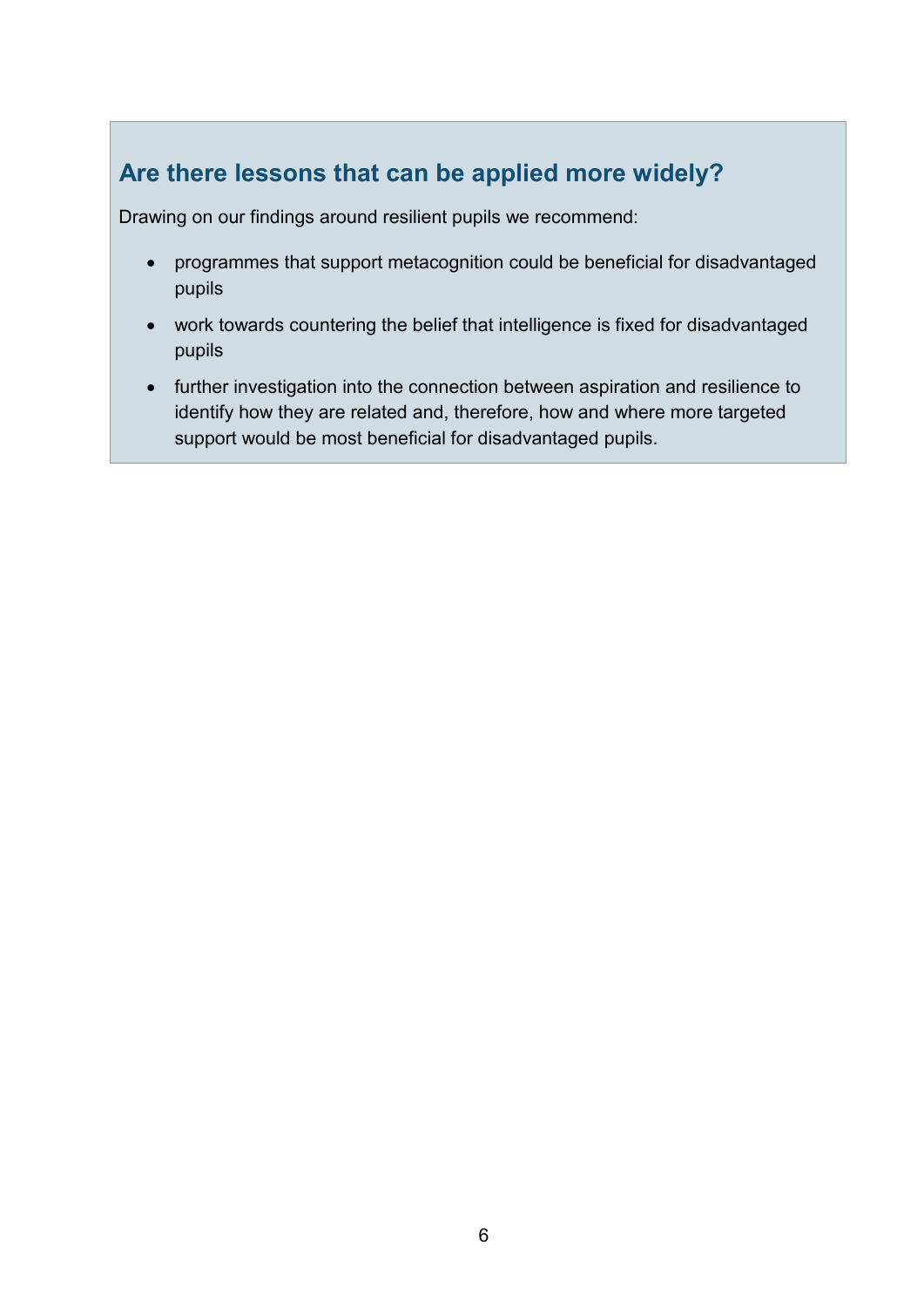## <span id="page-8-0"></span>**1 Introduction**

-

Differences in achievement between disadvantaged pupils and their more advantaged peers are a focus for policy in all parts of the UK. A gap in educational outcomes between pupils from less-affluent backgrounds compared to their peers is evident by the time they start school and only widens as they move through the school years (EEF, 2017). Disadvantaged pupils are more likely to leave school without GCSEs in English and maths than their peers (Children's Commissioner 2019; EEF, 2017; Burn, 2015) and are underrepresented in professional occupations (Social Mobility Commission, no date). This means it is vital to understand ways in which we can support disadvantaged pupils, and ensure that they are given the tools they need to overcome barriers and succeed in later life. Whilst this is always an essential task, it has become even more important at a time when COVID-19 appears to have increased the negative impact of disadvantage on educational success (OECD, 2020).

In 2018, nearly 80 countries participated in the Programme for International Student Assessment (PISA). PISA assesses 15 year olds' proficiency in reading, maths and science and collects data on a wealth of background factors via questionnaires from pupils, teachers and school leaders. This provides a unique opportunity to explore the impact of disadvantage on pupils from an international perspective, as well as a comparison across England, Northern Ireland and Wales<sup>[1](#page-8-1)</sup> on the devolved matter of education.

This report focuses on reading, mathematics and science performance in PISA to answer three questions:

- 1. How well are England, Wales and Northern Ireland doing at supporting the reading, maths and science performance of disadvantaged pupils compared with other countries, and has this changed over time?
- 2. How do resilient pupils' (high-achieving, disadvantaged pupils') attitudes differ from low-performing pupils' from similar backgrounds and similarly performing pupils' from more advantaged backgrounds?
- 3. In what circumstances do disadvantaged pupils tend to overcome barriers to perform better, and are there lessons that can be applied more widely?

<span id="page-8-1"></span><sup>&</sup>lt;sup>1</sup> This research was commissioned as part of the PISA 2018 national centre for England, Wales and Northern Ireland. Analysis of Scotland was out of scope.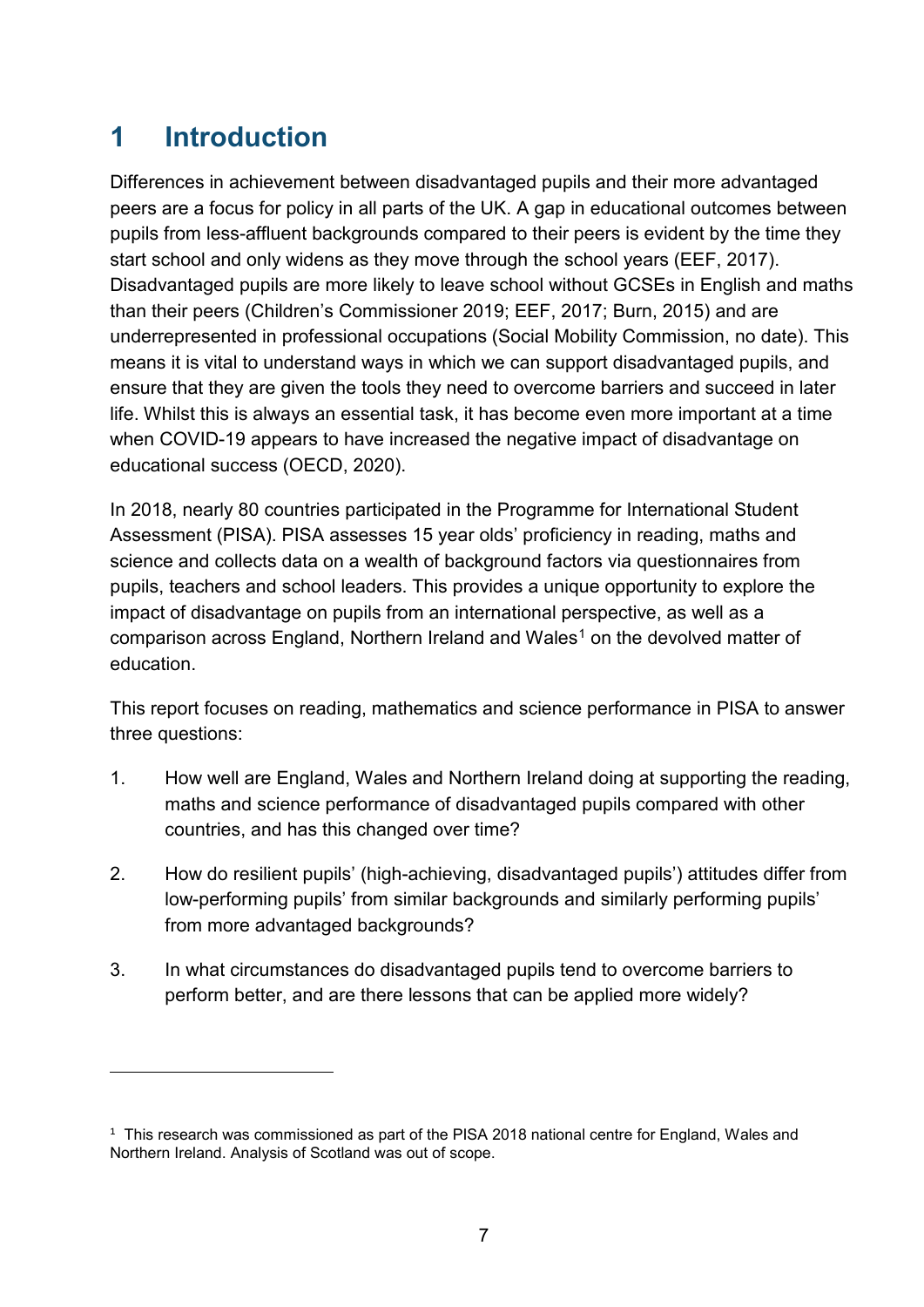## <span id="page-9-0"></span>**2 Background**

#### **Social mobility and improving performance of disadvantaged pupils is a priority for all parts of the UK**

In England, Wales and Northern Ireland, 'disadvantaged' is primarily defined and measured as those pupils in receipt of free schools meals (FSM) or who have been recipients at any given point in the previous six years (EverFSM). A small number of looked after and adopted children are also classed as disadvantaged but do not feature in this study.

Reducing the difference in achievement between disadvantaged pupils and their more advantaged peers is a focus for policy in all parts of the UK. The Social Mobility Commission is an independent body established to assess progress in improving social mobility in England, Wales and Scotland. In their 2019 State of the Nation report they found that social mobility had stagnated in England over the previous four years, but improved in Wales (Social Mobility Commission, 2019). The Equality Commission for Northern Ireland issued a statement on educational inequality in October 2017 which concluded that 'despite the fact that overall levels of attainment are increasing, many of the attainment gaps between the equality groups are also increasing' (Equality Commission, 2017, page 3).

In England, there is evidence that the disadvantage gap stopped closing between 2015 and 2019 and there are indications this gap has widened (Hutchinson *et al*., 2020). In July 2020 the Education Minister in Northern Ireland announced the appointment of an expert panel to examine the links between educational underachievement and social disadvantage. An online survey was launched in September 2020 engaging various stakeholders, with the aim 'To examine links between persistent educational underachievement and socio-economic background' (Department of Education, 2020). The Welsh Government has announced plans to commence its socio-economic duty in March 2021, which will place a legal requirement on specific public bodies to consider how their decisions might help to reduce the inequalities associated with socio-economic disadvantage (Welsh Government, 2020).

The COVID-19 pandemic is likely to have a disproportionate impact on economically disadvantaged pupils (Children's Commissioner 2020; Montacute, 2020; Sharp *et al*., 2020) and the Education Endowment Foundation estimates that school closures in England are likely to have widened the attainment gap between disadvantaged pupils and their peers, reversing the progress since 2011 (EEF, 2020a). Whilst the data in this report was collected prior to the COVID-19 pandemic, the findings, in combination with other research, could be used to strengthen the support given to disadvantaged pupils in an attempt to lessen the impact of the pandemic on their future.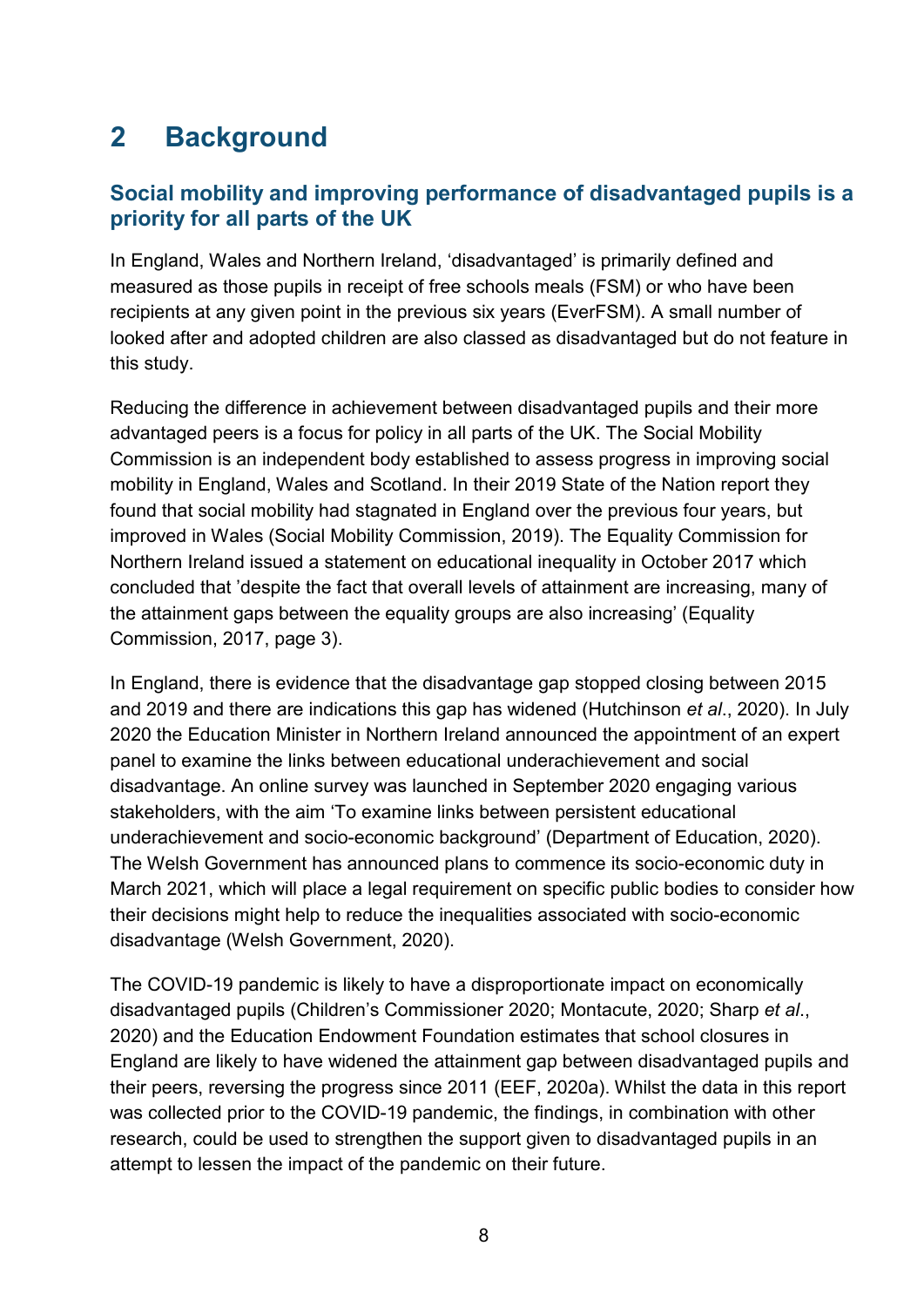## <span id="page-10-0"></span>**2.1 Which policies have supported the PISA 2018 generation by aiming to improve attainment outcomes for disadvantaged groups?**

The PISA 2018 cohort in England, Northern Ireland and Wales, born in 2002/03, has experienced many policies with the overarching aim of improving attainment for all pupils, as shown in Table 1.

<span id="page-10-1"></span>

| <b>School</b><br>year | <b>Cohort</b><br>age in<br>autumn | <b>England events</b>                                                                                    | <b>Northern Ireland</b><br>events                                                            | <b>Wales events</b>             |
|-----------------------|-----------------------------------|----------------------------------------------------------------------------------------------------------|----------------------------------------------------------------------------------------------|---------------------------------|
| 2003                  | $\overline{0}$                    | National Literacy<br>Strategy (from 1997)<br>London Challenge<br>launched May 2003                       | School self-evaluation:<br><b>Together Towards</b><br>Improvement I                          |                                 |
| 2004                  | $\mathbf{1}$                      |                                                                                                          |                                                                                              | Key stage tests<br>discontinued |
| 2005                  | $\overline{2}$                    | Free early education for Established the<br>all 3-year-olds                                              | <b>Common Funding</b><br>Scheme                                                              |                                 |
| 2006                  | 3                                 | <b>Rose Report</b><br>recommends<br>systematic synthetic<br>phonics                                      | Sure Start widened to<br>cover education<br>loutcomes<br><b>Extended Schools</b><br>launched |                                 |
| 2007                  | $\overline{4}$                    | <b>City Challenge</b><br>launched April 2008                                                             | Northern Ireland<br>curriculum introduced                                                    |                                 |
| 2008                  | 5                                 | National roll-out Every<br>Child a Reader<br>KS3 tests discontinued                                      | Every School a Good<br>School April 2009                                                     |                                 |
| 2009                  | 6                                 |                                                                                                          |                                                                                              |                                 |
| 2010                  | $\overline{7}$                    | Academy acceleration<br>Commitment to expand<br>Teach First & school-<br>led Initial Teacher<br>Training |                                                                                              |                                 |

**Table 1 Education policy timeline for the PISA 2018 generation**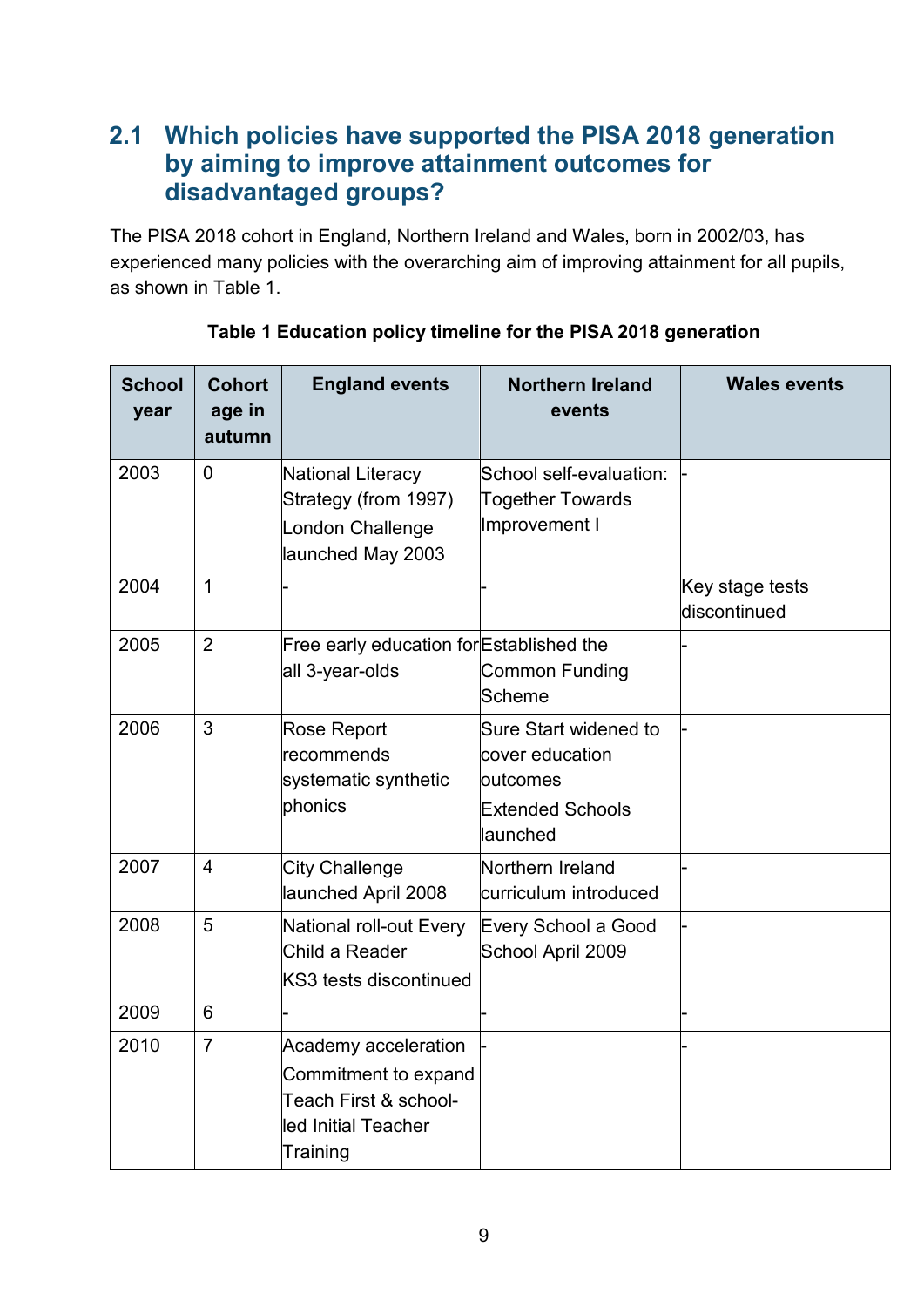| <b>School</b><br>year | <b>Cohort</b><br>age in<br>autumn | <b>England events</b>                                                                                                                         | <b>Northern Ireland</b><br>events                                                                                                                                                           | <b>Wales events</b>                                                                                                                                            |
|-----------------------|-----------------------------------|-----------------------------------------------------------------------------------------------------------------------------------------------|---------------------------------------------------------------------------------------------------------------------------------------------------------------------------------------------|----------------------------------------------------------------------------------------------------------------------------------------------------------------|
| 2011                  | 8                                 | Pupil Premium<br>lintroduced<br><b>Education Endowment</b><br><b>Foundation established</b><br><b>EBacc performance</b><br>measure introduced | Count, Read: Succeed<br><b>Review of GCSE policy</b>                                                                                                                                        | Welsh-Medium<br><b>Education Strategy April</b><br>2010<br>School banding<br>introduced                                                                        |
| 2012                  | 9                                 | Pupil Premium<br>extended to ever-6<br>Year 7 catch-up<br>premium introduced                                                                  | Assessment of<br>Communication using<br>Levels of Progression<br>lintroduced<br>Understanding<br>Difficulties in Literacy<br>Development:<br>Continuing Professional<br>Development 2012-15 | Regional consortia<br>working from Sept 2012<br>Standardised tests in<br>reading and numeracy<br>from May 2013<br><b>Pupil Deprivation Grant</b><br>introduced |
| 2013                  | 10                                |                                                                                                                                               | Literacy & Numeracy<br>Signature Programme<br>2013-15<br>Promoting Improvement <sup> 2013</sup><br>in English and<br>Mathematics 2013-15                                                    | National Literacy and<br>Numeracy Framework<br>statutory September                                                                                             |
| 2014                  | 11                                | <b>Revised national</b><br>curriculum for most<br>subjects<br><b>Maths Hubs</b><br>established                                                |                                                                                                                                                                                             |                                                                                                                                                                |
| 2015                  | 12                                | <b>Reformed GCSEs first</b><br>teaching<br><b>DfE</b> Single<br>Departmental plan<br>2015 (withdrawn 2017)                                    |                                                                                                                                                                                             | Revised programmes of<br>study for English, Welsh<br>and maths                                                                                                 |
| 2016                  | 13                                | <b>Revised national</b><br>curriculum for English                                                                                             | Policy on Qualifications<br>market and GCSE<br>Grading                                                                                                                                      |                                                                                                                                                                |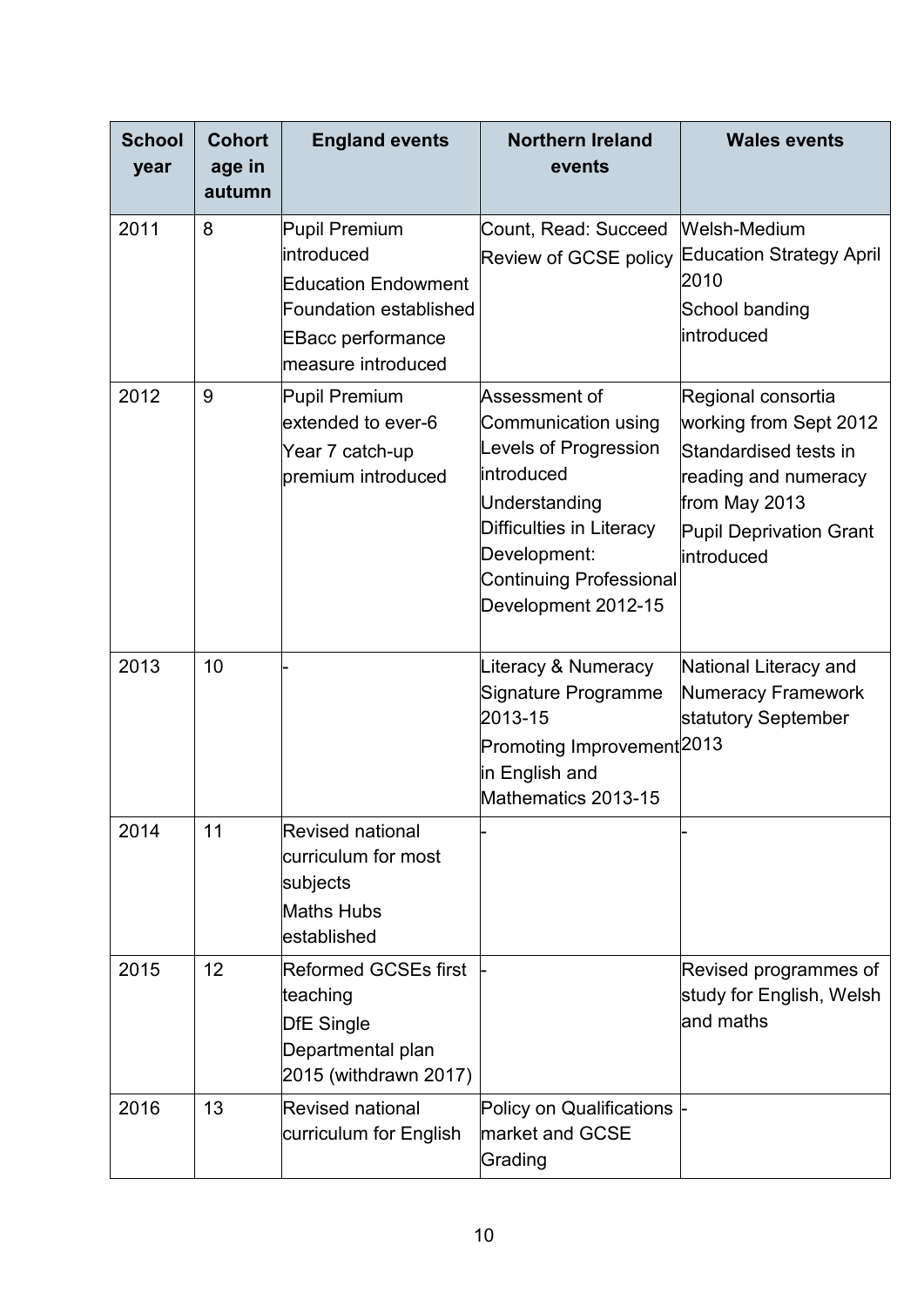| <b>School</b><br>year | <b>Cohort</b><br>age in<br>autumn | <b>England events</b>                                                                                                                                                                                                                                                                                 | <b>Northern Ireland</b><br>events | <b>Wales events</b>                                       |
|-----------------------|-----------------------------------|-------------------------------------------------------------------------------------------------------------------------------------------------------------------------------------------------------------------------------------------------------------------------------------------------------|-----------------------------------|-----------------------------------------------------------|
|                       |                                   | came into force for all<br>year groups<br><b>Opportunity areas</b><br>launched                                                                                                                                                                                                                        |                                   |                                                           |
| 2017                  | 14                                | Progress 8<br>performance measure<br>Social mobility plan<br><b>Strategic School</b><br>Improvement Fund (to<br>2018)<br>Teaching and<br>Leadership Innovation<br>Fund (to 2020)<br>Rollout of secondary<br>teaching for mastery of<br>maths begins (total<br>planned reach 1,700<br>schools by 2023) |                                   | <b>Welsh in Education</b><br>Action Plan December<br>2017 |

Education is an area of devolved government in the UK, with each country making decisions on the education system independently. We provide a spotlight on each country below, identifying the key policy initiatives which focus more specifically on improving attainment outcomes for disadvantaged groups during the PISA 2018 cohort's experience of primary and secondary schooling. The policies largely target literacy and numeracy, as these underpin attainment in other areas of learning.

While many policies aim to tackle socio-economic disadvantage, it is important to note that there are other characteristics which are disproportionately associated with disadvantage and also lower attainment, for example, special educational needs and some ethnic backgrounds. Findings from PISA 2018 (OECD, 2019e) illustrate other factors which could affect attainment. For example, UK school leaders of disadvantaged schools were more likely than their counterparts in more affluent schools to report that the capacity to provide teaching was hindered, at least to some extent, by a lack of teaching staff.

With regards to early childhood (from age 2 upwards), this cohort in all three countries would have had access to the support offered by Sure Start, an initiative aimed at families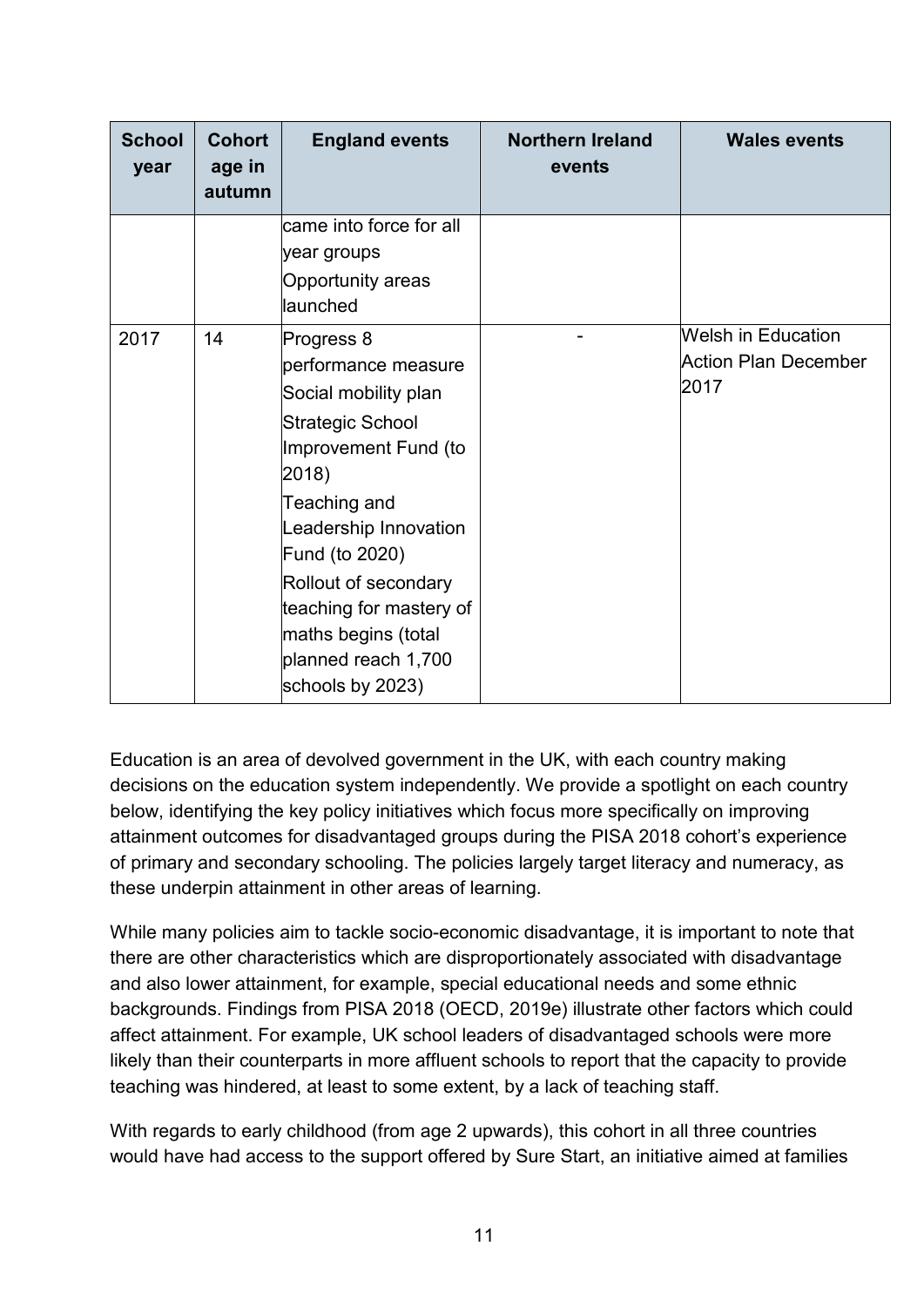living in disadvantaged areas by supporting various aspects of preschool children's development including learning, social and emotional skills and health and well-being.

#### **England: Pupil Premium, EEF and building on the Opportunity Areas**

The Pupil Premium, introduced in 2011 when this cohort was aged 8/9, is funding provided to publically funded schools in England to support the education of disadvantaged pupils. It comprises a payment per pupil eligible for FSM in year groups from Reception to Year 11. The Department for Education (DfE) stated it expected to achieve a significant positive impact on the attainment gap in primary schools by 2015, and in secondary schools by 2020 (National Audit Office, 2015), although more recently it has been called into question whether this funding is being used as intended (for example, Education Select Committee, 2019).

The Education Endowment Foundation (EEF) was established in 2011 alongside the introduction of the Pupil Premium. It aims to identify, fund and evaluate educational innovations which meet disadvantaged pupils' needs. This involves establishing evidence of effective interventions and strategies, which work at scale, and encouraging schools, government, charities and others to apply this evidence. The EEF has funded projects that, after rigorous evaluation, have shown the potential to improve pupils' attainment are termed Promising Projects (EEF, 2020b). These projects (including, for example, peer tutoring), have enabled pupils to make +3 months of additional progress in a year, with some projects particularly benefitting pupils eligible for FSM, who made on average +4 months' additional progress**.** These programmes are mainly being delivered in primary schools, but include one-to-one tutoring and embedding formative assessment at Key Stages 3 and 4.

In 2017, DfE published a social mobility plan, *Unlocking Talent, Fulfilling Potential* (DfE, 2017). In the more recent State of the Nation report, the Social Mobility Commission said 'In December 2017 the DfE took a concrete step towards recognising the critical importance of the role of education in social mobility by publishing its plan for social mobility through education. This was the first time there was a meaningful and tangible commitment to social mobility in the form of a department-wide plan' (Social Mobility Commission, 2019, page 36). This plan builds on the Opportunities Areas programme, in which extra funding was made available to 12 local authority district areas (LADs), targeted because of the social, economic and cultural challenges they faced in improving people's life chances. The aim of this programme is to build young people's knowledge and skills and provide them with the best advice and opportunities. The PISA cohort would have had a maximum of one year exposure to schemes supported under this programme.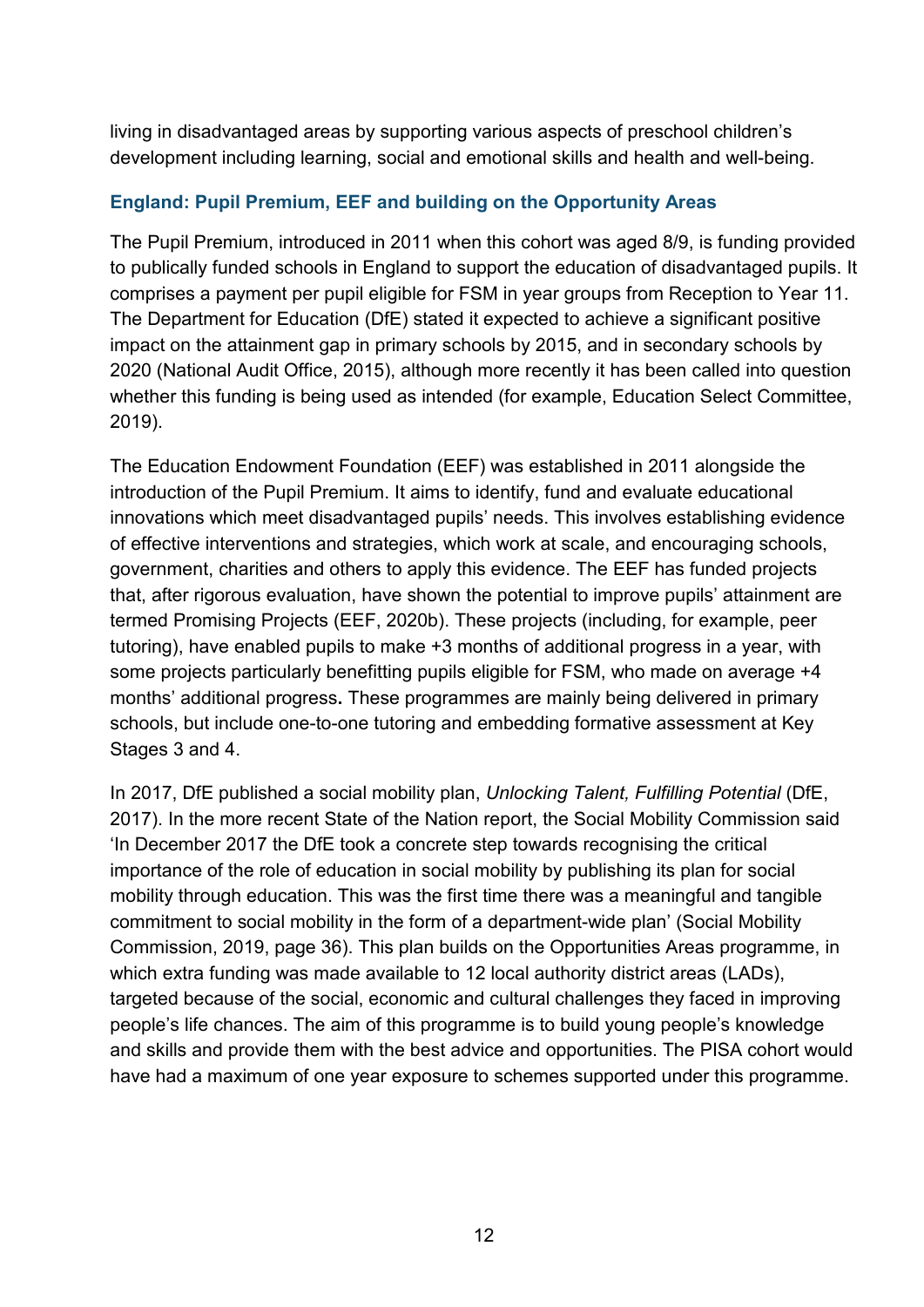#### **Northern Ireland: Common Funding Scheme, the Delivering Social Change Literacy and Numeracy Programme and Count, Read: Succeed**

The Common Funding Scheme (CFS), established in 2005 when the PISA 2018 cohort were aged 2, is distributed to schools based on the proportion of children entitled to free school meals. The Targeting Social Need (TSN) component in the CFS, introduced in 2014, provides an extra payment to schools to recognise the additional costs in educating children from socially deprived backgrounds, regardless of ability, and the particular challenges faced in schools with high proportions of disadvantaged children.

In 2012, Northern Ireland commenced the Delivering Social Change Literacy and Numeracy Programme, which aimed to improve literacy and numeracy as part of a wider government initiative tackling poverty and social exclusion**.** The PISA 2018 cohort was in their final year of primary school in 2013-14 and so would have experienced the full extent of this programme. It aimed to increase the number of pupils in primary and post-primary schools achieving at the expected level or above at the end of Key Stage 2 in both Literacy and Numeracy and at least a grade C or above in GCSE English and GCSE Mathematics.

Other policies which may have had an impact include Count, Read: Succeed: which was introduced in 2011 and focuses on narrowing gaps in educational outcomes, including between the most and least disadvantaged pupils; and Extended Schools, which, from 2006, has targeted disadvantaged communities. Extended Schools aims to enable the provision of more than 3,000 additional services and activities across 500 schools, reaching approximately 43% of all schools and 63% of all pupils entitled to FSM in Northern Ireland.

#### **Wales: Pupil Deprivation Grant and National Literacy and Numeracy Framework**

The Pupil Deprivation Grant, launched in 2012, when the PISA 2018 cohort was in its final year of primary school, is one of the Welsh Government's flagship education policies and aims to tackle the impact of deprivation and disadvantage on educational outcomes. Extra funds are available to schools based on the number of pupils eligible for FSM on their roll from Years 1-11. The National Literacy and Numeracy Framework, introduced in 2013 aims to reduce the gaps between pupils with special educational needs or from disadvantaged backgrounds, and their peers.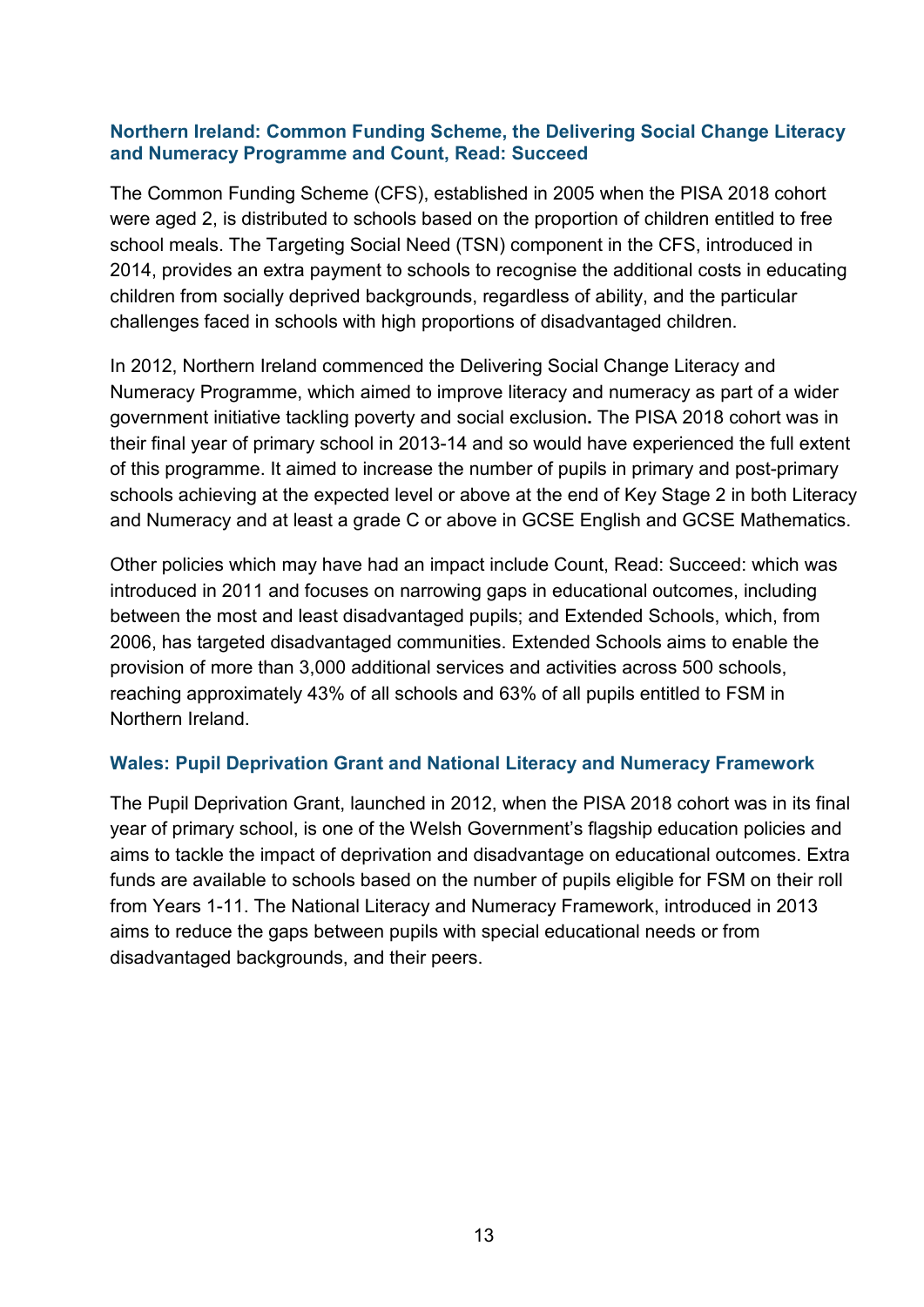## <span id="page-15-0"></span>**2.2 What can we learn from PISA?**

#### **International surveys provide a unique opportunity to examine the impact of disadvantage on pupils in England, Northern Ireland and Wales**

The release of PISA 2018 data in December 2019 provides rich data to look at the reading, maths and science performance of pupils across countries, over time. International large scale assessments, such as PISA, give the opportunity for international comparisons, as well as UK-wide comparisons on the devolved matter of education. PISA measures attainment alongside contextual information, for instance background characteristics, from pupil and school questionnaires.

For PISA, the OECD has developed an alternative measure of socio-economic background, the index of economic, social and cultural status (ESCS). ESCS is calculated as a weighted average of three indices, generated from the PISA questionnaires:

- HISEI the highest occupational status of a pupil's parents.
- PAREDINT the highest educational level of a pupil's parents (converted into years of education).
- HOMEPOS an index of home possessions (measures the availability of 25 household items that act as measurements of family wealth including the number of books at home).

The index is set to a mean of zero across OECD countries, with a standard deviation of one. More detailed information about how the ESCS index is calculated is provided in the [PISA technical report.](https://www.oecd.org/pisa/data/pisa2018technicalreport/PISA2018_Technical-Report-Chapter-16-Background-Questionnaires.pdf)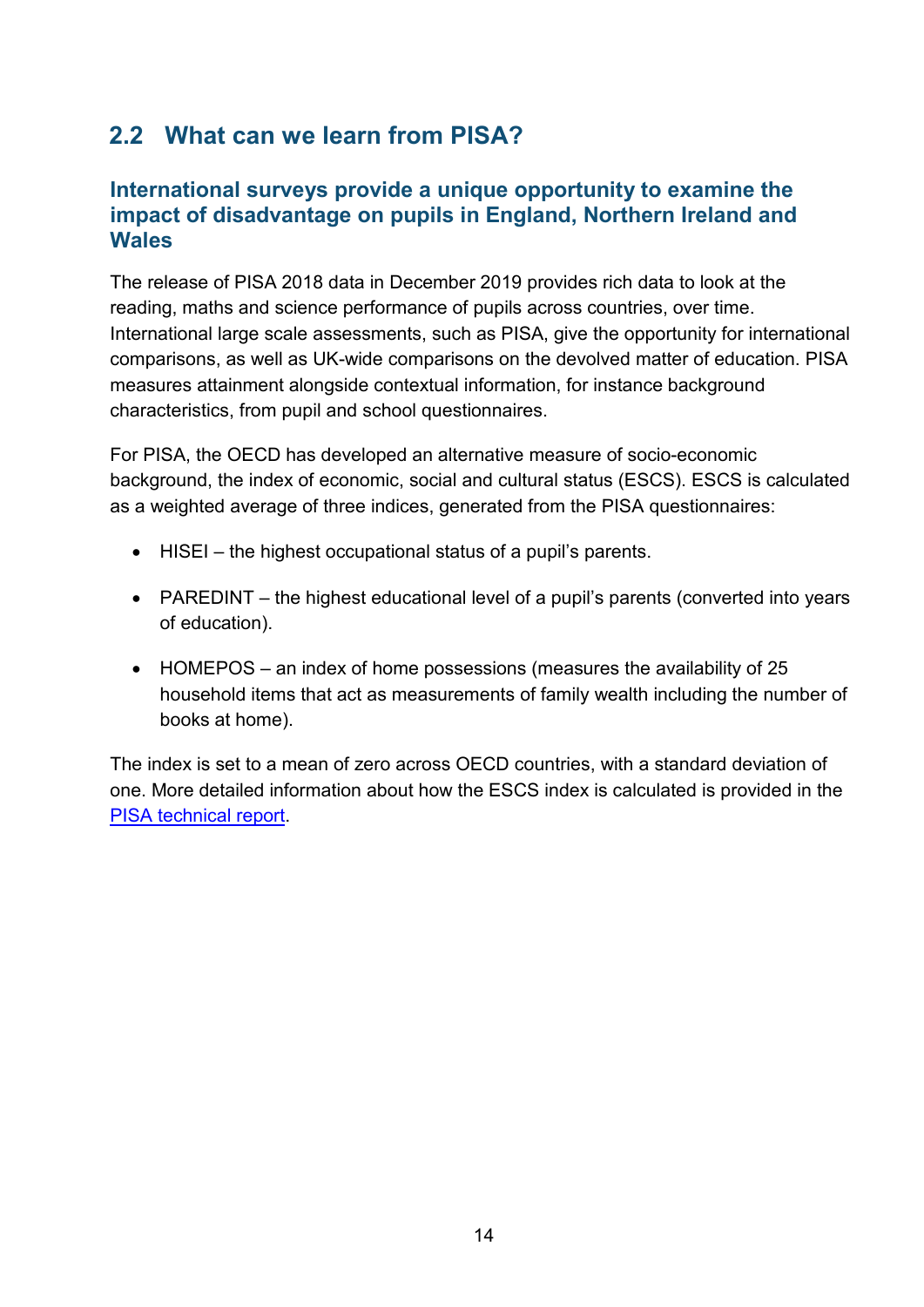### **How is socio-economic status defined in this report?**

For the purposes of this report we use the Economic, Social and Cultural Status (ESCS) index as a measure of pupils' socio-economic status. A score on the ESCS index is estimated for every pupil who participates in PISA. ESCS is based on pupils' responses to questions about their parents' background and education, and possessions in their homes. ESCS is a relative measure.

#### **How is disadvantage measured in this report?**

Pupils who are amongst the bottom 33% on the ESCS index in their country are considered disadvantaged.

This report, therefore, uses a relative measure of disadvantage within each country, and those considered disadvantaged in a more economically advanced country may nevertheless have a higher ECSC index than many pupils in less economically advanced countries.

The PISA ESCS index provides a more sophisticated measure of disadvantage than the binary 'FSM or not' by measuring socio-economic status on a continuous scale. ESCS takes sociocultural factors into account (Andrade, 2016) and is also available for pupils from every participating PISA country, offering a means for international comparison.

The overlap between pupils who are FSM eligible and amongst the bottom 33% on the ESCS index is presented in Table 2.

#### <span id="page-16-0"></span>**Table 2 Proportion of FSM eligible pupils who are amongst the bottom 33% on the ESCS Index**

| Country | <b>England</b> | <b>Northern Ireland</b> | <b>Wales</b> |
|---------|----------------|-------------------------|--------------|
| $\%$    | 65             | 61                      | 67           |

#### **Socio-economic background has a smaller impact in Macao (China), Estonia and Canada than in other high-achieving countries such as Singapore**

'There is no country in the world that can yet claim to have entirely eliminated socioeconomic inequalities in education' – OECD (2018, page 13)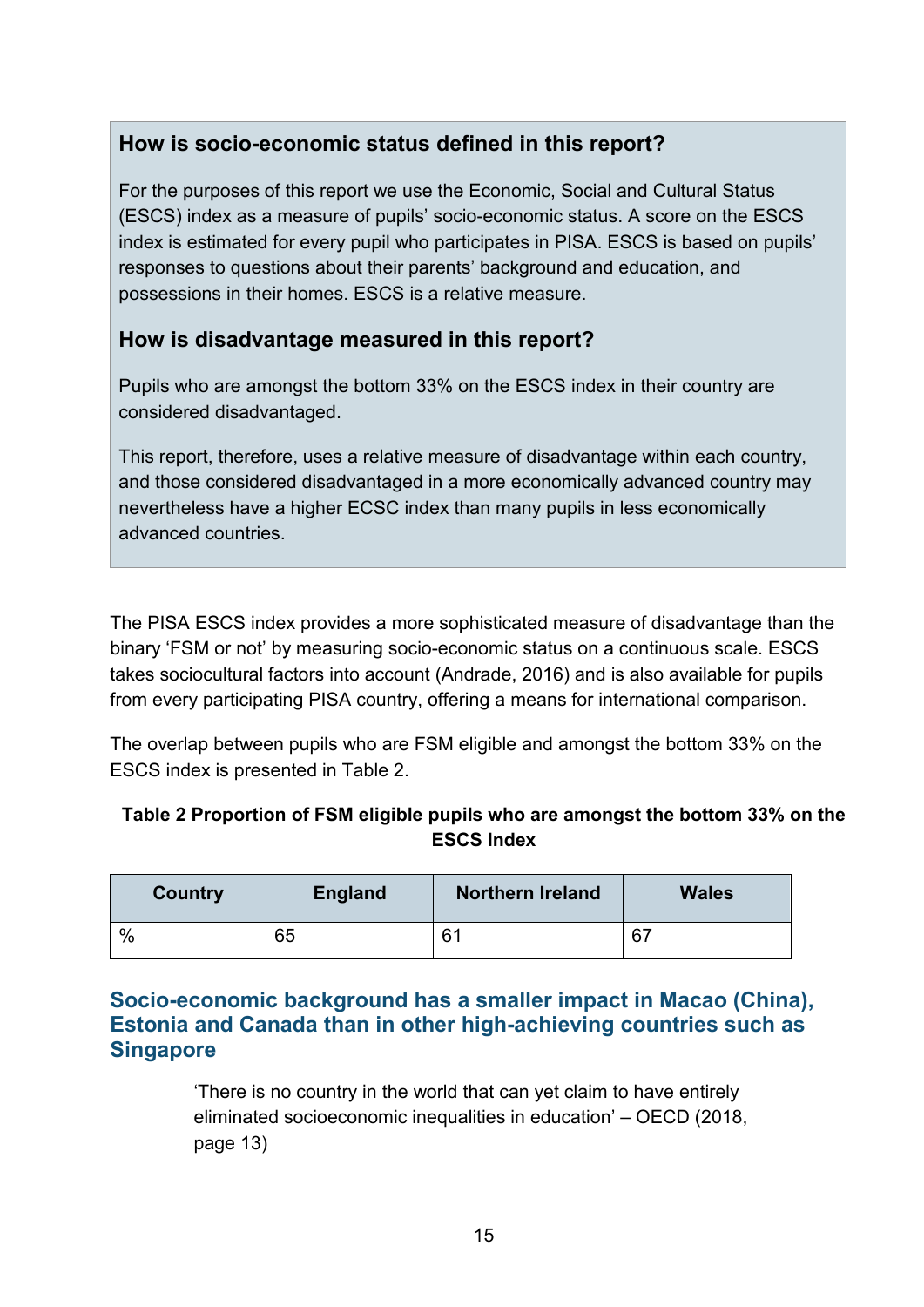To gain an accurate picture of interactions between attainment scores and the ESCS index, we can look at the **amount of variance in scores** which can be explained by socioeconomic background, or **the strength of the effect**. This shows the extent to which the scores of pupils in each country are predicted by socio-economic background, rather than by other variables. Figure 1 shows the strength of the effect that ESCS has on reading performance for all participating countries.

#### <span id="page-17-0"></span>**Figure 1 Strength of the relationship between performance and ESCS for all PISA 2018 countries**



Source: PISA 2018 database

In PISA 2018, countries varied in the impact of socio-economic status on success of education across countries (OECD, 2019d). As indicated in the graph above, ESCS has less of an impact on reading performance in countries such as Macao (China), Estonia and Canada than it does in other high-achieving countries such as Singapore. The strength of the relationship varies across England, Northern Ireland and Wales and this will be discussed further in Chapter 3.

In the following analyses, some comparisons are made to Estonia and Canada as highachieving countries with greater equity. In PISA 2018, both countries had smaller socioeconomic gaps in reading (that is, the difference between the average reading scores for advantaged and disadvantaged pupils) compared with most other countries (OECD,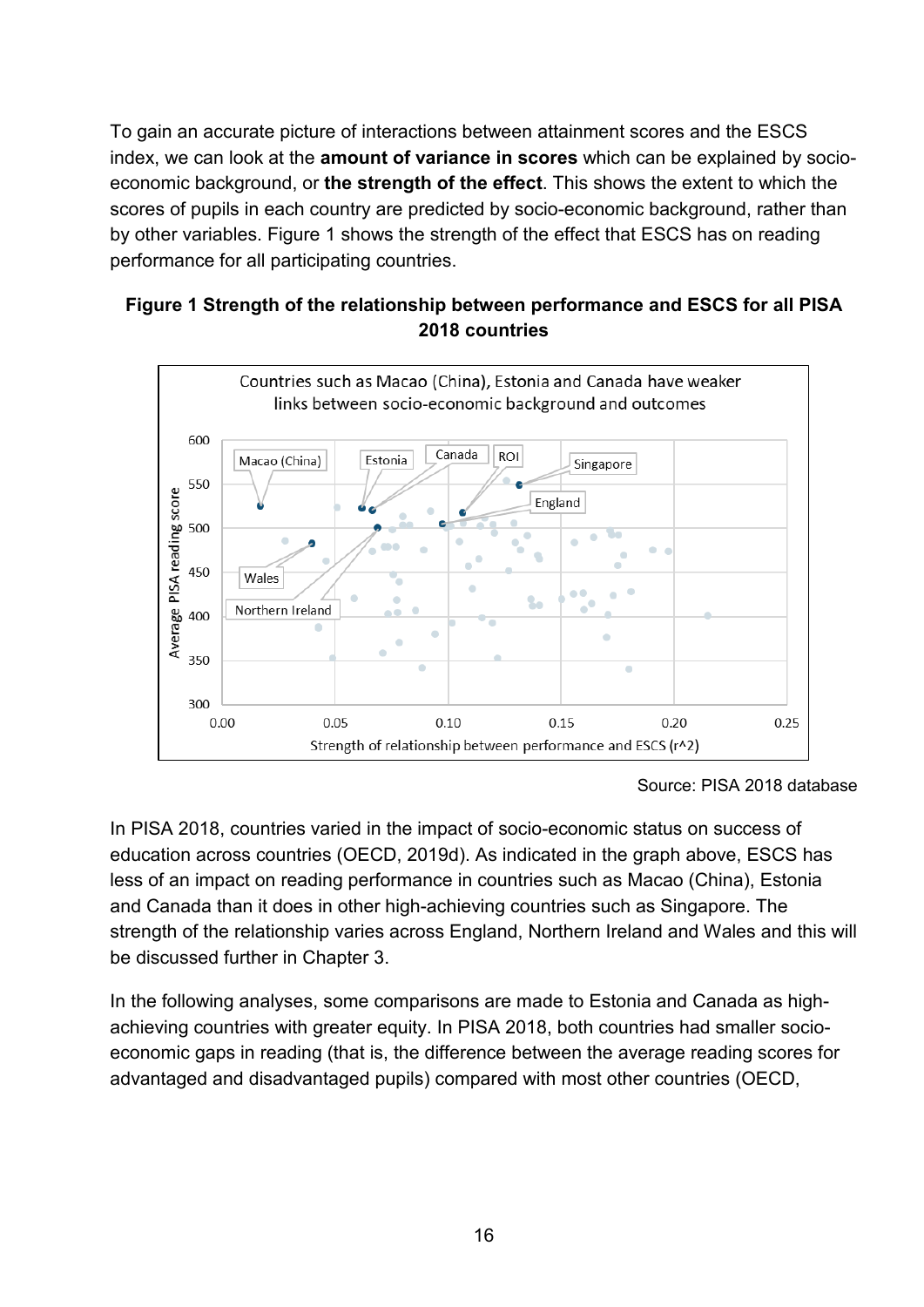[2](#page-18-0)019c). Estonia and Canada also significantly<sup>2</sup> out-performed England, Northern Ireland and Wales in all three subjects (Sizmur *et al*.*,* 2019a; Sizmur *et al*., 2019b; Sizmur *et al*., 2019c). Comparisons will also be drawn between England, Northern Ireland and Wales, and also the Republic of Ireland where relevant to complement the simultaneous analysis PISA 2018 additional analyses: Learning from other countries (Sizmur *et al*., forthcoming).

-

<span id="page-18-0"></span><sup>2</sup> When statistical significance is reported, it indicates that the compared averages are significantly different at the 5% level.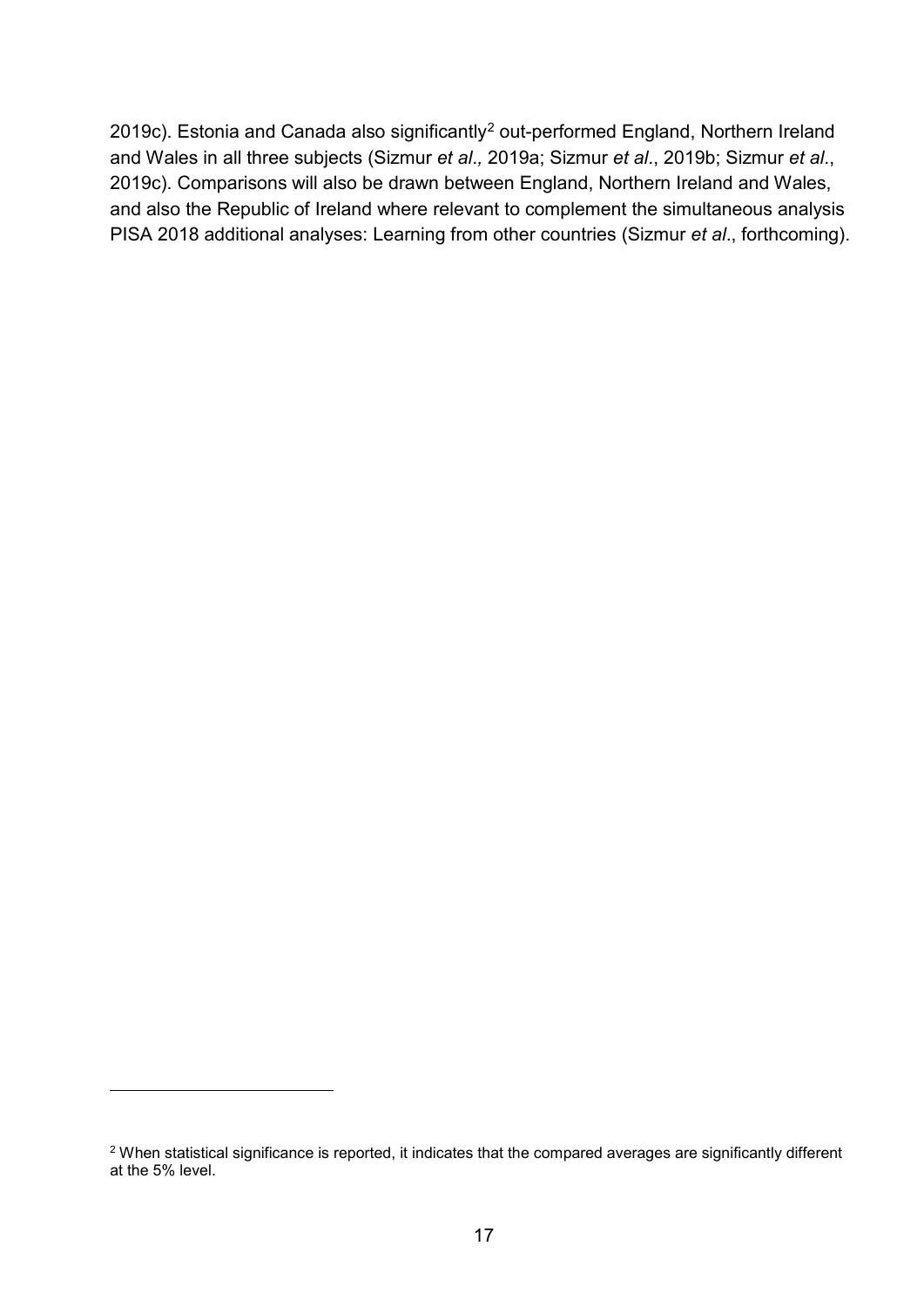## <span id="page-19-0"></span>**3 How well are England, Northern Ireland and Wales supporting the performance of disadvantaged pupils?**

## <span id="page-19-1"></span>**3.1 How are disadvantaged pupils in England, Northern Ireland and Wales performing compared with their peers internationally?**

#### **The gap in performance between the most and least disadvantaged pupils was significantly greater in England than in Wales for reading, maths and science**

Figure 2 shows<sup>[3](#page-19-2)</sup> that, as expected, more advantaged pupils performed better in reading than their disadvantaged peers in England, Wales and Northern Ireland. Despite similar reading scores for the most disadvantaged pupils in all three countries, the gap between the most and least disadvantaged pupils was largest in England. There was a 100 score point difference in achievement of the most and least disadvantaged pupils in England, significantly larger than in Wales (71 score points). The gap of 88 score points in Northern Ireland was not significantly different from England and Wales. Advantaged pupils tend to do better in England and Northern Ireland than in Wales, with a notable difference of scores from Wales emerging by the  $3<sup>rd</sup>$  decile in England and the  $6<sup>th</sup>$  decile in Northern Ireland. Overall, therefore, there is greater equity in Wales than in England.

-

<span id="page-19-2"></span><sup>&</sup>lt;sup>3</sup> By splitting pupils into ten equal groups (deciles) according to their ESCS score.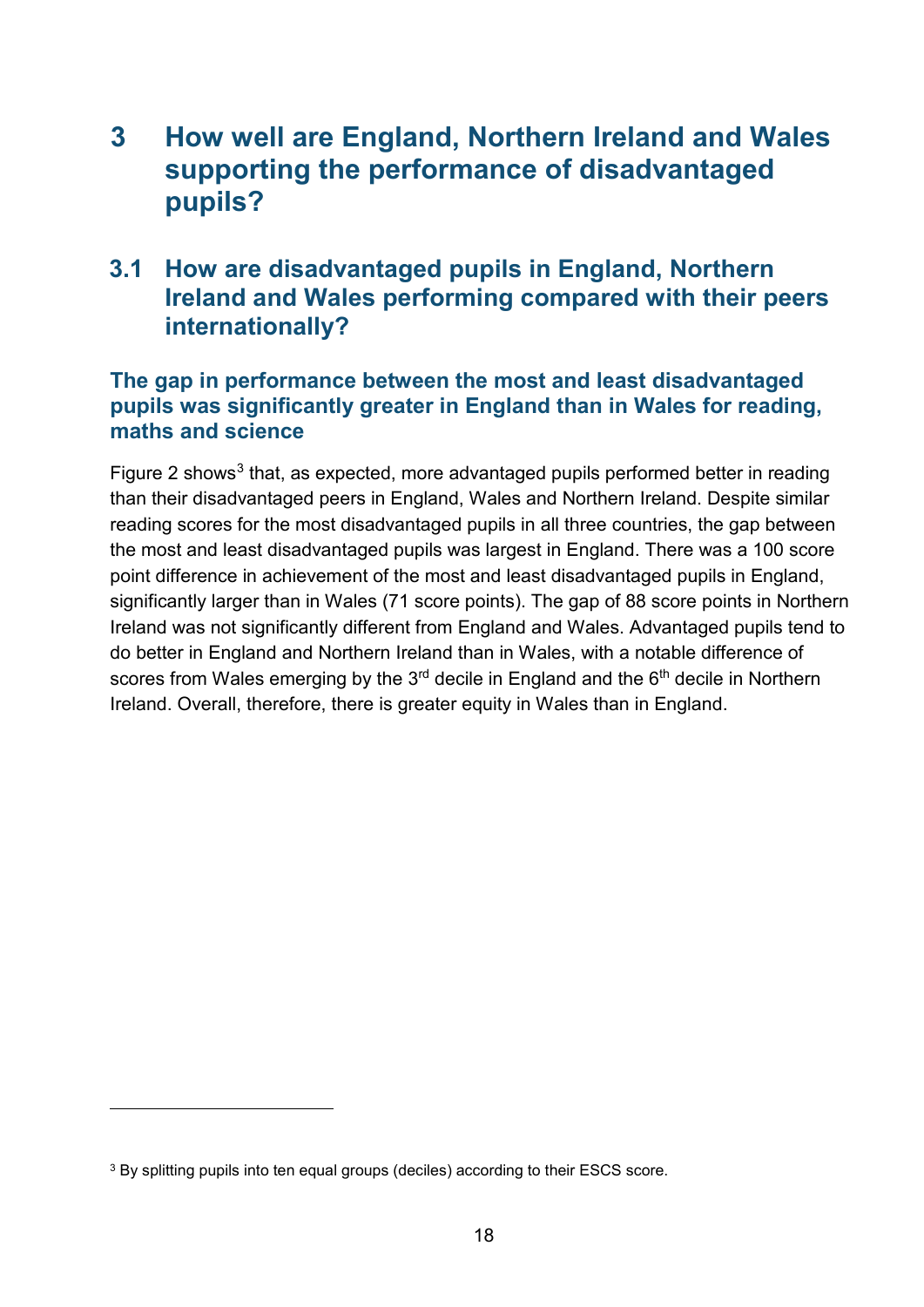#### <span id="page-20-0"></span>**Figure 2 Average reading score at each ESCS decile in England, Northern Ireland and Wales**



Source: PISA 2018 database

There was also greater equity in Wales compared to England in maths and science achievement, as shown in Figures 3 and 4. The differences in scores between the most and least disadvantaged pupils in England (103 score points for maths, 105 score points for science) were significantly higher than in Wales (76 score points for maths, 77 score points for science), and not significantly different from Northern Ireland (89 score points for maths, 87 score points for science).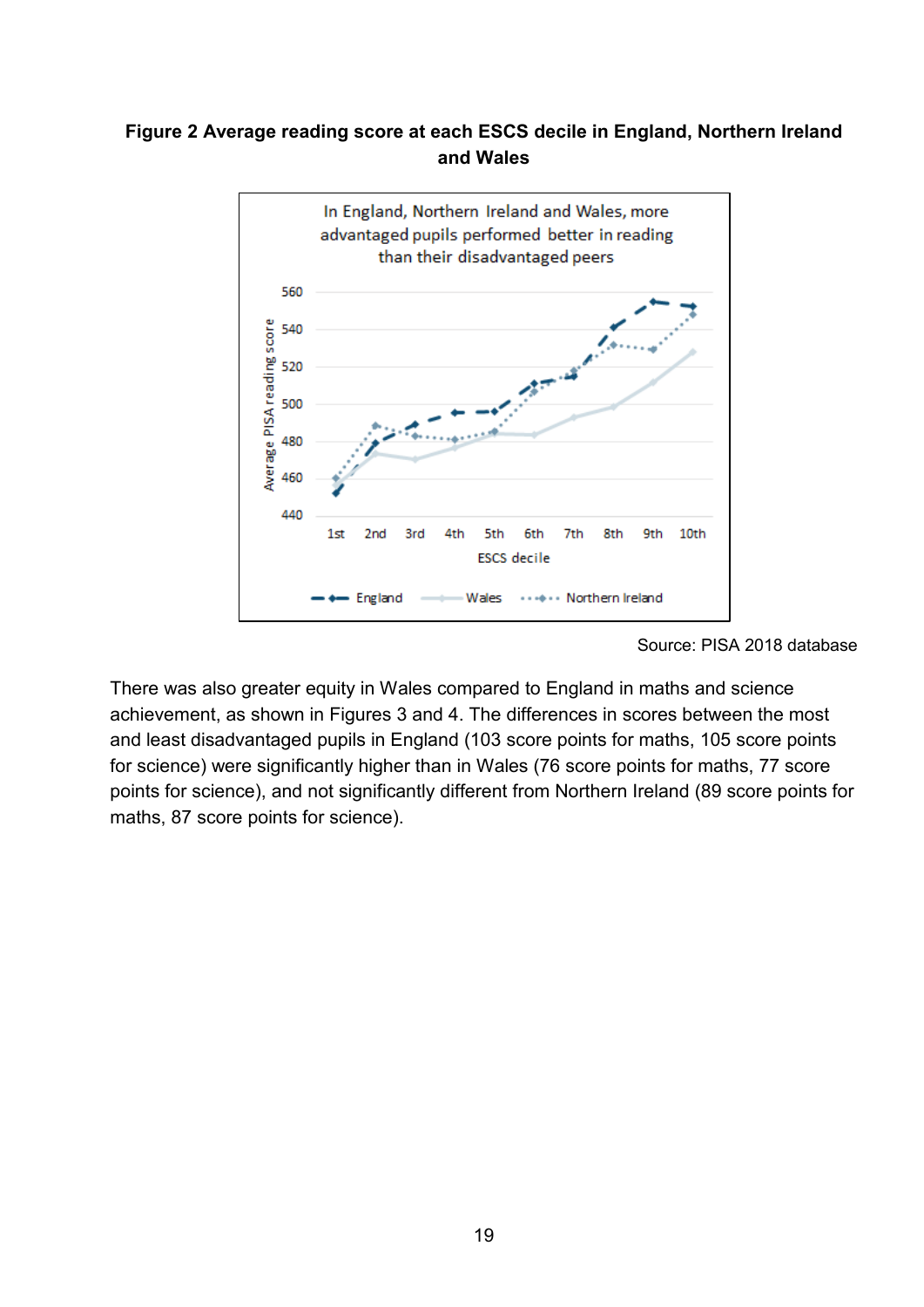#### <span id="page-21-0"></span>**Figure 3 Average maths score at each ESCS decile in England, Northern Ireland and Wales**



Source: PISA 2018 database

#### <span id="page-21-1"></span>**Figure 4 Average science score at each ESCS decile in England, Northern Ireland and Wales**



Source: PISA 2018 database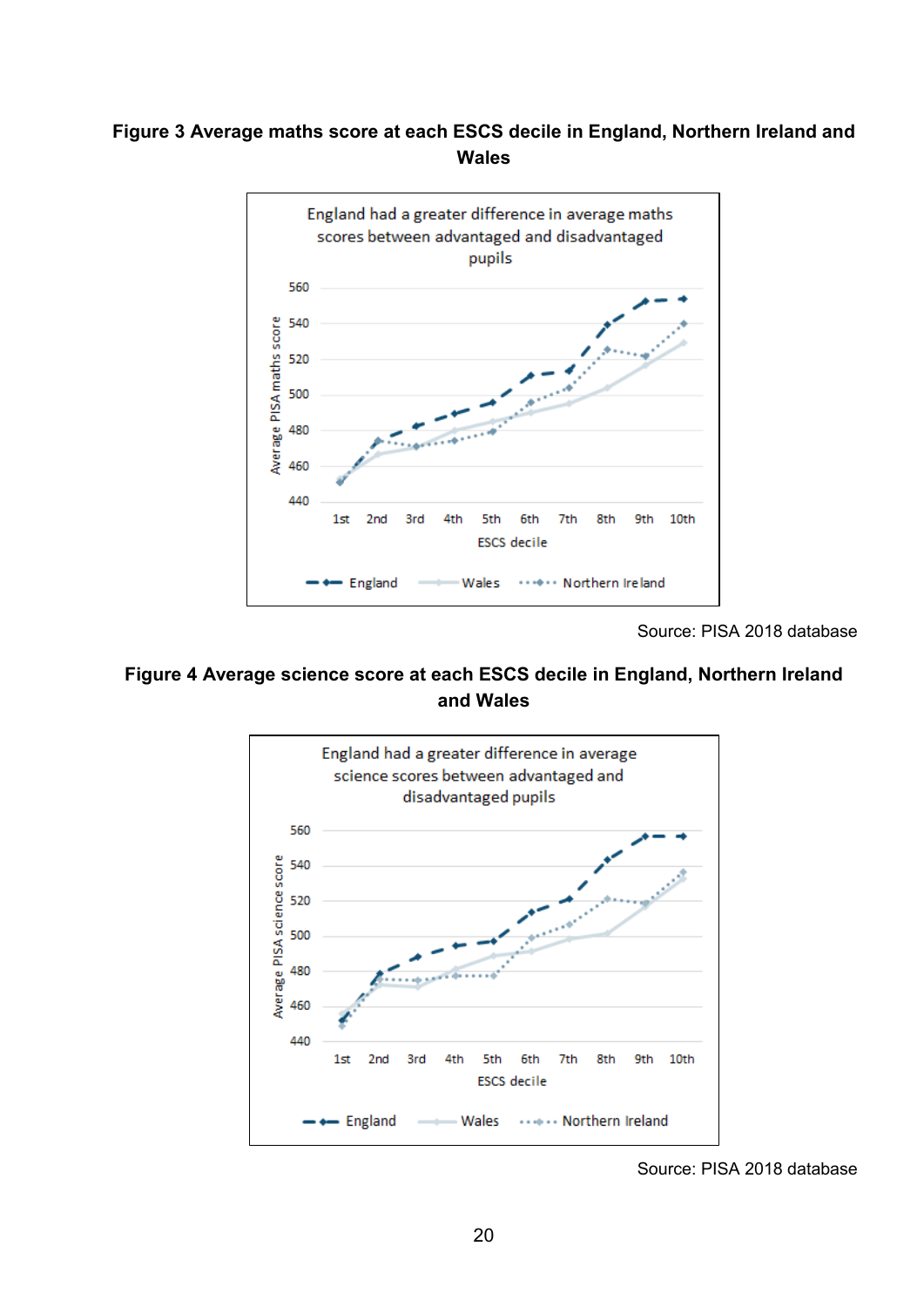#### **Socio-economic background had a smaller impact amongst some of the most disadvantaged pupils than for their more advantaged peers**

The difference in performance between the most- and least- disadvantaged pupils, as noted above, was driven by a higher performance among the most advantaged pupils. This is illustrated in Figures 2 to 4 above, where the line is flatter at the lower levels of ESCS compared with higher levels. For example, in reading, there were smaller increases in score between the 1<sup>st</sup> and 5<sup>th</sup> deciles in all three countries (44 in England, 25 in Northern Ireland and 27 in Wales) compared with the greater increase between the  $5<sup>th</sup>$  and  $10<sup>th</sup>$ deciles (56 in England, 63 in Northern Ireland and 44 in Wales).

In Northern Ireland, there was very little difference in the score for pupils between the 2<sup>nd</sup> to 5<sup>th</sup> decile, which was not seen in Wales or England. This pattern was mirrored for Estonia, a high-achieving comparator country with high equity, between the  $2<sup>nd</sup>$  and  $4<sup>th</sup>$ deciles in all three subjects, as illustrated for science in Figure 5.



<span id="page-22-0"></span>**Figure 5 Average science score at each ESCS decile in Estonia and Northern Ireland**

The smaller difference in scores for the most socio-economically disadvantaged pupils suggests a threshold (after the  $5<sup>th</sup>$  decile) for which increases in socio-economic background are reflected in higher gains in performance. Prior to this threshold (below the 5<sup>th</sup> decile) there is little difference in average attainment between one pupil and a marginally more affluent peer. This indicates that socio-economic status is having different effects on these two groups of pupils in terms of attainment. It may be that below the

Source: PISA 2018 database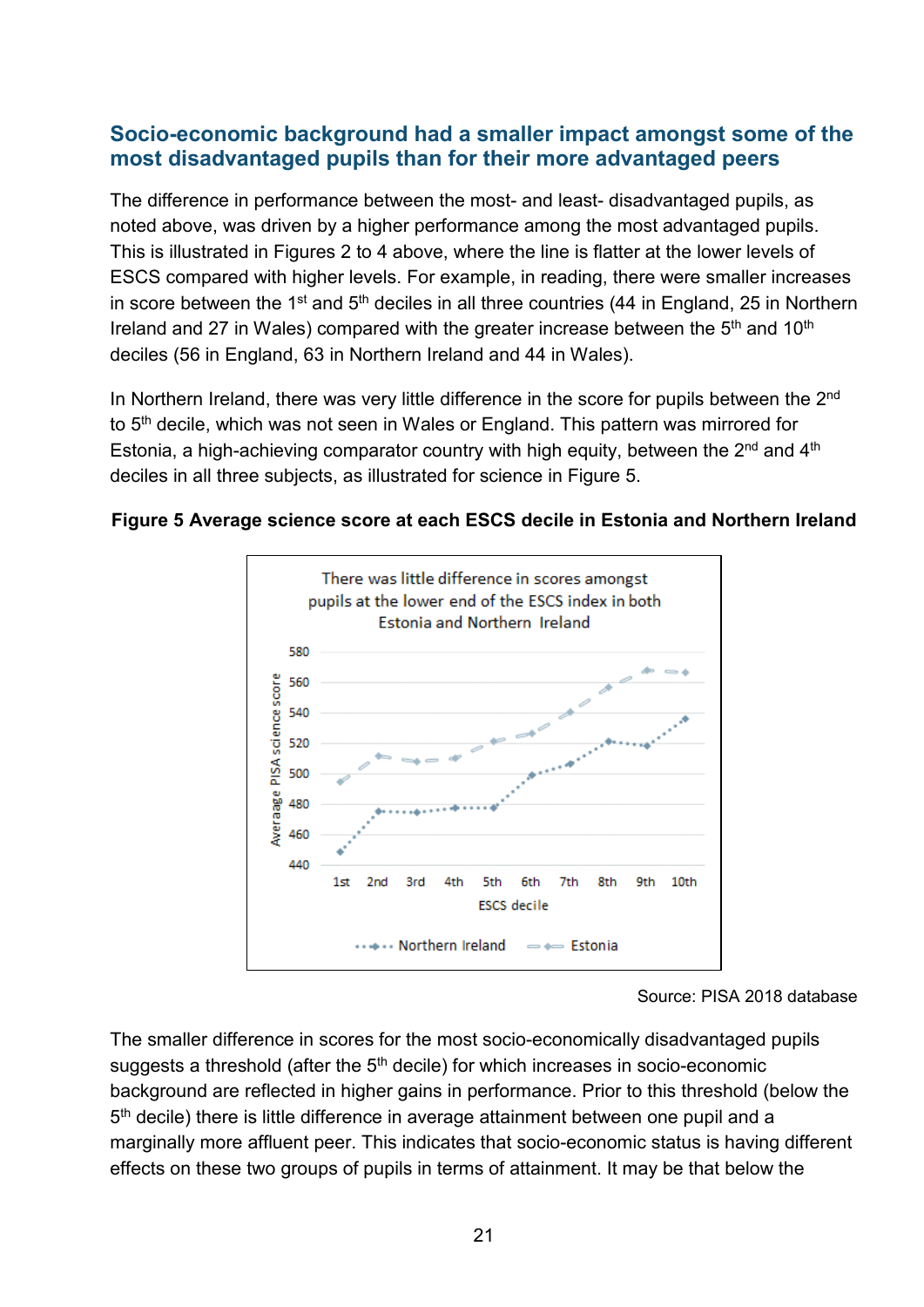threshold (below the  $5<sup>th</sup>$  decile), there is less variation (a more equal picture), as the most disadvantage pupils are performing better than expected. Or, it may be, that at each stage along the ESCS index above this threshold, non-disadvantaged pupils are performing even better than expected leading to more variation in attainment, indicated by steeper line. This effect warrants further investigation.

#### **In England, more advantaged pupils perform similarly to their peers in Canada and Estonia**

In England, pupils at the top end of the ESCS index (above the  $8<sup>th</sup>$  decile) perform similarly to those in Estonia and Canada across all three subjects (illustrated below for reading). Pupils in England below this decile score, on average, lower than those in Canada and Estonia. Therefore, improving the performance of disadvantaged pupils would reduce the significant differences seen in reading between countries (Sizmur *et al*.*,* 2019b).

#### <span id="page-23-0"></span>**Figure 6 Average reading score at each ESCS decile in England, Canada and Estonia**



Source: PISA 2018 database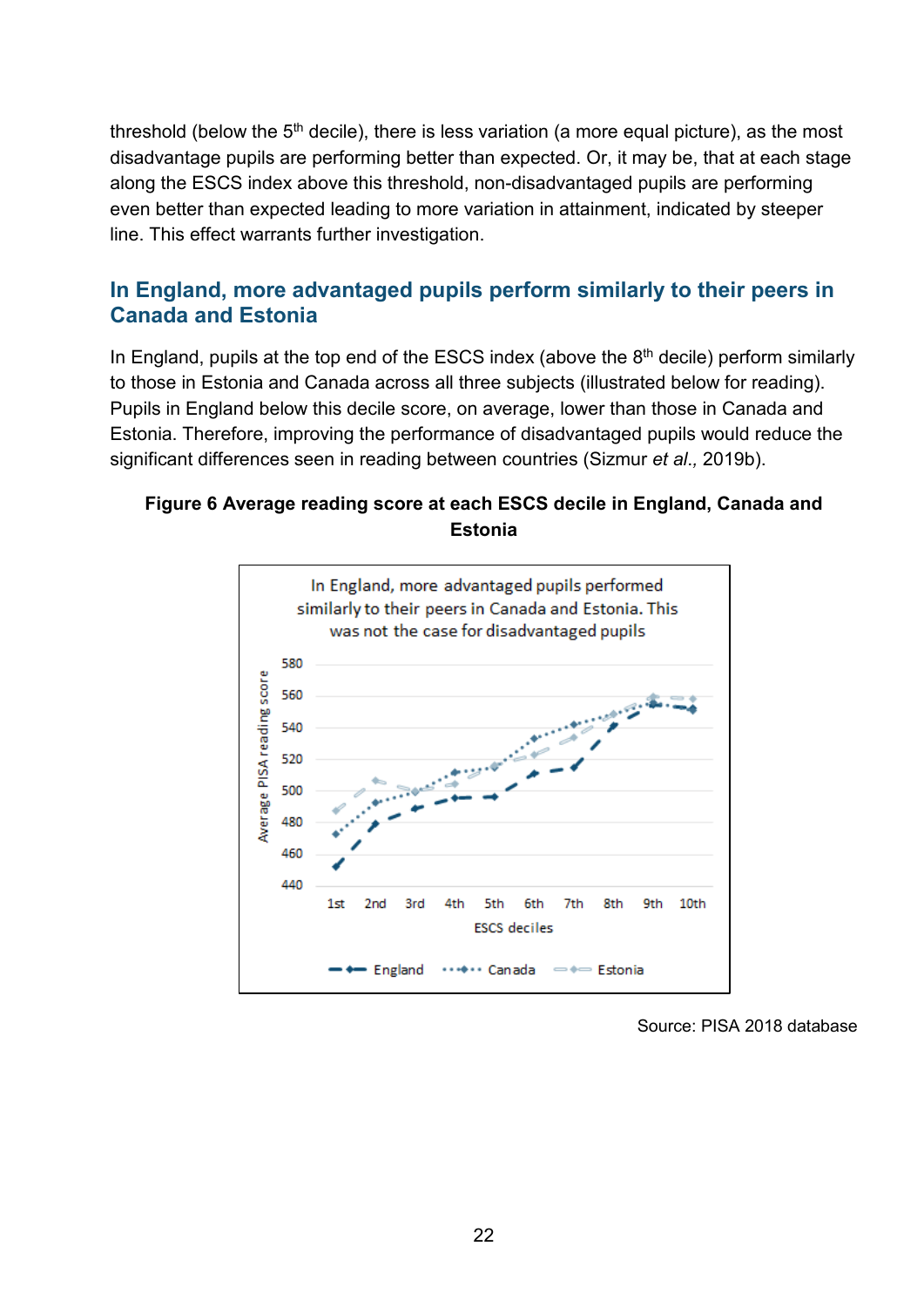#### **Socio-economic background explains less of the variance in achievement in Wales and Northern Ireland compared with the OECD average**

As noted in Chapter 2, to gain an accurate picture of interactions between scores and the ESCS Index, we can look at the **amount of variance in scores** which can be explained by socio-economic background, or **the strength of the effect**. This shows the extent to which the scores of pupils in each country are predicted by socio-economic background, rather than by other variables.

In common with other PISA countries, socio-economic status is associated with attainment in all three subjects and across England, Northern Ireland and Wales. For example, across the OECD, on average, 12% of the variance in reading scores can be explained by socioeconomic background. The amount of variance in scores for the OECD average was more than Northern Ireland (7%) and Wales (4%) but not statistically different from England (10%) (Sizmur *et al*., 2019a; Sizmur *et al*., 2019b; Sizmur *et al*., 2019c).

This indicates that there are other variables which contribute to achievement and that socio-economic background can only explain some of the differences. In Wales and Northern Ireland, socio-economic background explains less, on average, than in other countries thereby suggesting that there are other factors at play which are contributing more to the differences in achievement.

## <span id="page-24-0"></span>**3.2 How does this compare with previous years?**

The following section presents the average reading, maths and science scores for the disadvantaged pupils (those pupils amongst the bottom 33% on the ESCS index) and the rest of the sample (those amongst the top 67% on the ESCS index) across PISA cycles.

#### **In England, Northern Ireland and Wales, the 2018 average scores for disadvantaged pupils in maths and reading were significantly higher than in previous cycles**

Pupils who participated in PISA 2018 had experienced some of the country-led initiatives to improve both literacy and numeracy, such as the EEF programmes in England; Count Read: Succeed in Northern Ireland and the National Literacy and Numeracy Framework in Wales. It is, therefore, encouraging that in England, Northern Ireland and Wales there was evidence of improvement amongst disadvantaged pupils since previous PISA cycles for reading and mathematics.

In England, Northern Ireland and Wales, average scores in reading and mathematics for disadvantaged pupils (bottom 33%) were significantly higher in 2018 than in at least one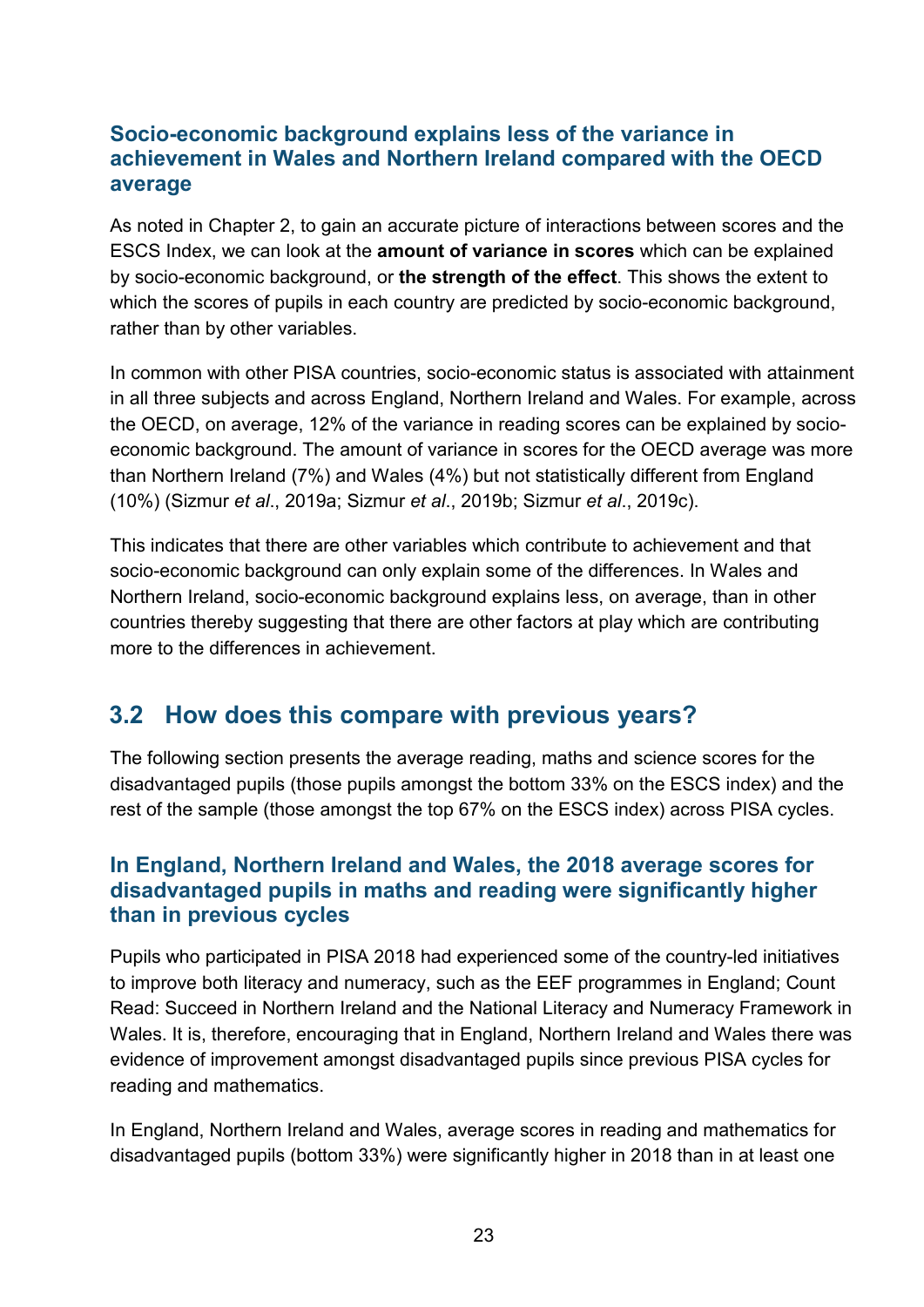previous cycle. Significant changes in England for disadvantaged pupils were seen between 2009 and 2018 for reading and maths. There was also a significant improvement in maths between 2015 and 2018 for non-disadvantaged pupils (top 67%), whilst the improvement for disadvantaged pupils was not significant.

In Northern Ireland disadvantaged pupils scored significantly higher in reading in 2018 than in 2009 and in 2012 and significantly higher in maths than in 2012. There was no significant change for non-disadvantaged pupils in Northern Ireland in 2018 compared to previous cycles. Wales followed a similar pattern in both reading and maths in that both the 2009 and 2012 scores for disadvantaged pupils had significantly improved in 2018. General performance in Wales for mathematics had improved for both groups since 2009 and 2012, as presented in Figure 8, which shows an upward trend for both the disadvantaged and non-disadvantaged pupils.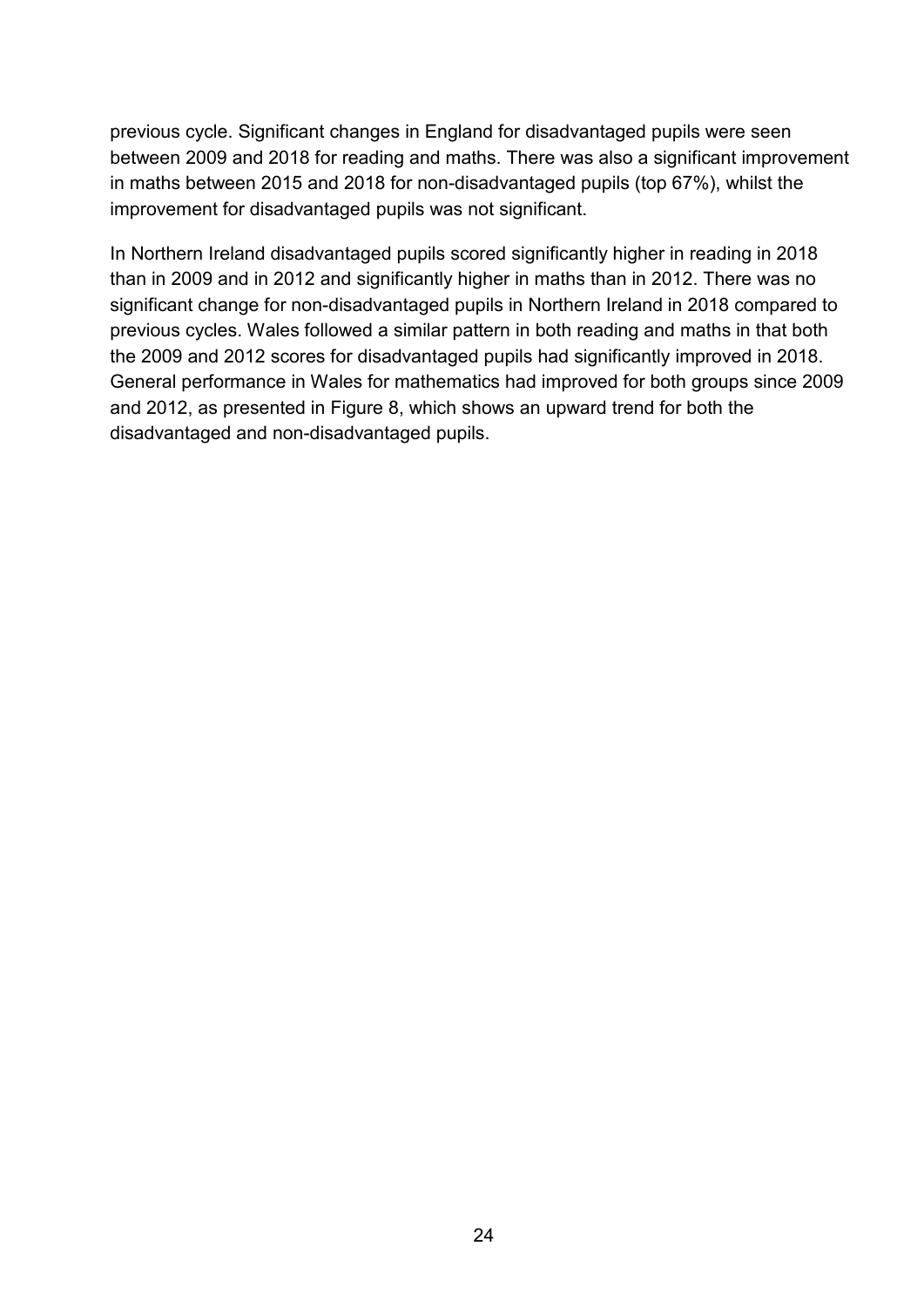#### <span id="page-26-0"></span>**Figure 7 Average PISA reading scores for disadvantaged pupils and nondisadvantaged pupils over time in England, Northern Ireland and Wales**



\* Indicates a score that is significantly different from the given country's 2018 score

Source: PISA 2018 database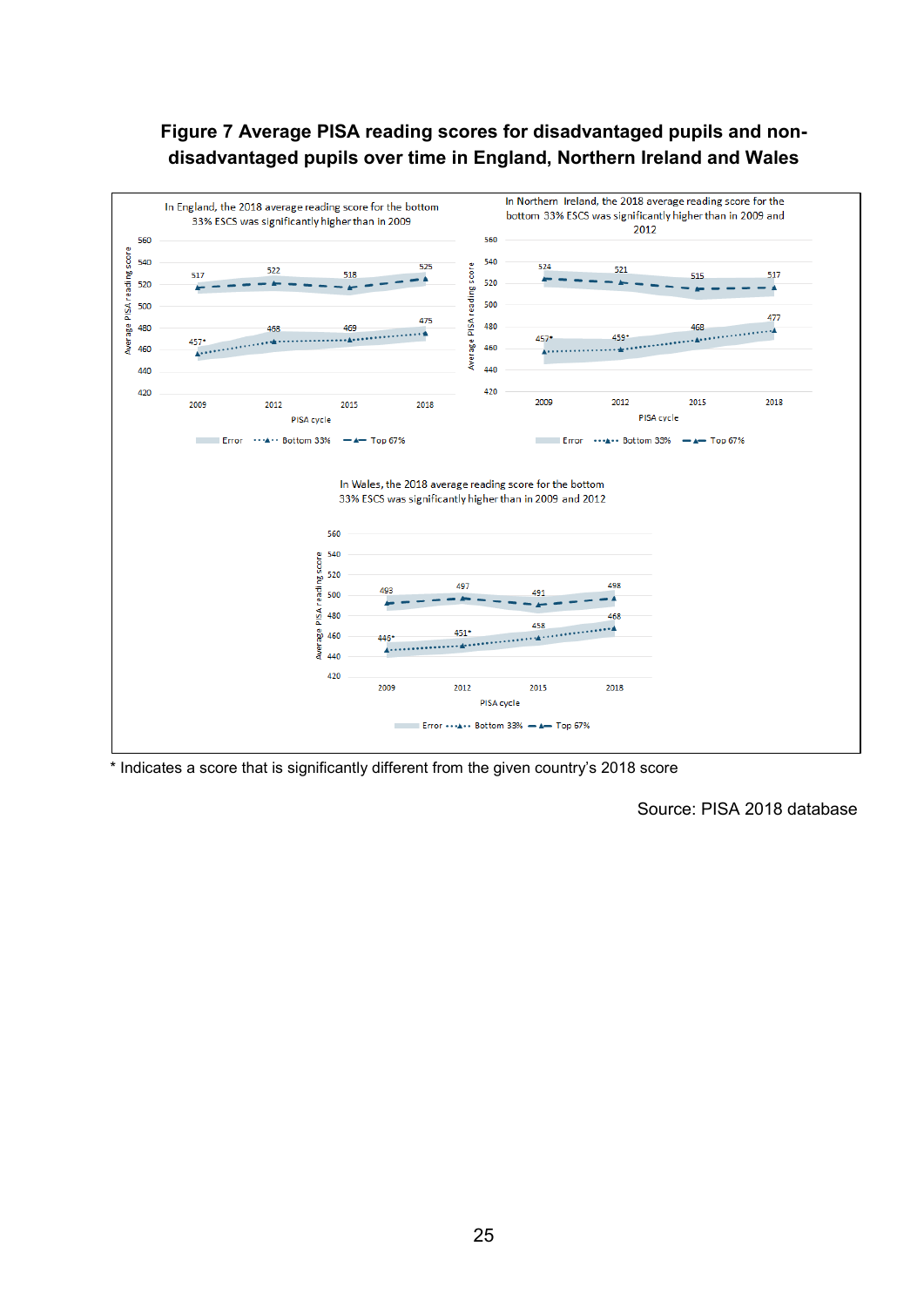#### **Figure 8 Average PISA maths scores for disadvantaged pupils and nondisadvantaged pupils over time in England, Northern Ireland and Wales**

<span id="page-27-0"></span>

\* Indicates a score that is significantly different from the given country's 2018 score

#### Source: PISA 2018 database

A few examples from comparator countries are included in Figure 9, where the picture is more mixed. Maths performance in Canada for both disadvantaged and nondisadvantaged pupils significantly declined between 2009 and 2018; for reading it has remained stable. Whilst there has been improvement for non-disadvantaged pupils in Estonia for maths and reading, for disadvantaged pupils it was only the 2009 average reading score that was significantly different from 2018, a result of the 2009 to 2012 rise, with scores remaining stable between 2012 and 2018. Reading performance for disadvantaged and non-disadvantaged pupils in the Republic of Ireland has followed a similar pattern for both groups, with 2009 scores that were significantly lower than in 2018. However, the Republic of Ireland's 2009 overall scores in reading and maths have often been reported as outliers (for example, McKeown *et al*., 2019) due in part to the combination of some demographic changes, issues with the reading literacy test design, a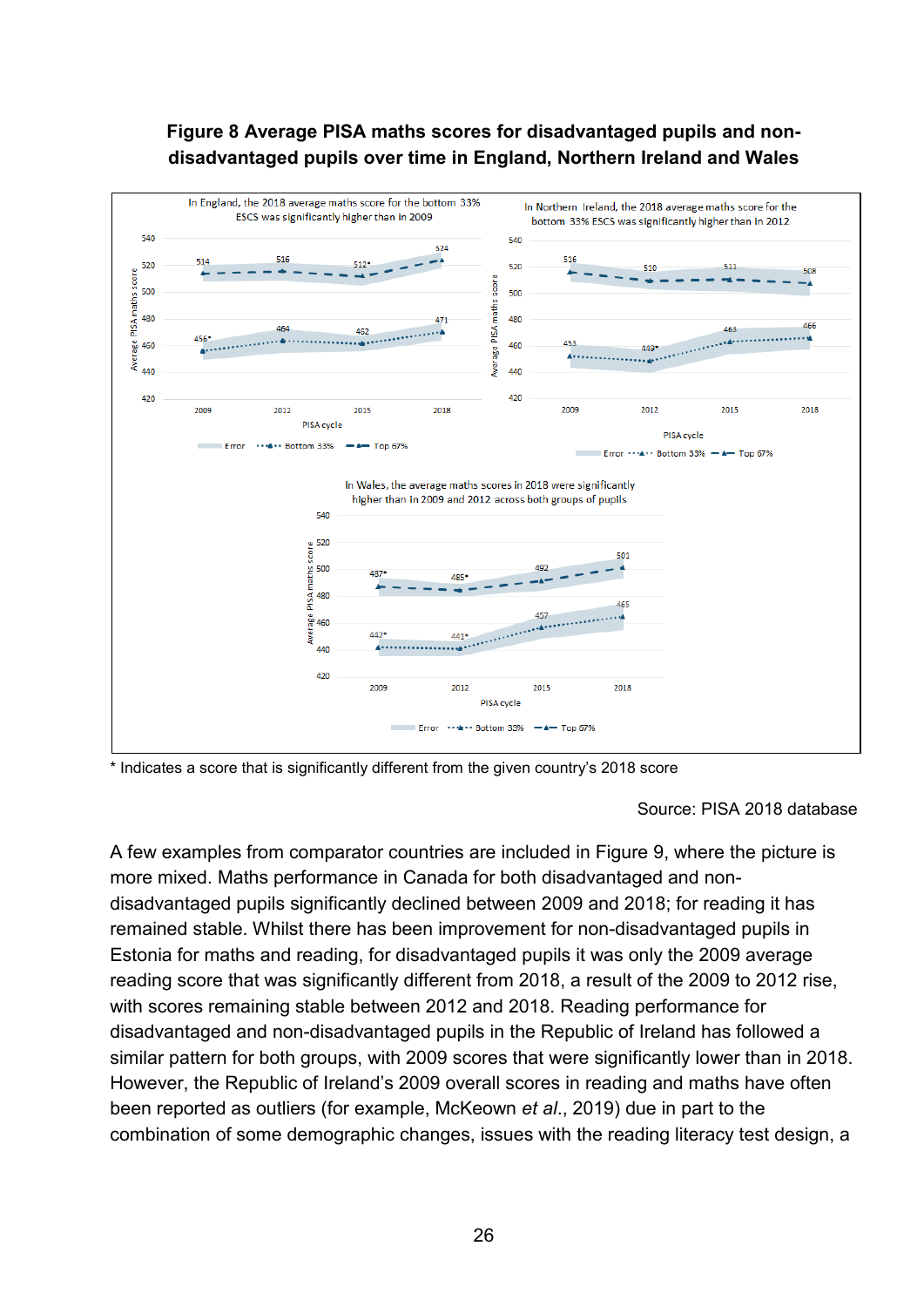drop-off in pupils' engagement with PISA, and the international scaling procedure used in 2009 (Cosgrove & Cartwright, 2014).

#### <span id="page-28-0"></span>**Figure 9 A spotlight on average reading and maths scores for disadvantaged and non-disadvantaged pupils across comparator countries**



\* Indicates a score that is significantly different from the given country's 2018 score

Source: PISA 2018 database

#### **Science performance amongst disadvantaged pupils remained stable over time in England, Northern Ireland and Wales**

There have been several policies introduced specifically to raise disadvantage pupils' attainment in literacy and maths (see Chapter 2). Schools may also be using policies such as Pupil premium, the Common funding scheme and the Pupil Deprivation Grant to further focus in on these areas. Therefore, it is perhaps unsurprising that whilst the most recent performance in reading and maths of disadvantaged pupils improved since previous cycles, performance in science has remained stable over this period. Figure 10 illustrates that average scores for disadvantaged pupils have not significantly changed in England,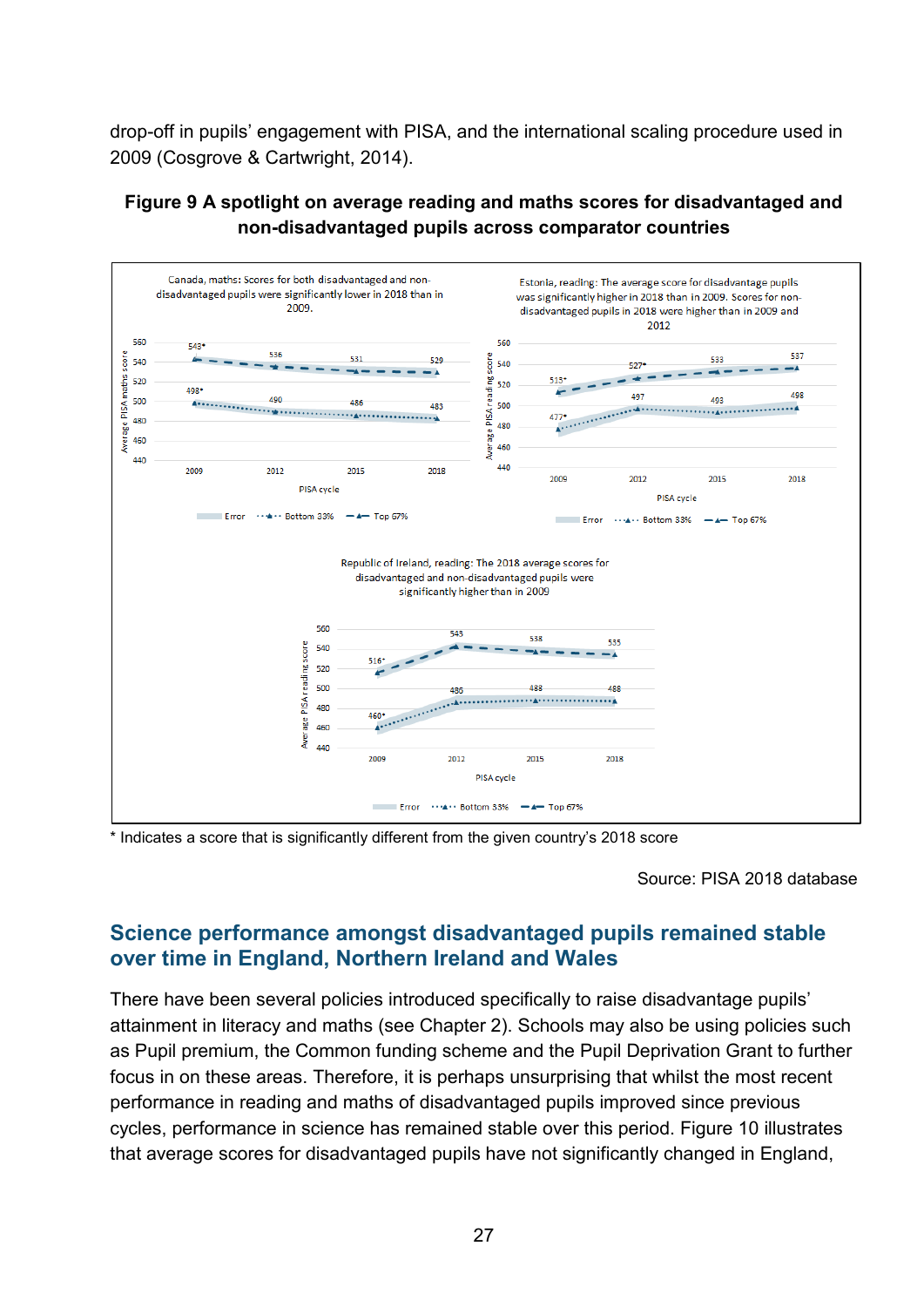Northern Ireland and Wales. The only significant changes seen across cycles was for nondisadvantaged pupils in Northern Ireland, that is a significant decrease in 2018 in average science score from all three previous PISA cycles. Overall science performance significantly declined in Northern Ireland over the same period (Sizmur *et al*., 2019a) so it is somewhat encouraging that this overall pattern is not reflected in the scores for disadvantaged pupils.

#### <span id="page-29-0"></span>**Figure 10 Average PISA science scores for disadvantaged pupils and nondisadvantaged pupils over time in England, Northern Ireland and Wales**



\* Indicates a score that is significantly different from the given country's 2018 score

Source: PISA 2018 dataset

Whilst the 2018 science scores are not significantly different in England, Northern Ireland and Wales for disadvantaged pupils compared to previous cycles, the picture across comparator countries was different. In Canada and the Republic of Ireland the 2018 average science scores for both disadvantaged and non-disadvantaged pupils were significantly lower than the average scores from at least one previous cycle, as illustrated with Canada in Figure 11. For Estonia, the 2018 average score for disadvantaged pupils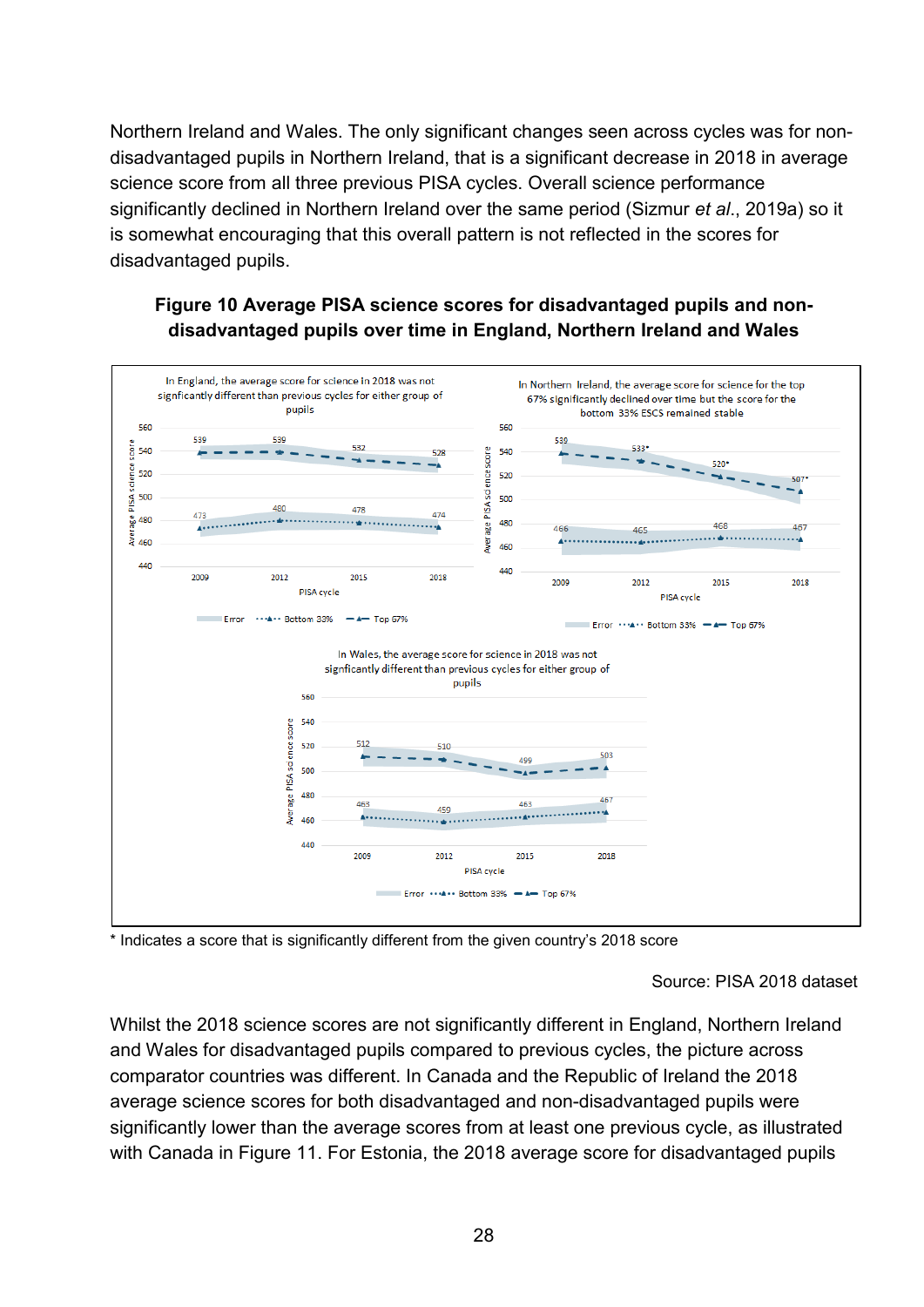was significantly lower than in 2012 and there was no change for non-disadvantaged pupils. This pattern across comparator countries reflects a decline in performance, on average, across OECD countries since 2012, the reason for which still warrants further investigation.



#### <span id="page-30-0"></span>**Figure 11 Average PISA science scores for disadvantaged pupils and nondisadvantaged pupils over time in Canada**

\* Indicates a score that is significantly different from the given country's 2018 score

Source: PISA 2018 dataset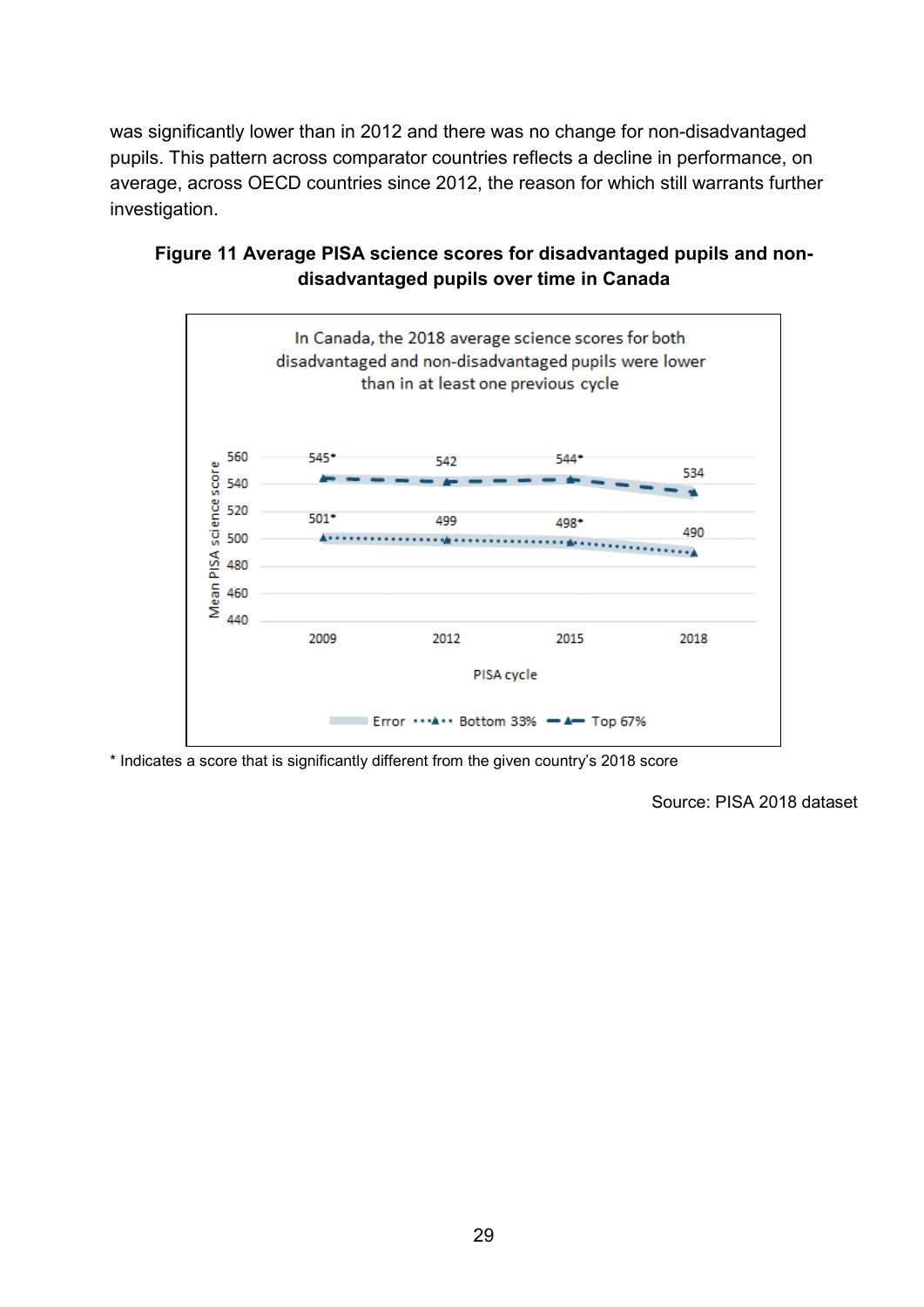## <span id="page-31-0"></span>**3.3 Are there areas of reading at which disadvantaged pupils are particularly weak?**

The main focus of PISA 2018 was reading, which means that we can look at performance in reading in more depth. PISA assess three reading processes which readers use when engaging with texts. These were 'locating information', 'understanding' and 'evaluating and reflecting'. Figure 12 shows the average performance in each of these processes for disadvantaged pupils (bottom 33% ESCS, bars) compared with their non-disadvantaged peers (top 67% ESCS, rhombus).

#### **Within each country, there was a similar gap between disadvantaged pupils and their non-disadvantaged peers for all three reading processes**

Non-disadvantaged pupils scored significantly higher than disadvantaged pupils on all three reading processes in England, Northern Ireland and Wales. The gap between these two groups of pupils for each reading process was similar within each country. This suggests a need for an improvement in disadvantaged pupils' performance across all three reading processes, rather than just one, in order to decrease the significant gap between disadvantaged pupils and their non-disadvantaged peers.

Scores for disadvantaged pupils were the lowest in the process of understanding for all three countries. However, that is not to say they are disproportionately weaker in this process, as generally, the overall country averages for the process understanding were lower than for the other two processes (Sizmur *et al*., 2019a; Sizmur *et al*., 2019b; Sizmur *et al*.*,* 2019c). The largest gap between disadvantaged pupils and their peers was in evaluating and reflecting, however this is unsurprising as this is the highest-level process assessed for PISA in reading.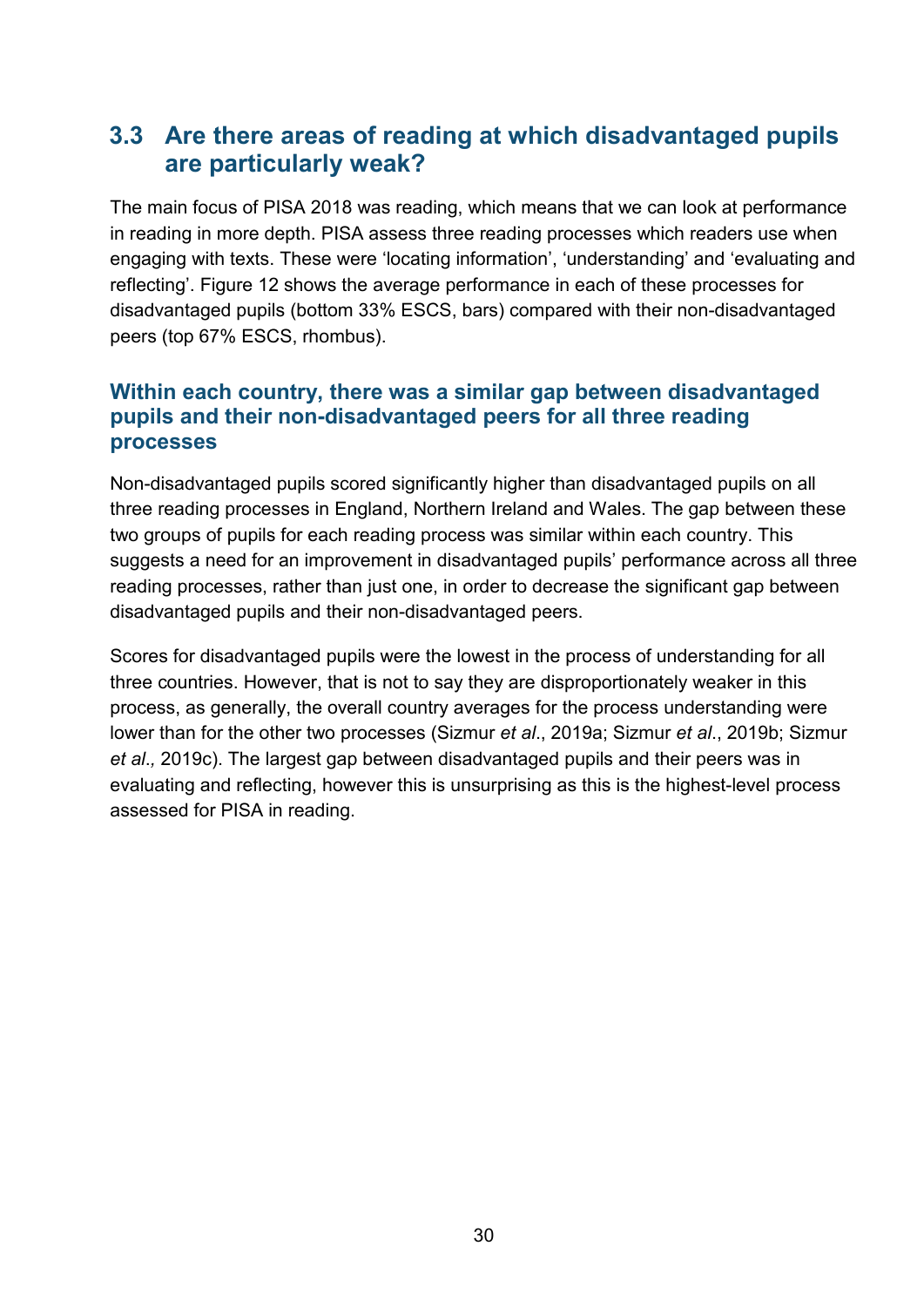#### <span id="page-32-0"></span>**Figure 12 Disadvantaged pupils' performance in the three PISA reading processes in England, Northern Ireland and Wales**



Source: PISA 2018 dataset

These findings were mirrored across Estonia, Canada and the Republic of Ireland, as shown in Figure 13. Disadvantaged pupils in Estonia appear to do better in locating information in comparison with the two other reading processes.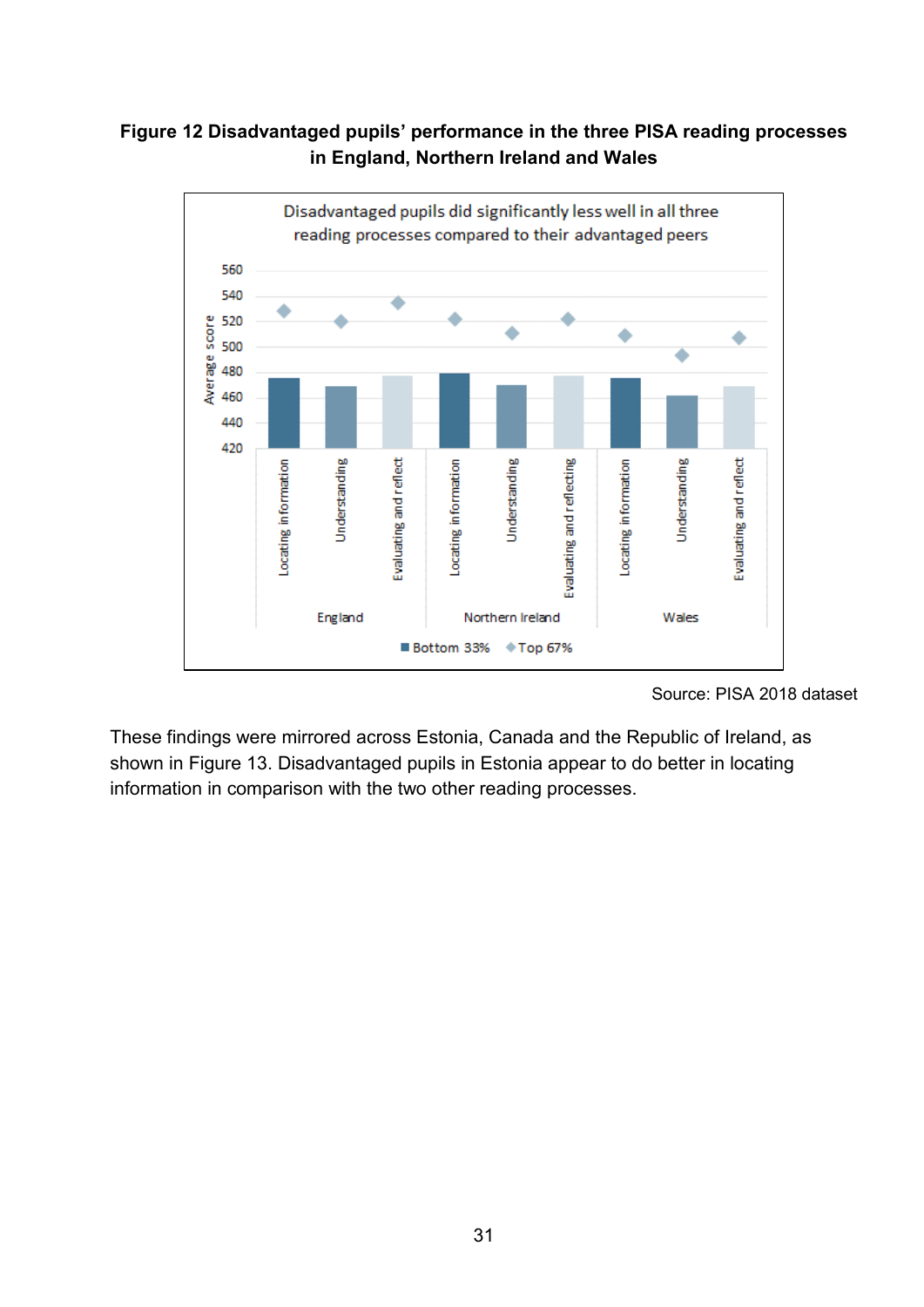#### <span id="page-33-0"></span>**Figure 13 Disadvantaged pupils' performance in the three PISA reading processes in the Republic of Ireland, Canada and Estonia**



Source: PISA 2018 dataset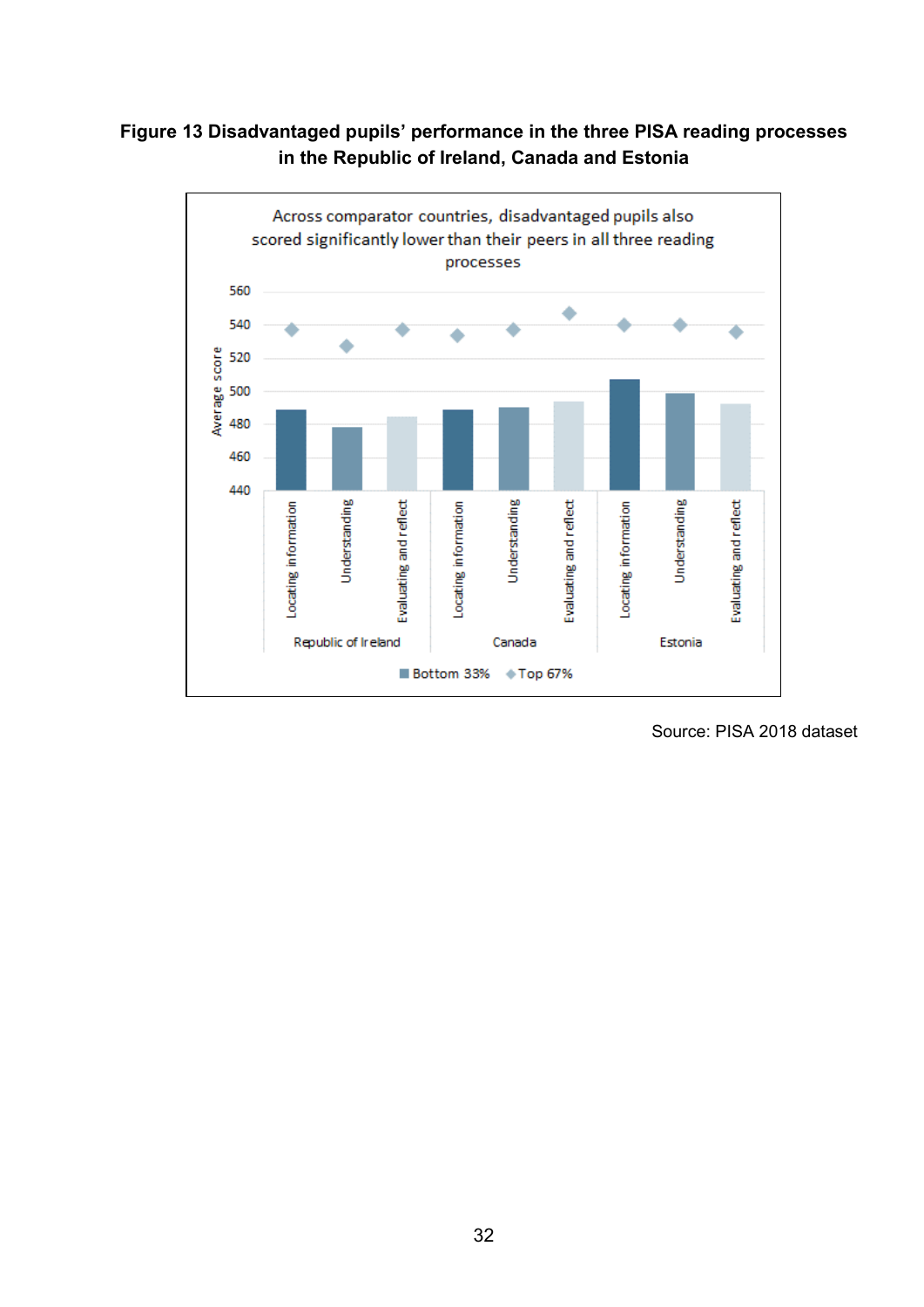## <span id="page-34-0"></span>**4 Resilience**

-

### <span id="page-34-1"></span>**4.1 How is resilience defined?**

#### **Resilient pupils are those disadvantaged pupils who, despite the odds, are equipped with the skills they need to succeed in later life**

In spite of socio-economic disadvantage, some pupils overcome barriers and attain high levels of academic proficiency. These pupils are known as 'resilient' pupils (OECD, 2019d). Previous research suggests that factors such as perceiving a more positive school climate, not seeing intelligence as fixed (that is, having a growth mind-set) and receiving support from parents are associated with resilience in some countries (OECD, 2019d). Further analysis from NFER has found that resilience was associated with factors such as self-confidence (Wheater *et al*., 2016), and having a good attendance at school (Wheater *et al*., 2016; Bradshaw *et al*., 2018). It is worth noting that previous research into resilience has used alternative definitions of resilience than the one used for this report (for example, OECD, 2019c)[4.](#page-34-2)

#### **How is 'resilience' defined in this report?**

Pupils that are among the 33% most socio-economically disadvantaged pupils in their country but are able to achieve at or above "level 3" in all three PISA domains.

This alternative definition, based on an OECD working paper (Agasisti *et al.*, 2018), provides an absolute and objective criteria of achievement (proficiency at or above Level 3). Additionally, by achieving a level 3 or above in **all** three PISA domains, resilient pupils are able to demonstrate they have acquired the skills they need to succeed in later life (Agasisti *et al*., 2018).

<span id="page-34-2"></span><sup>&</sup>lt;sup>4</sup> For PISA 2018, OECD defined resilience as those pupils who are in the bottom quarter of the PISA index of ESCS in their own country / economy but who score in the top quarter of reading in that country / economy. Resilience has previously been defined as high-achieving in one subject rather than being highachieving across all three.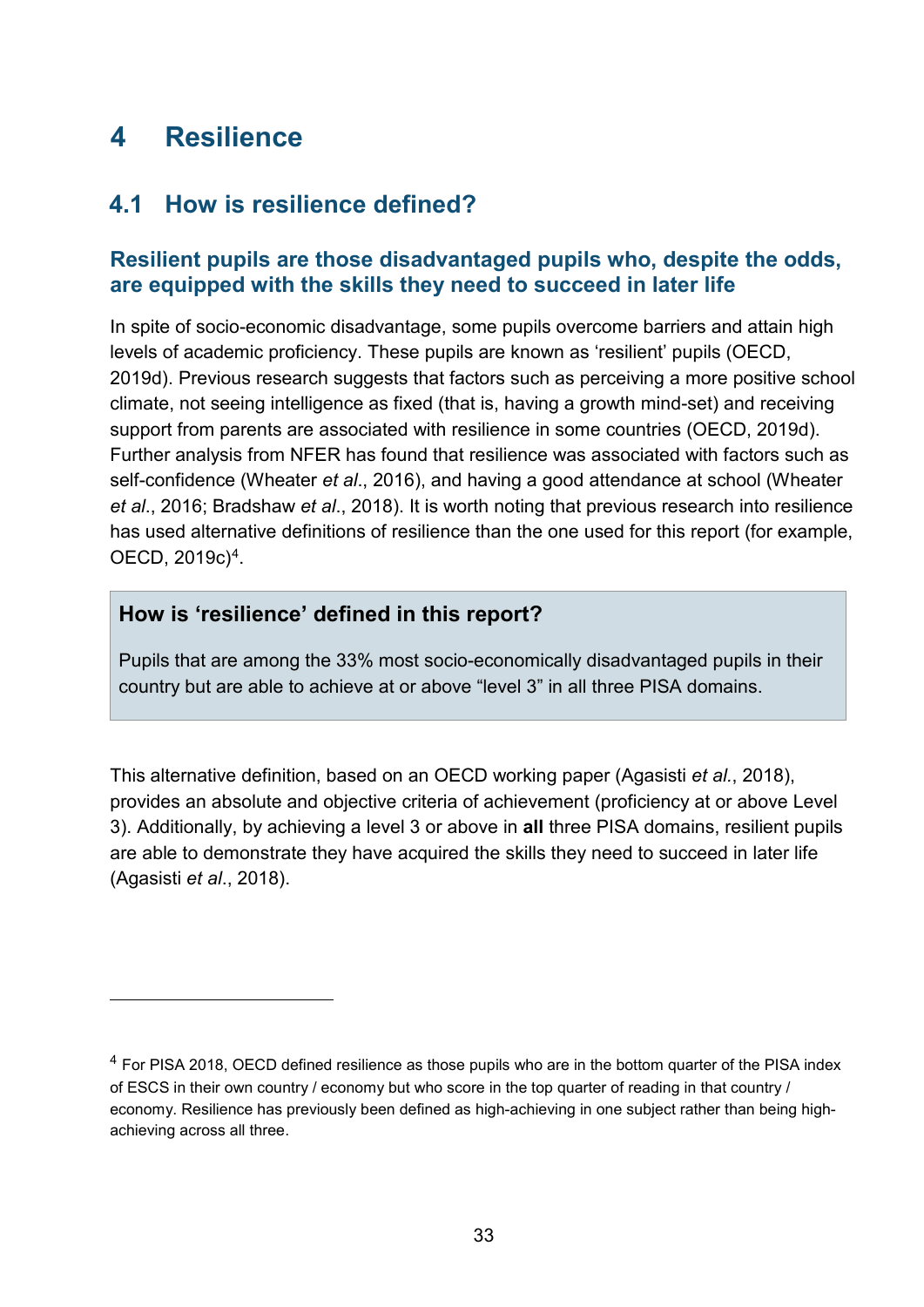#### **What is Level 3 in PISA?**

PISA uses proficiency levels to describe the types of skills that pupils are likely to demonstrate and the tasks that they are able to complete (OECD, 2019b). For example, pupils performing at a level 3 can integrate content and generate both basic and more advanced inferences in reading; in maths they show some ability to handle percentages, fractions and decimal numbers, and to work with proportional relationships; in science they can draw upon moderately complex content knowledge to identify or construct explanations of familiar phenomena.

PISA measures pupils' ability to apply their knowledge to solve problems in real-world situations and is not based on specific curriculum content in participating countries. Further analysis to equate PISA scores with GCSE grades in English and mathematics is out of scope of this research. See Gambhir *et al.* (2020) or Jerrim & Shure (2017) for analysis which compares PISA results with GCSE grades.

#### **Around a third of disadvantaged pupils in England, Northern Ireland and Wales were resilient**

In England, Northern Ireland and Wales, around a third of disadvantaged pupils in PISA 2018 could be defined as resilient (as illustrated in Figure 14). This means around onethird of disadvantaged pupils achieved a level 3 or above in all three PISA domains. The OECD average for resilient pupils was similar to England, Northern Ireland and Wales (34%). If using the traditional OECD definition of resilience, the UK tends to have an above average proportion of disadvantaged pupils who are considered resilient. For example, in PISA 2018, 14% of disadvantaged pupils in the UK were considered resilient in reading (that is, they were amongst the bottom quarter on the ESCS index but scored in the top quarter of reading performance in their own country), compared to an OECD average of 11% (OECD, 2019c).

The proportions of resilient pupils in the Republic of Ireland (33%) and Canada (36%) were also similar to England, Northern Ireland and Wales. There were greater proportions of resilient pupils in Estonia (44%).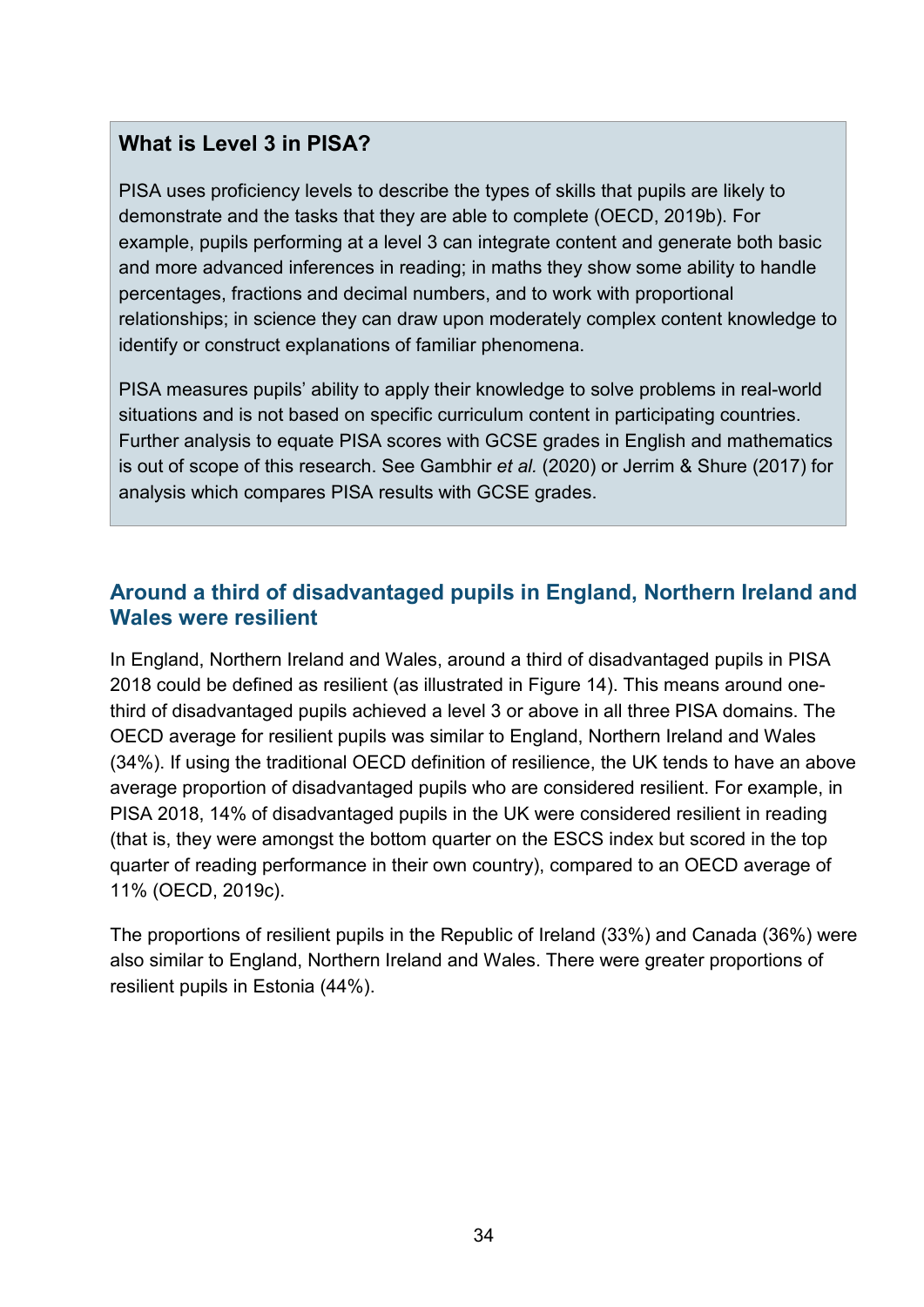<span id="page-36-1"></span>

**Figure 14 Proportion of resilient pupils across countries**

The subsequent sections explore the characteristics which distinguish resilient pupils from their peers. Two types of analyses have been conducted: profiling and a multilevel logistic regression. The results from these analyses are presented below.

## <span id="page-36-0"></span>**4.2 How do resilient pupils' attitudes differ from similarly performing pupils from more advantaged backgrounds?**

#### **Variables associated with wealth explain the main differences between disadvantaged resilient pupils and non-disadvantaged pupils who achieved level 3 or higher in all three subjects**

We conducted profiling between resilient pupils (disadvantaged and high-achieving pupils) and their similarly performing peers from more advantaged backgrounds (that is pupils within the top 67% on the ESCS index who achieve a level 3 or above in all three PISA domains). Derived variables from the pupil questionnaire were included in this analysis as well as single questions which had been associated with the previous definition of resilience in the literature (the rationale behind the inclusion of variables in this analysis can be found in Appendix A).

Source: PISA 2018 dataset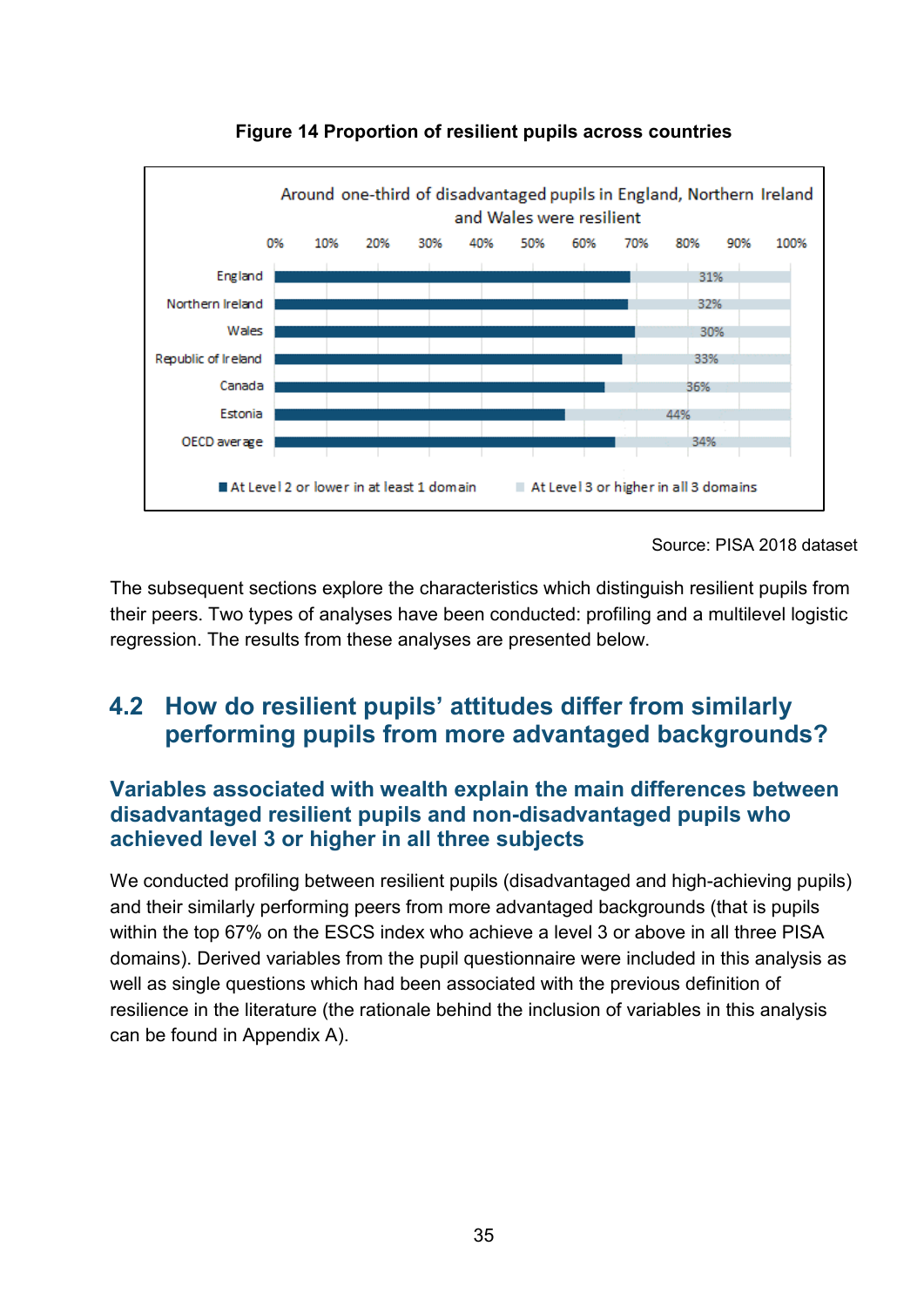#### **What is profiling?**

-

Profiling is based on bivariate correlation tests; exploring each variable's association with resilience without controlling for other variables.

Variables which were correlated above +/-0.15 are presented below.

In all three nations, variables associated with wealth were highly correlated (above +/- 0.15) with resilience and therefore could be seen as differentiating between nondisadvantaged pupils who achieved a level 3 and above in all three PISA domains and resilient disadvantaged pupils. This included differences across variables such as parental occupation, possessions in the home, home educational resources and ICT resources in the hom[e5.](#page-37-0) These findings were consistent across England, Northern Ireland and Wales. Whilst wealth being a distinguishing factor between the two groups is not surprising, as by definition, resilient pupils are less affluent, it is interesting that there were no differences in attitudes between the two groups, except in Northern Ireland.

#### **In Northern Ireland, resilient pupils were less likely be confident in reading compared to their more affluent, high-achieving peers**

Pupils were asked how much they agreed or disagreed with the following statements: I am a good reader; I am able to understand difficult texts; I read fluently. In Northern Ireland, resilient pupils were less likely to respond as positively to these statements than their similarly performing peers from more affluent backgrounds. This was not seen in England and Wales.

#### **There was little difference between resilient pupils' attitudes compared with their non-disadvantaged, high-achieving peers**

In the profiling analyses, the majority of the attitudinal variables did not show up as being different (that is, they did not correlate above +/-0.15) between disadvantaged pupils and their advantaged, high-achieving peers. This included how much they enjoyed/liked reading, how satisfied they were with their life and their perceived fear of failure. In terms of the school environment, there were no differences in their experiences of being bullied, their sense of belonging in school, their perception of competitiveness and cooperation at school and the perceived support from their teachers in their English lessons. Additionally

<span id="page-37-0"></span><sup>5</sup> Only available for England as variable derived from the ICT questionnaire which was not administered in Wales or Northern Ireland.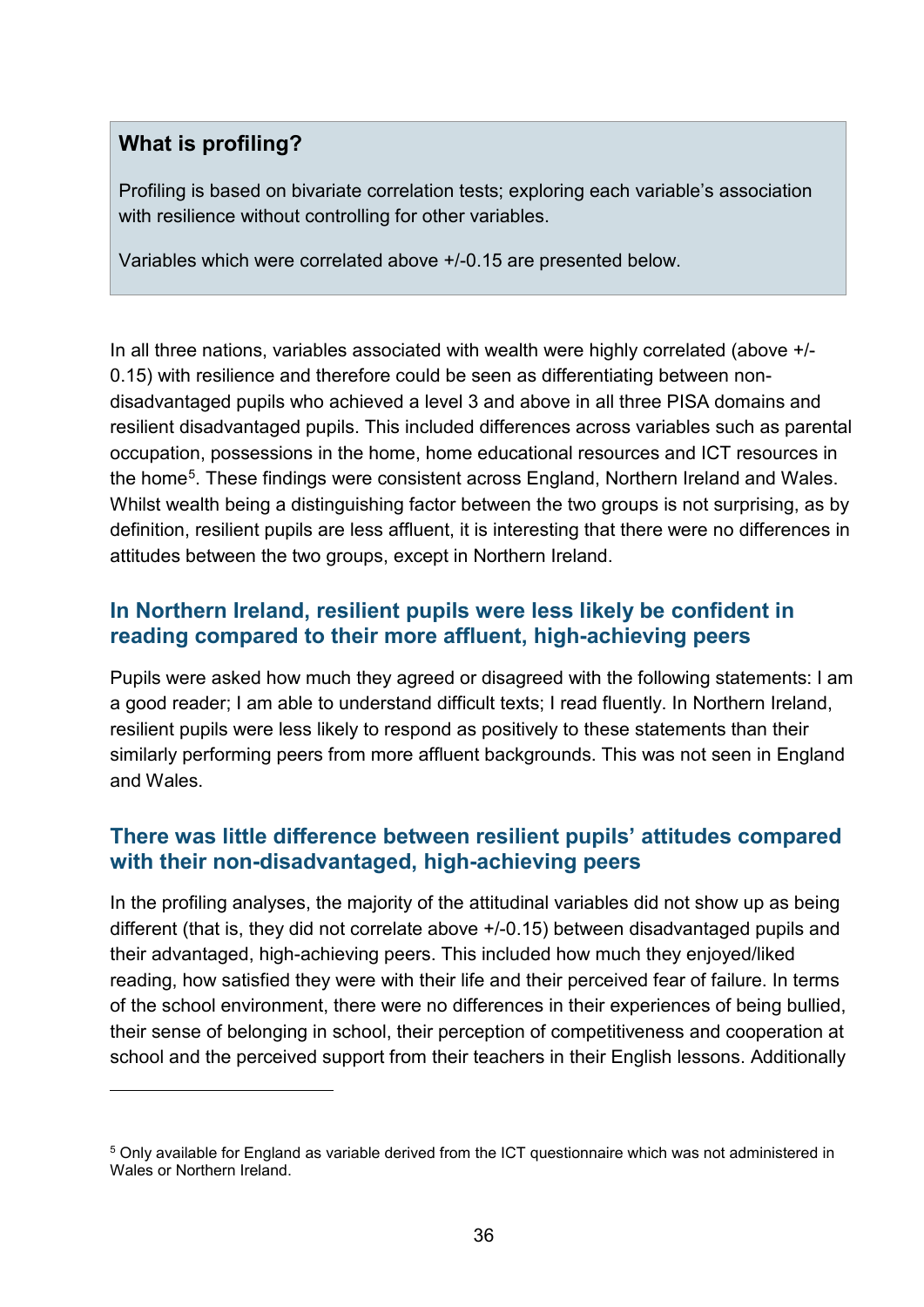there was no difference between pupils' aspirations for further education and future careers. This reinforces that it was largely socio-economic status that distinguished the two groups.

### <span id="page-38-0"></span>**4.3 How do resilient pupils' attitudes differ from lowperforming pupils from similar backgrounds?**

We compared resilient pupils with their disadvantaged peers who do not perform at or above a level 3 in all three subjects.

The profiling analyses revealed that compared to their disadvantaged low-achieving peers, resilient pupils in England, Northern Ireland and Wales were **more** likely to:

- use metacognitive strategies (such as such as summarising texts, assessing credibility; and understanding and evaluating)
- like reading
- have self-confidence
- have high aspirations for their future careers
- have a growth mind-set (that is, seeing your intelligence as something that is not fixed)
- report they would invest a lot of effort if something was important to them

And **less** likely to:

• report finding the PISA test difficult

Some findings were not consistent across all three countries. These are presented in Table 3, where a 'yes' or a 'no' indicates where differences were found between resilient pupils and their disadvantaged peers.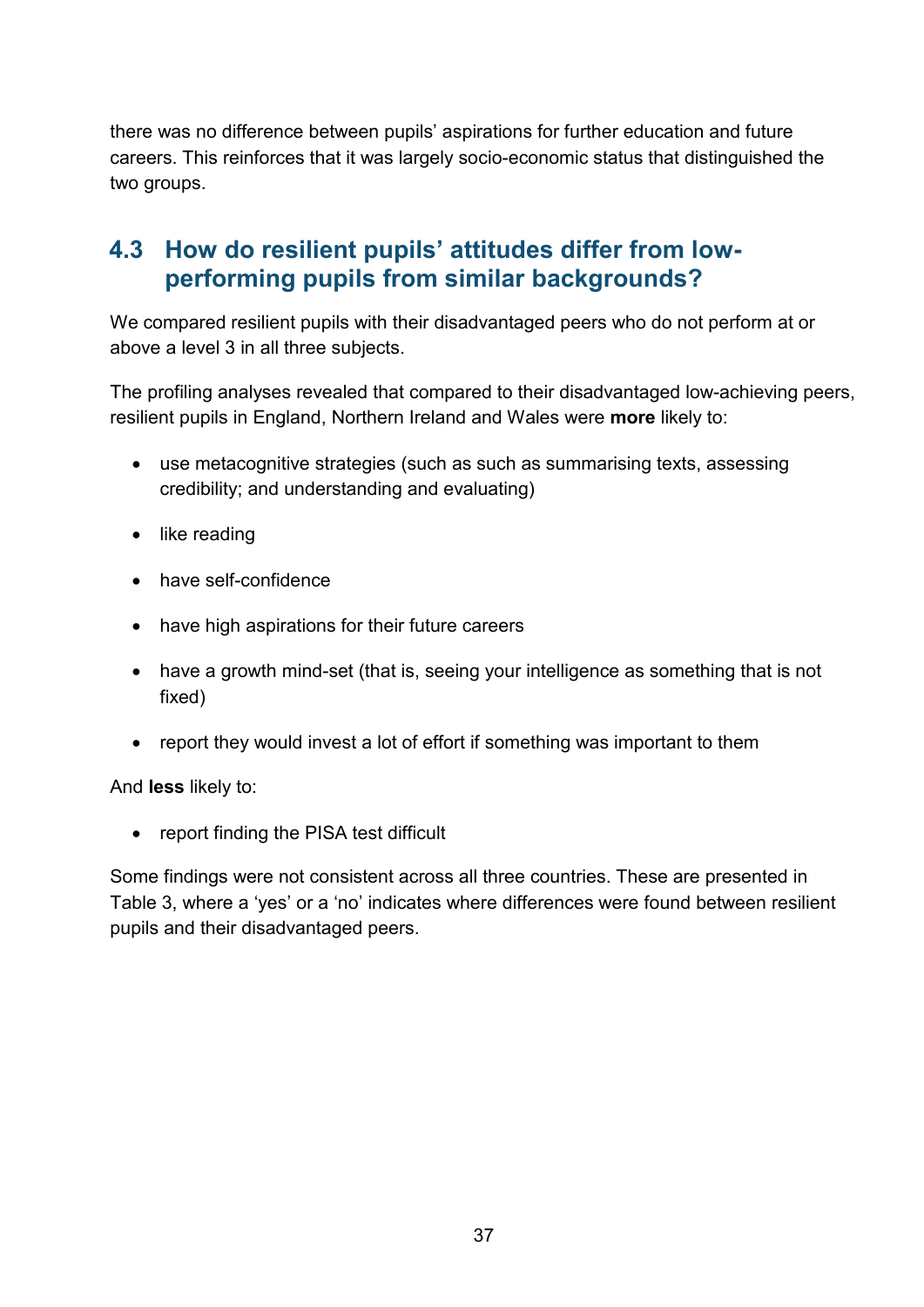#### **Table 3 Country-specific findings from the profiling analyses**

<span id="page-39-0"></span>

| <b>Finding</b>                                                                                       | <b>England</b> | <b>Northern</b><br><b>Ireland</b> | <b>Wales</b> |
|------------------------------------------------------------------------------------------------------|----------------|-----------------------------------|--------------|
| Resilient pupils were less likely to report<br>finding reading difficult.                            | Yes            | <b>No</b>                         | Yes          |
| Resilient pupils spent more time reading<br>for enjoyment                                            | <b>No</b>      | Yes                               | Yes          |
| Resilient pupils reported less disruption in<br>their English/Welsh <sup>6</sup> lessons.            | <b>No</b>      | Yes                               | <b>No</b>    |
| Resilient pupils were less likely to report<br>their life has meaning and purpose.                   | <b>No</b>      | Yes                               | <b>No</b>    |
| Resilient pupils were less likely to have<br>skipped a whole day of school in the last<br>two weeks. | <b>No</b>      | <b>No</b>                         | Yes          |
| Resilient pupils were more likely to report<br>having invested effort into the PISA test.            | Yes            | <b>No</b>                         | <b>No</b>    |

#### Source: PISA 2018 dataset

It is worth noting that the profiling did not find a difference between the two groups with regards to pupils' ESCS for all three countries. This means that out of all disadvantaged pupils, the low-achieving pupils, on average, were not any more disadvantaged that their resilient peers.

In this instance, profiling was used as an exploratory technique to test each variable's association with resilience without controlling for other variables, so as to suggest a hypothesis about what may be driving resilience. The results from the regression (Section 4.4) further explore these variables by testing the associations of all variables and resilience jointly.

-

<span id="page-39-1"></span><sup>6</sup> Pupils who took the assessment in Welsh were asked about their Welsh lessons.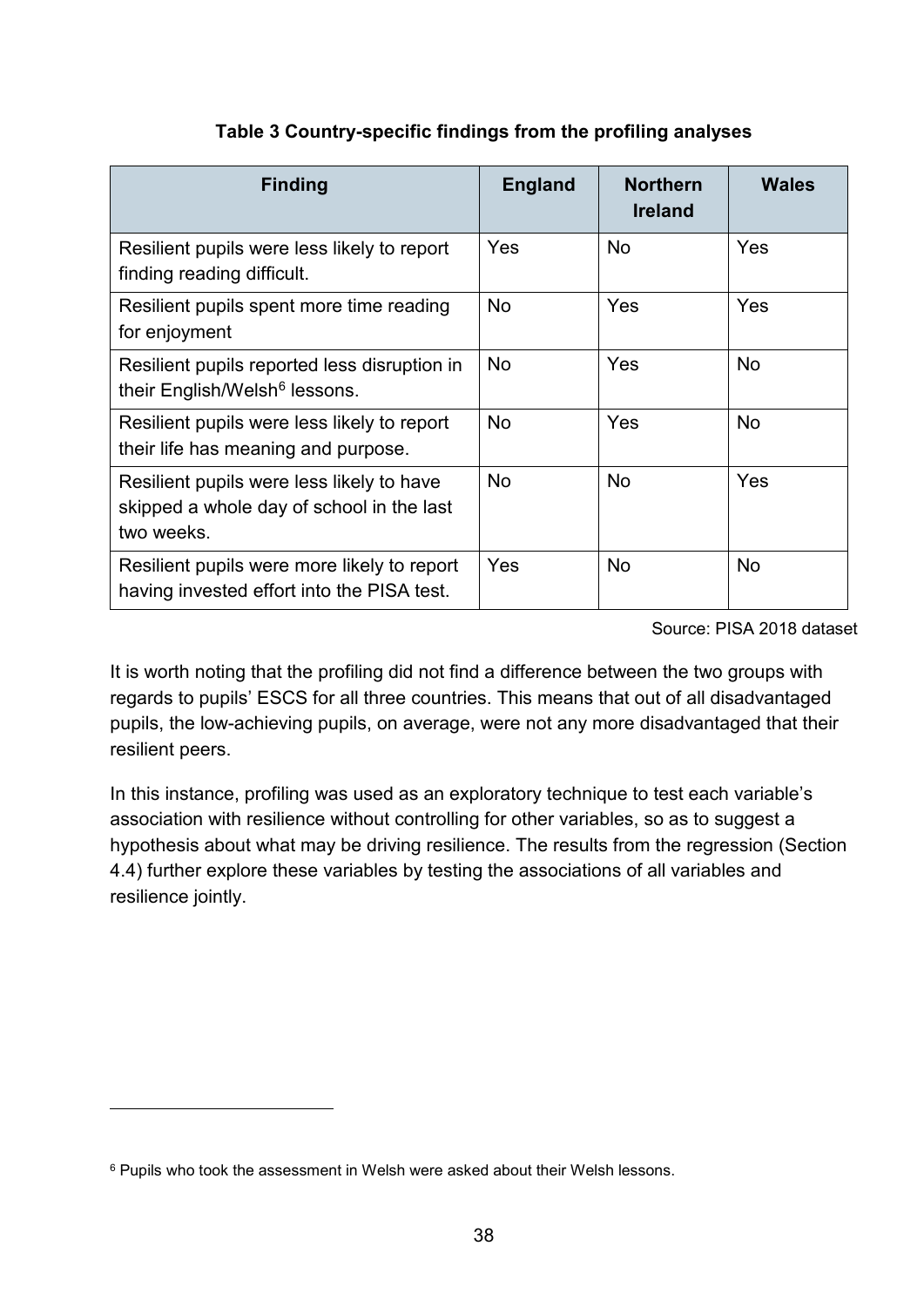### **Logistic regression analysis**

-

To identify factors associated with resilience we undertook three multi-level logistic regression analyses (one for England, Northern Ireland and Wales). This predicted the likelihood of a disadvantaged pupil being classified as resilient given their individual characteristics. The variables which were included in this analysis were those which had been identified within the profiling (see section 5.3), or based on previous research around resilience, or country-level areas of interest (the rationale behind the inclusion of variables in this analysis can be found in Appendix A).

It is important to note when interpreting these findings that they demonstrate an association, but do not prove causality. Indeed, it is possible that the factors identified are a consequence, rather than a cause, of higher achievement. Nevertheless, this analysis serves to highlight areas for future attention by policymakers, practitioners and researchers.

### **How are profiling and multi-level logistic regression analyses different?**

Profiling is based on bivariate correlation tests, exploring each variable's association with resilience without controlling for other variables. Regressions test the association of all variables and resilience jointly. This means that results will differ from those obtained in the correlations as only the unique variance explained by each variable will remain in the regression.

Profiling is more of an exploratory technique that can suggest hypotheses about what might be driving resilience and the regression results will be more robust and confirmatory. Both sets of results are informative which is why we present both.

### <span id="page-40-0"></span>**4.4 In what circumstances do disadvantaged pupils tend to overcome barriers to perform better?**

The variables associated with resilience<sup>[7](#page-40-1)</sup> are provided below for each country. The higher the degree of significance, identified by the number of stars, the less likely the observed result would occur due to chance. The findings are similar across countries but are not an

<span id="page-40-1"></span> $<sup>7</sup>$  In this regression 'resilience' is the dependant variable. Resilience is a binary variable where 0 is</sup> disadvantaged but non-resilient pupils and 1 is resilient pupils.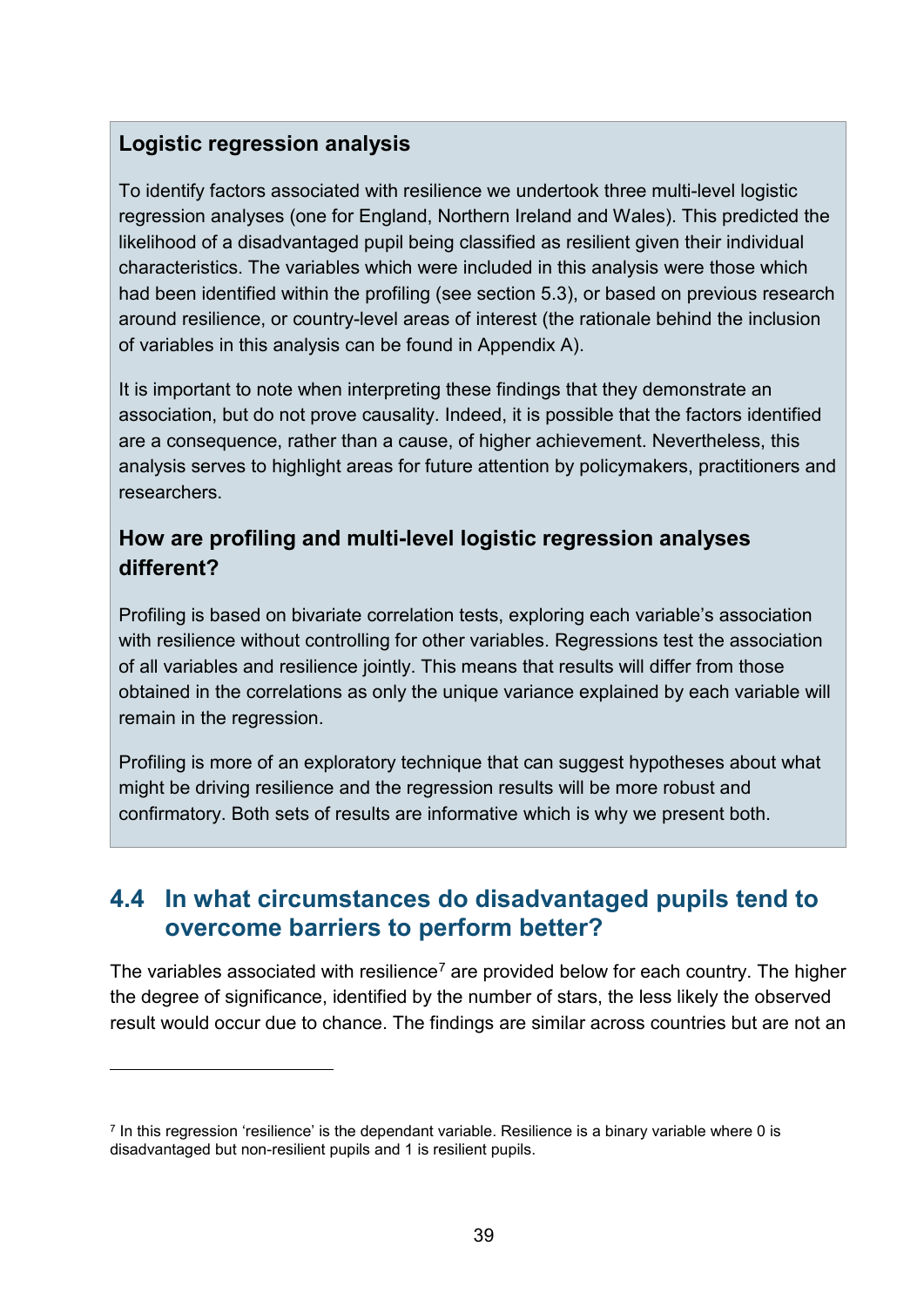exact match. This reflects what is seen generally in PISA results and specifically OECD findings around resilience<sup>[8](#page-41-0)</sup>, which is that the strength of relationships between factors vary across countries.

In comparison to their disadvantaged, but low-achieving peers, resilient pupils in England were **more** likely to:

- use metacognitive strategies to summarise \*\*\*
- have a higher KS2 average point score \*\*\*
- use metacognitive strategies to assess credibility \*\*
- have high expectations for their future qualifications \*\*
- put effort into the PISA test \*\*
- attend a school where the admission policy is based on feeder schools' recommendations \*\*
- have a growth mind-set \*

And **less** likely to:

- have found the PISA test difficult \*\*\*
- report their life has meaning, that they've found a meaning in life and they have a clear sense of what gives meaning to their life \*\*\*
- have a high perception of receiving emotional support from parents \*\*
- attend a school where the admission policy is residence in a particular area \*\*
- have skipped a whole day of school in the last two weeks \*\*

 $*(p < 0.05),$  \*\* $(p < 0.01),$  \*\*\* $(p < 0.001)$ 

-

Source: PISA 2018 data matched to National Pupil Database

<span id="page-41-0"></span><sup>&</sup>lt;sup>8</sup> Resilience as defined by the OECD; those pupils who are in the bottom quarter of the ESCS index in their own country but who score in the top quarter of reading in that country.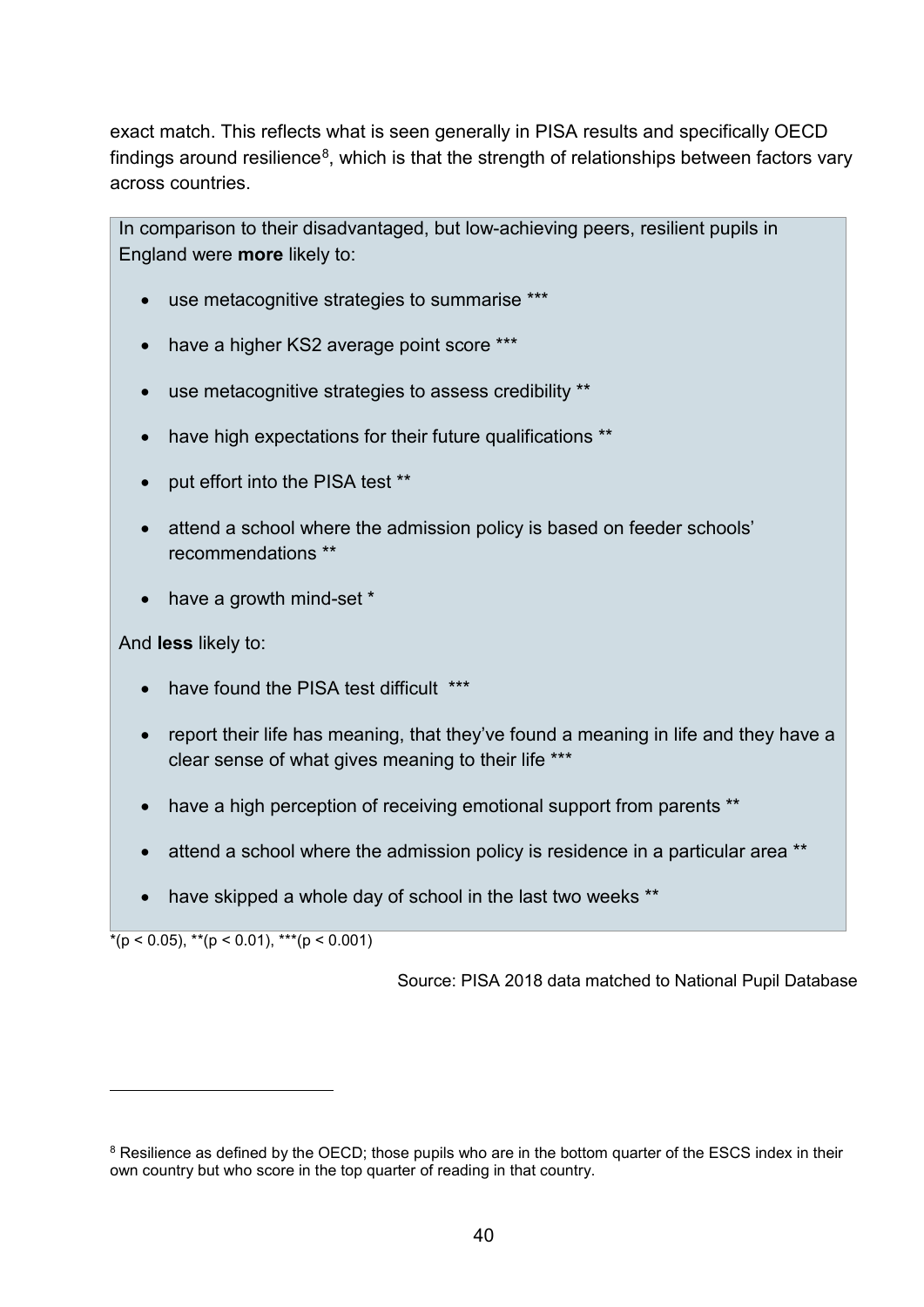In comparison to their disadvantaged, but low-achieving peers, resilient pupils in **Northern Ireland** were **more** likely to:

- expect a higher level occupation in the future \*\*
- use metacognitive strategies to assess credibility \*\*
- see the importance in trying hard at school \*\*
- be protestant \*
- report they would invest a lot of effort if something was important to them \*
- have a growth mind-set  $*$

And **less** likely to:

- have found the PISA test difficult \*\*
- regularly have positive emotions \*\*

 $*(p < 0.05),$  \*\* $(p < 0.01),$  \*\*\* $(p < 0.001)$ 

Source: PISA 2018 data matched to Northern Ireland School Census data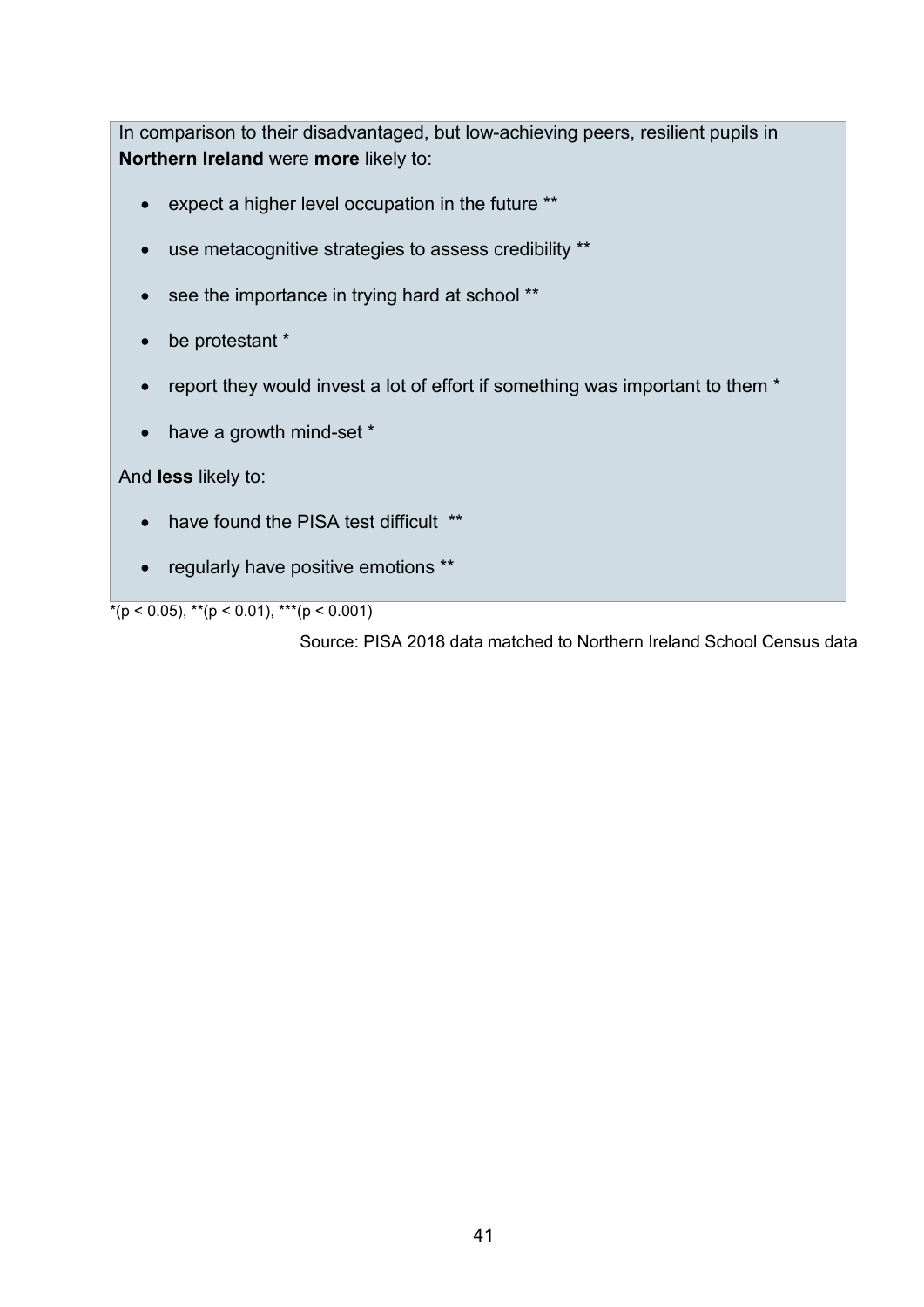In comparison to their disadvantaged, but low-achieving peers, resilient pupils in **Wales** were **more** likely to:

- use metacognitive strategies to assess credibility \*\*\*
- use metacognitive strategies to summarise \*\*\*
- have high expectations for their future qualifications \*\*
- expect a higher level occupation in the future \*\*
- have a growth mind-set \*
- have self-confidence \*

And **less** likely to:

- have found the PISA test difficult \*\*\*
- have taken the test in Welsh \*\*\*
- have skipped a whole day of school in the last two weeks \*\*
- regularly have positive emotions \*\*
- attend a Welsh-medium school \*\*
- report their life has meaning, that they've found a meaning in life and they have a clear sense of what gives meaning to their life \*\*
- have disruptions in their English/Welsh<sup>[9](#page-43-0)</sup> lessons \*

 $*(p < 0.05)$ ,  $**$ ( $p < 0.01$ ),  $**$ ( $p < 0.001$ )

-

Source: PISA 2018 data matched to National Pupil Database

The findings above present a profile of a resilient pupil in England, Northern Ireland and Wales. The section below explores findings which are true for at least two of these countries and concludes by discussing the associations between resilience and countryspecific variables.

<span id="page-43-0"></span><sup>9</sup> Pupils who took the assessment in Welsh were asked about their Welsh lessons.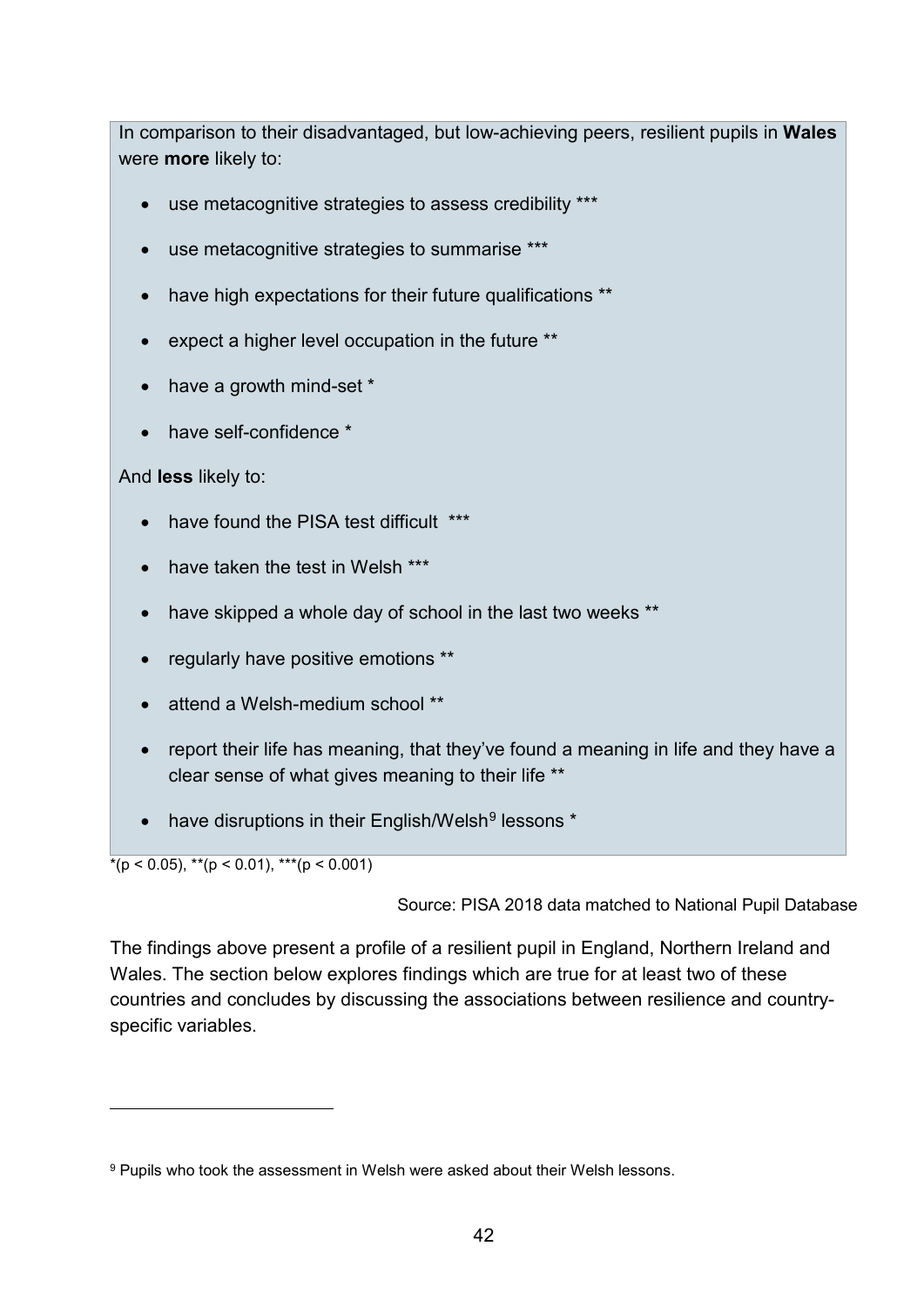#### **Resilient pupils in England, Northern Ireland and Wales were more likely to use metacognitive strategies to assess the credibility of information**

#### **Resilient pupils in England and Wales were more likely to use metacognitive strategies to summarise text**

Metacognition is an awareness of how one develops an understanding of text and uses reading strategies (OECD, 2019a), or more simply, it is the means in which pupils can learn about how they learn. Questions were included in the pupil questionnaire on three aspects of metacognition: summarising; assessing credibility; and understanding and evaluating. In England, Northern Ireland and Wales, there was an association between resilience and using metacognition strategies to assess credibility. In England and Wales only, using strategies to summarise was also associated with resilience.

These findings support work by the Education Endowment Foundation to encourage the fostering of these strategies through teaching and supportive classroom practices. The Sutton-Trust-EEF Teaching and Learning Toolkit rates metacognition as a high-impact, low cost approach to improving the attainment of disadvantaged learners and the evidence suggests that use of these strategies can be worth the equivalent of an additional seven months' progress (EEF, 2018).

#### **Resilient pupils were less likely to see intelligence as something that is fixed**

Pupils were asked whether they agreed or disagreed with the statement 'Your intelligence is something about you that you cannot change very much'. Pupils with a fixed mind-set are less likely to take action to improve their skills if they are deemed unsatisfactory, even when there is an awareness that these skills will have implications for future successes (Hong *et al.*, 1999).

In England, Northern Ireland and Wales, resilient pupils were more likely to have a growth mind-set than their disadvantaged, but low-achieving peers, that is, they do not see their intelligence as something that is fixed. This means resilient pupils recognise challenges as external, understanding they can be confronted and tackled. An association between resilience and having a growth mind-set was also seen internationally (OECD, 2019d).

#### **Resilient pupils had high aspirations for their future education and future careers**

Resilient pupils had high aspirations compared with their disadvantaged, low-achieving peers. This came in the form of high expectations for their future qualifications (England and Wales) and high expectations for their future occupation (Wales and Northern Ireland).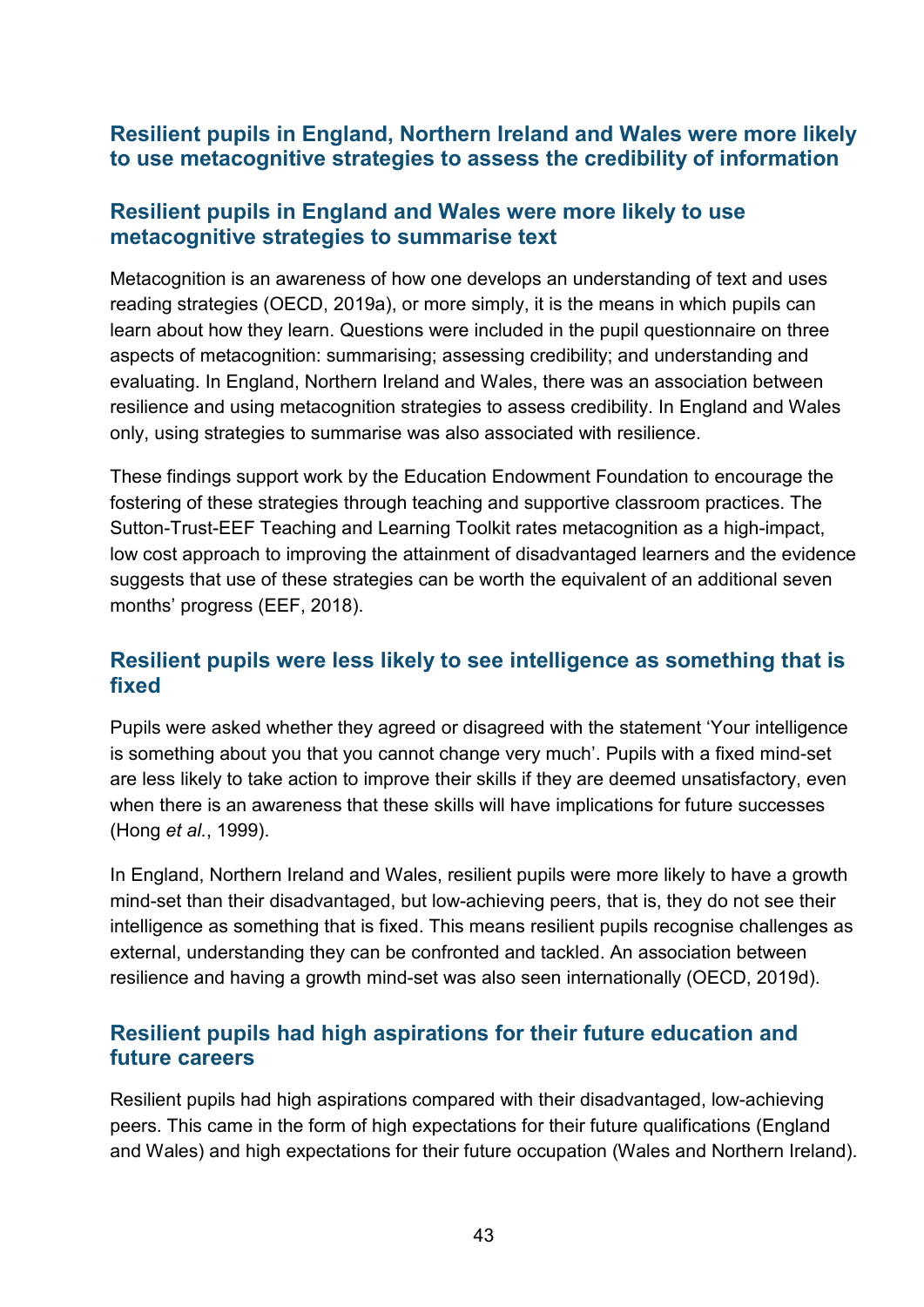High aspirations may act as a self-fulfilling prophecy and high aspirations may lead to high attainment, but conversely high attainment is likely to encourage pupils to have higher aspirations. Regardless of the direction of causality, by 15 years old, it would be expected that pupils have a good idea of the general level of jobs and education which are in scope for them, so any policies or interventions which focus on raising aspirations should start from an earlier age.

#### **Resilient pupils in England and Wales were, counterintuitively, less likely to report having found meaning in life**

Pupils were asked whether they agreed or disagreed with three statements: My life has clear meaning or purpose; I have discovered a satisfactory meaning in life; I have a clear sense of what gives meaning to my life (forming the eudemonia scale). Resilient pupils in England and Wales were less likely to agree with these statements, indicating they were less likely to have found meaning in their lives than their disadvantaged, low-achieving peers. PISA 2018 showed that internationally, pupils who generally scored higher in reading scored lower on the eudemonia (a sense of meaning and purpose in life) scale (OECD, 2019d), suggesting that eudemonia is negatively linked to achievement. For example, pupils who report having discovered a satisfactory meaning in life are less likely to be high-achieving. Kuhn *et al* (2021) found that aspects of wellbeing (life satisfaction, positive emotions and eudemonia) were negatively related to achievement. This finding could also be linked to other associations such as aspirations, in that pupils who haven't yet achieved all they want to achieve may not feel they have yet found a meaning in their life. More research is needed to investigate further the overall, counterintuitively, negative relationship between eudemonia and achievement so that policy makers can consider the implication of this for disadvantaged pupils.

#### **Resilient pupils were less likely to have positive emotions in Wales and Northern Ireland**

Pupils were asked how often (from never to always) they normally felt a range of emotions such as happy, proud, joyful, scared and worried. This made up the subjective wellbeing scale. Resilient pupils in Wales and Northern Ireland were less likely to respond positively to these question compared with disadvantaged pupils who were not resilient. That is resilient pupils may experience positive emotions less frequently and / or experience negative emotions more frequently. There is a well-established relationship between higher achievement and lower wellbeing in England, Northern Ireland and Wales, as reported in the simultaneous analysis on wellbeing (Kuhn *et al*., 2021). This negative relationship might be driving these findings around resilience for Wales and Northern Ireland (and the eudemonia findings noted above) as resilient pupils, by definition, performed better than their disadvantaged, low-achieving peers. At both the pupil and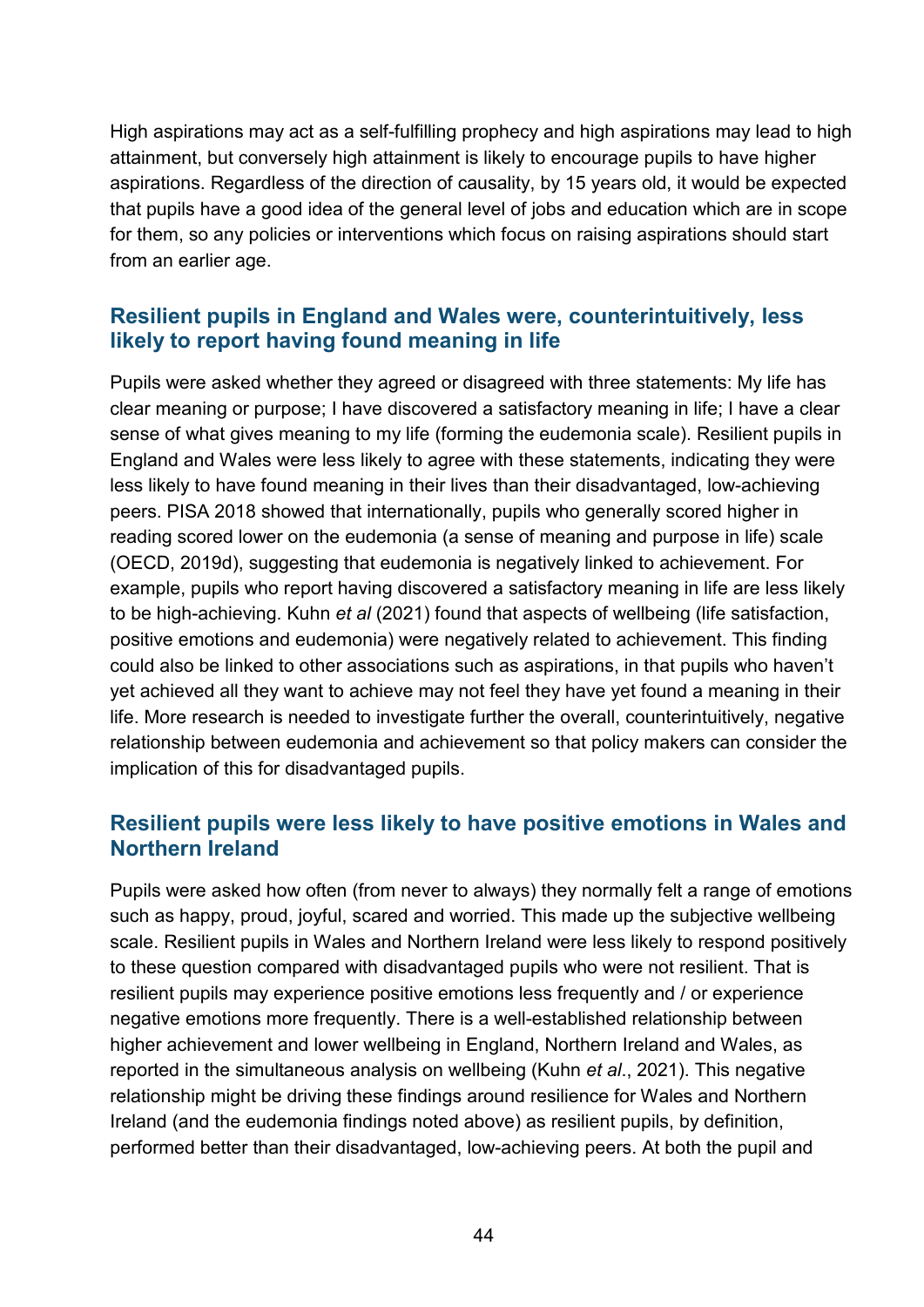country level this appears to be a complex relationship and there may currently be a tradeoff between wellbeing and achievement, further reflected in the differences between disadvantaged pupils, that is resilient and non-resilient pupils.

#### **There was evidence of higher motivation in resilient pupils in Northern Ireland and England**

Pupils responded to three statements 'Trying hard at school will help me get a good job'; 'Trying hard at school will help me get into a good college'; and 'Trying hard at school is important'. In Northern Ireland, resilient pupils were more likely to see the importance in trying hard at school than their disadvantaged, low-achieving peers. Additionally, resilient pupils in England were more likely to report putting more effort into the PISA test.

#### **Lower levels of truancy was associated with resilience in England and Wales**

In England and Wales, resilient pupils were less likely to have skipped a whole day of school in the last two weeks, supporting previous findings (Wheater *et al*., 2016). A lower level of truancy was not associated with resilience in Northern Ireland, and it is worth noting there was little difference in levels of truancy as reported by pupils compared with England and Wales.

There may be a variety of reasons why pupils skip school (OECD, 2019d) including caring responsibilities, lack of engagement, sickness or a fear of being bullied and so identifying these reasons is an important first step in supporting socio-economically disadvantaged pupils.

### **Exploratory machine learning analysis of resilient pupils supports our multi-level logistic analysis**

We conducted exploratory analysis using machine learning to answer questions about the characteristics of resilient and non-resilient pupils. This analysis has the advantage that many variables can be included, helping to identify characteristics and patterns which may not have been considered in the multi-level logistic regression model. The analysis supports the associations between resilience and metacognitive strategies, pupils' future study and career aspirations and the perception of the level of difficulty of the PISA assessment. More information can be found in an NFER working paper (Andrade and Liht, forthcoming).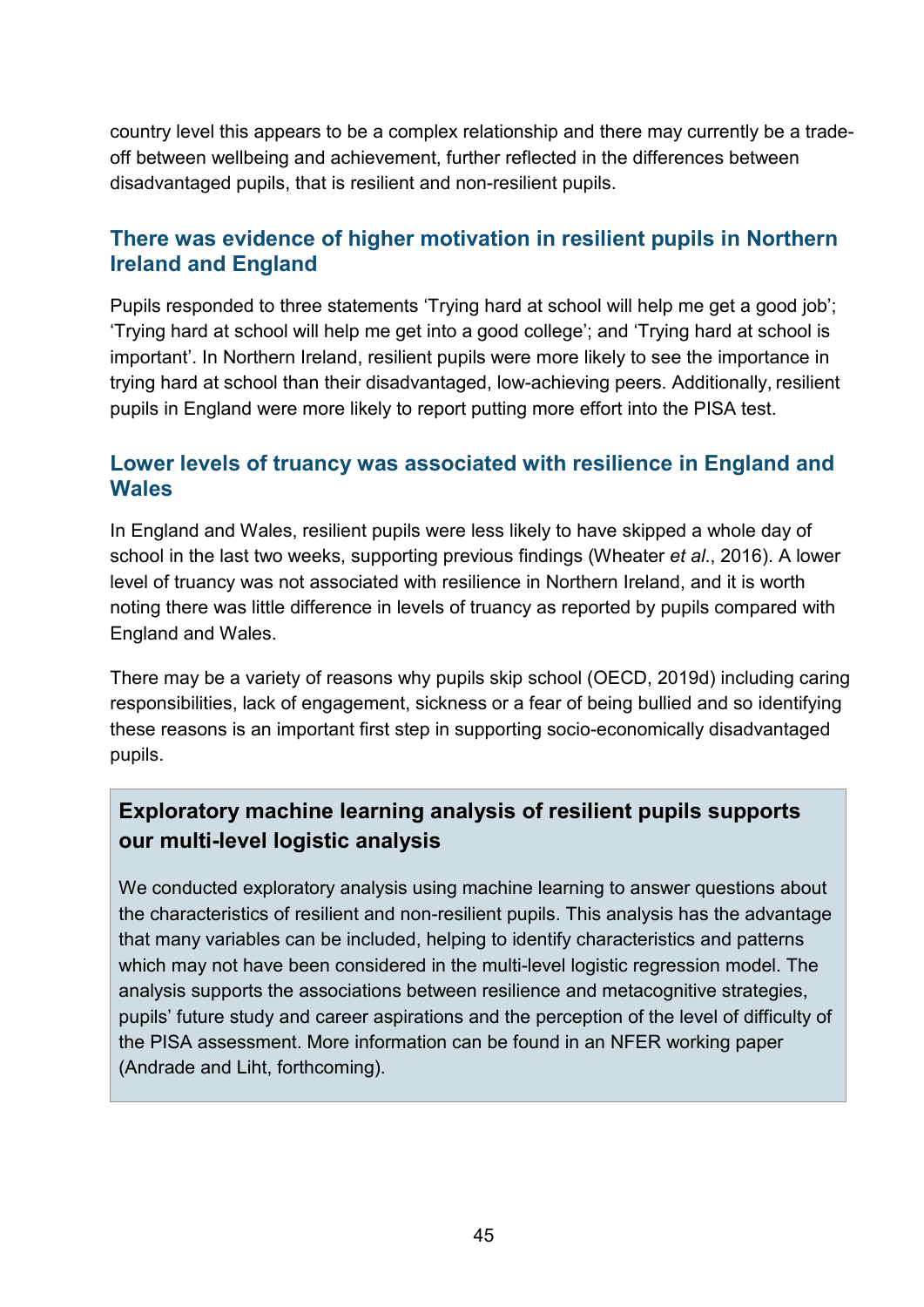#### **There was no evidence that age or gender were associated with resilience**

Gender was not found to be a significant predictor of resilience, despite there being some gender differences in performance (particularly in reading) across England, Northern Ireland and Wales in PISA 2018.

Additionally, Wheater *et al.* (2016) had previously found that age was associated with resilience when looking at performance in PISA maths, that is, disadvantaged children born in the autumn were more likely to be resilient than their peers who were born in the following summer. However, there was no evidence that age was associated with resilience in this analysis across all three countries.

Other noticeably absent associations include life-satisfaction (however, there was an association with positive emotions as detailed above) and how much pupils enjoyed/liked reading. Additionally, school type was included in the regression for Northern Ireland. Despite the selective education system in Northern Ireland, there was no association found between resilient pupils and the type of schools they attend.

#### **Country-specific associations**

Some associations were found with country-specific variables.

#### **Prior attainment in England**

This analysis included the National Pupil Database variable indicating pupils' Key Stage 2 average point score. It would be expected that, on the whole, pupils who were high performing at KS2 were also high performing by the age of 15. Therefore, it is unsurprising that having a KS2 higher average point score was associated with resilience in England as by definition, resilient pupils were high-achieving in PISA.

#### **Welsh language**

The findings from the multi-level regression model suggest resilient pupils were less likely to have taken the PISA assessment in Welsh and less likely to attend a Welsh-medium school. Of the PISA 2018 sample, a quarter of pupils in Wales attended Welsh-medium schools and of these 798 pupils, just over a half took the test in Welsh (458). Some caution, therefore, is advised in interpreting this finding due to the small numbers of disadvantaged pupils attending a welsh-medium school / taking the assessment in Welsh when you break the sample down further.

Previous research suggests that the lower performance of Welsh-medium schools is likely to be driven by the language of assessment (Classick *et al*.*,* 2020), but the relationship between Welsh language and performance on PISA is complex and requires further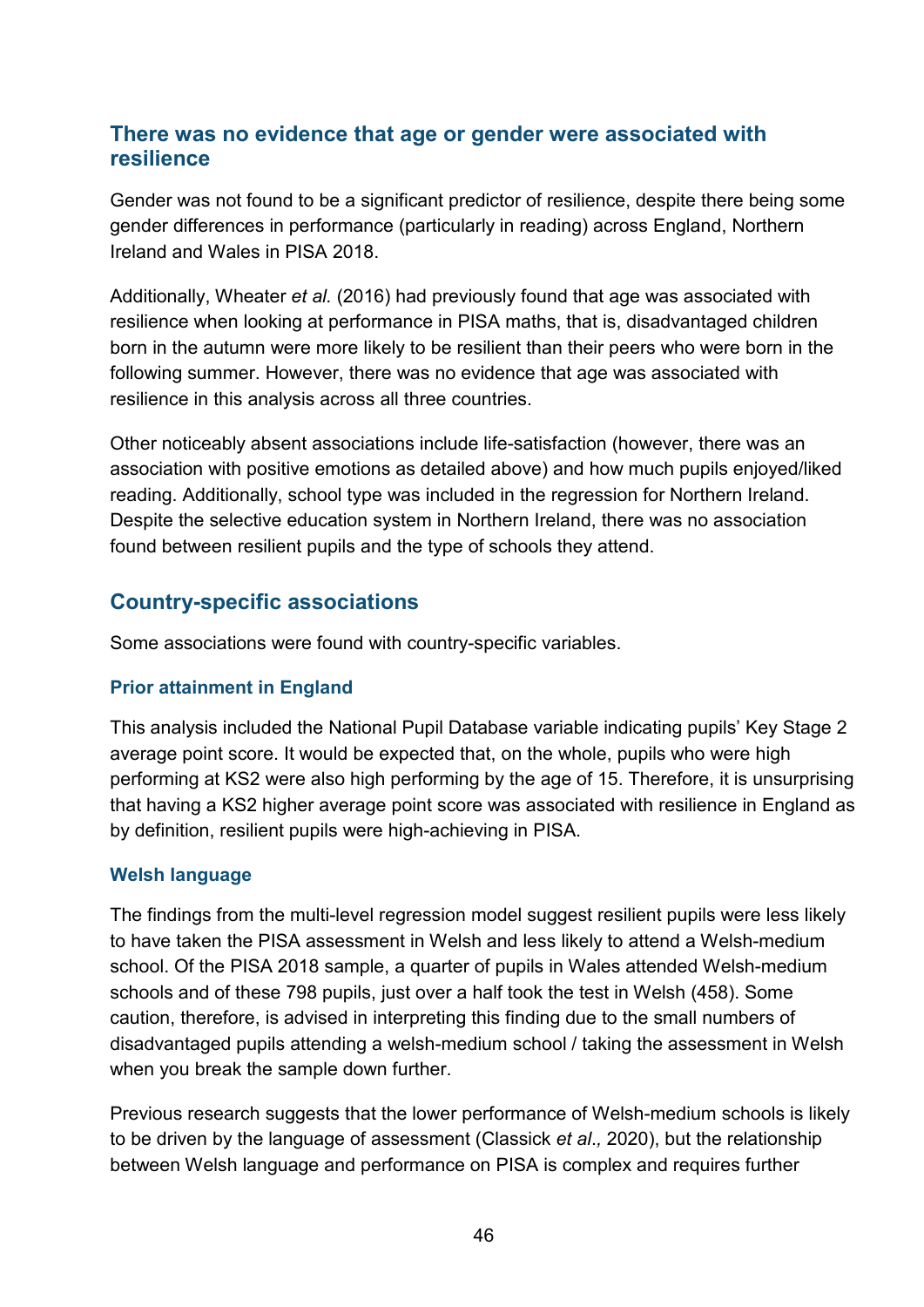investigation. For instance, the length of the reading texts are often longer in Welsh than in English and in some questions the word count can be up to 25% higher. Therefore, a comparison of the time taken to read the assessments in each language could be an area for further investigation.

#### **Religion – Northern Ireland**

-

In Northern Ireland, protestant boys who are entitled to free school meals persistently underachieve which leads to a lack of progression to further and higher education (Burns *et al*., 2015). For the purpose of the logistic regression, religion was collapsed into two values, protestant and non-protestants. In this analysis, protestant disadvantaged pupils were more likely to be resilient than non-protestant pupils. This goes against what might be expected based on the previous research, however, it could be explained by the performance of disadvantaged protestant girls. Whilst the interaction of religion by gender, included in the model, was not significant, nearly half of protestant disadvantaged girls in the sample were considered resilient (45%). This was a much larger proportion than protestant boys (26%), and non-protestant boys (29%) and girls (31%).

#### **Emotional support from parents – England**

It is worth further exploring the link between resilient pupils in England and parental support. Pupils were asked how much they agreed with three statements about this academic year: 'My parents support my educational efforts and achievements'; 'My parents support me when I am facing difficulties at school'; 'My parents encourage me to be confident'. The link between parental support and resilience was mixed across countries in PISA 2018 (OECD, 2019c). In some countries, significantly more resilient<sup>[10](#page-48-0)</sup> pupils were observed amongst those pupils in the top quarter of the index of parents' emotional support but in countries such as Singapore, the Republic of Ireland and across the UK there was no significant difference. Our analysis suggested that resilient pupils in England were less likely to report receiving emotional support from their parents, and, therefore, conversely disadvantaged but non-resilient pupils were more likely to report emotional support from their parents. The direction of causality cannot be inferred from this analysis so we are unable to determine if lack of parental support drives resilience. It may be that parents of resilient pupils do not feel they need to provide as much emotional support because their child is achieving well at school in comparison to a parent of a lowachieving pupil.

<span id="page-48-0"></span><sup>&</sup>lt;sup>10</sup> Resilience as defined by the OECD; those pupils who are in the bottom quarter of the ESCS index in their own country but who score in the top quarter of reading in that country.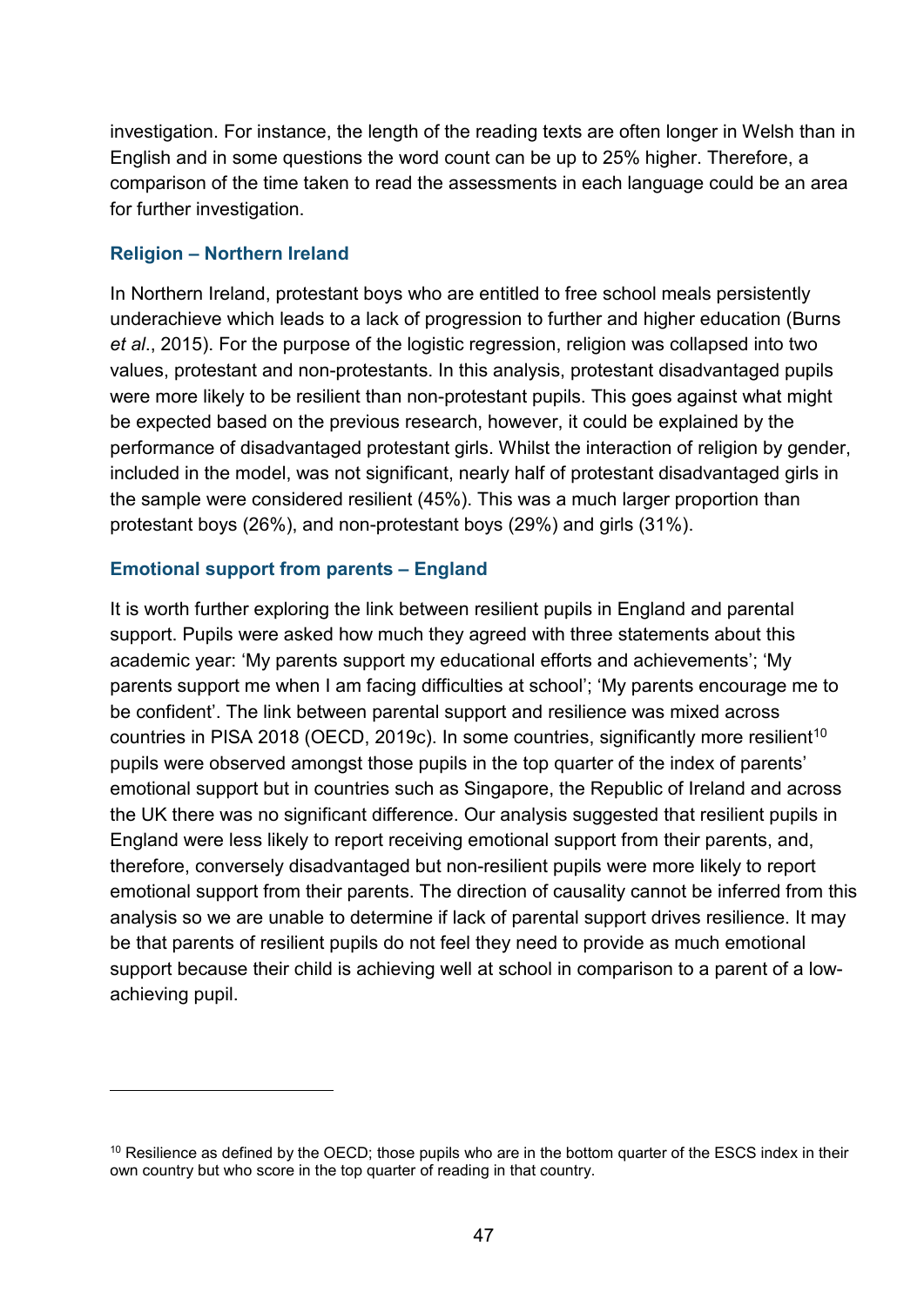## <span id="page-49-0"></span>**5 Conclusions and recommendations**

### <span id="page-49-1"></span>**5.1 Conclusions**

Social mobility and improving performance of disadvantaged groups is a priority for all parts of the UK. The impact of socio-economic background on performance in reading, maths and science is evident across England, Wales and Northern Ireland but to a varying degree. In all three countries, more affluent pupils perform, on average, better than their disadvantaged peers. Wales appears to have greater equity amongst pupils than in England, that is, there is a significantly smaller difference in the average reading, maths and science scores for the most- and least-disadvantaged pupils. Northern Ireland sits somewhere in the middle, as equity appears to be similar to both Wales and England. However, socio-economic background only explains some of the variance between attainment in all three countries, explaining more in England and the OCED, on average, than in Wales and Northern Ireland.

Disadvantaged pupils' performance in reading and maths significantly improved in 2018 from at least one previous cycle of PISA and this was found in England, Northern Ireland and Wales. This is encouraging, considering the policies in place to tackle disadvantaged pupils' underperformance in maths and reading in all three countries. Disadvantaged pupils' performance in science in the three countries has remained stable over time, whilst it has decreased in comparator countries.

Non-disadvantaged pupils significantly out-performed disadvantaged pupils in all three reading processes. In England, Northern Ireland and Wales the gaps between disadvantaged pupils and their peers was similar for each process, indicating there is not just one process in which disadvantaged pupils are disproportionately weak. Instead, disadvantaged pupils need support in raising proficiency across all three processes: locating information; understanding; evaluating and reflecting.

Disadvantaged pupils who perform better than the average, given their socio-economic background, tend to use metacognitive strategies, believe intelligence is not fixed and have high aspirations for their future education or careers. They are less likely to be truant or think that their life has meaning or purpose. In this report, these pupils are known as resilient pupils, and they make up around a third of the disadvantaged pupils in England, Northern Ireland and Wales. We conclude that disadvantaged pupils may benefit from programmes which encourage the use of metacognitive strategies and counter the belief that intelligence is fixed. Further exploration is needed to determine how and where targeted support on aspirations would be most beneficial for disadvantaged pupils.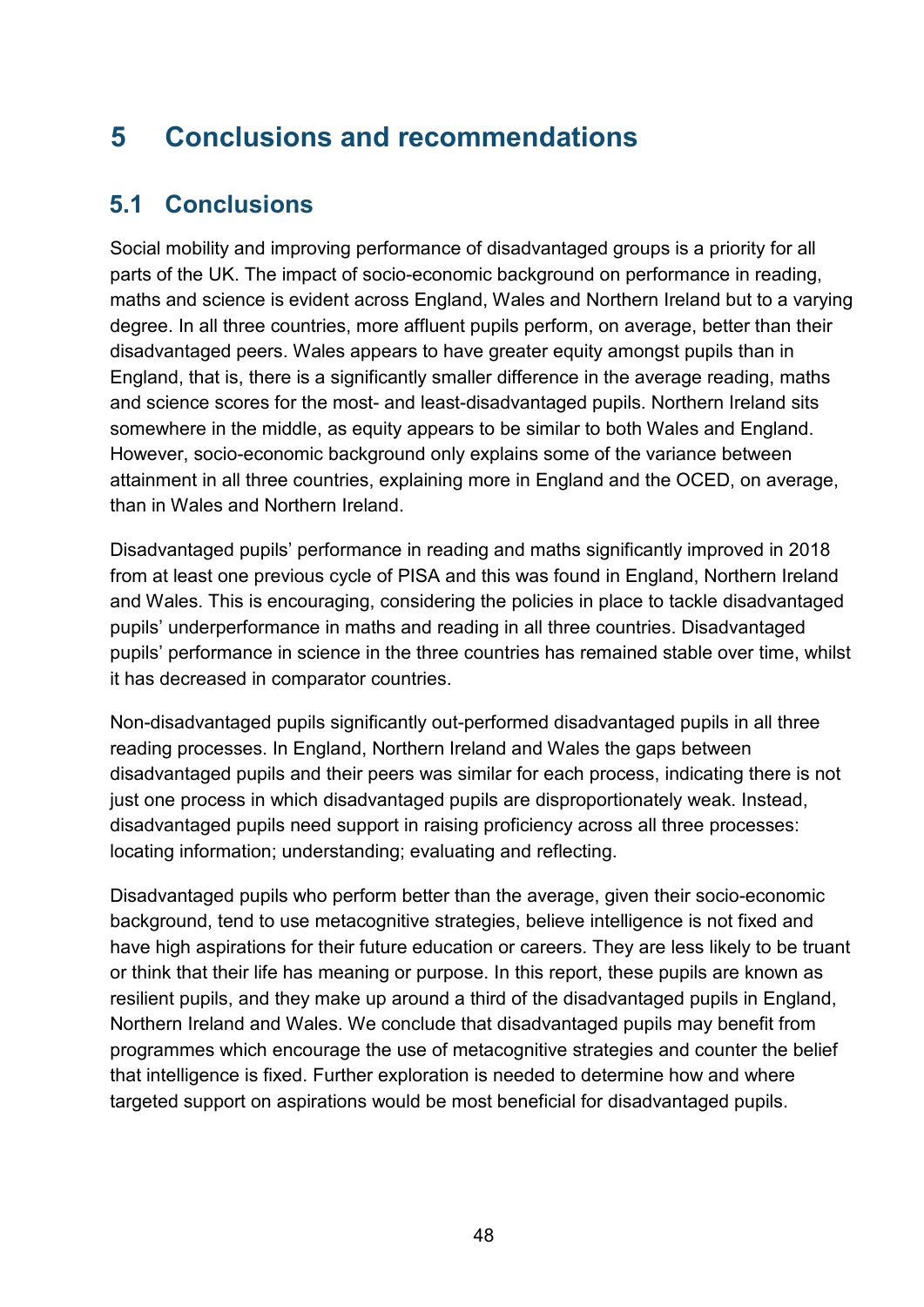For the most part, there were no attitudinal differences found between resilient pupils and their high-achieving, more affluent peers. For example, no differences were found between pupils' sense of belonging at school, life satisfaction or future aspirations. The exception to this was in Northern Ireland, where resilient pupils were less confident in their reading than their more affluent peers. Instead, it was mainly indicators of family poverty which distinguished these pupils. Whilst it is perhaps unsurprising that wealth indicators demonstrate the differences between resilient pupils and those who are not disadvantaged and high-achieving, it does emphasise that households need sufficient household income to enable children to develop the skills they need to succeed in later life. Policies that focus on education, while important and welcome, are not sufficient. The most effective are likely to be focused on increasing equity (European Commission/EACEA/Eurydice, 2020) aiming to level up by addressing the causes (such as low income, housing costs, limited access to good jobs (JRF, 2020)) rather than the effects. Then policies can focus holistically on early intervention to address the consequences of disadvantage (across joined up policies involving health, housing, social care, youth services etc. as well as education) and work on area-based strategies to address local/community-based issues to reduce absolute and relative poverty.

It will be especially important to ensure that there is a system of support around lowincome families as the COVID-19 crisis continues, making sure that basic needs are met in the immediate term. This includes ensuring access to school, especially for young people from disadvantaged areas who do not have study space or access to digital resources at home (Sharp *et al*., 2020*)*.

## <span id="page-50-0"></span>**5.2 Recommendations**

#### **Programmes that support metacognition could be beneficial for disadvantaged pupils**

Although causality cannot be inferred from this analysis alone, there is a wealth of evidence and support suggesting that teaching and using metacognitive strategies can help to raise the attainment of disadvantaged pupils (EEF, 2018; Macleod *et al.*, 2015; Welsh Government, 2015). This is supported by the findings that in all three countries, where the use of metacognitive strategies was associated with resilience, in that pupils who were disadvantaged, but high-achieving, were more likely to use these strategies than low-achieving, disadvantaged pupils. Metacognitive strategies can be, and arguably should be, taught in conjunction with subject specific content that will help to cement these as transferable skills (EEF, 2018).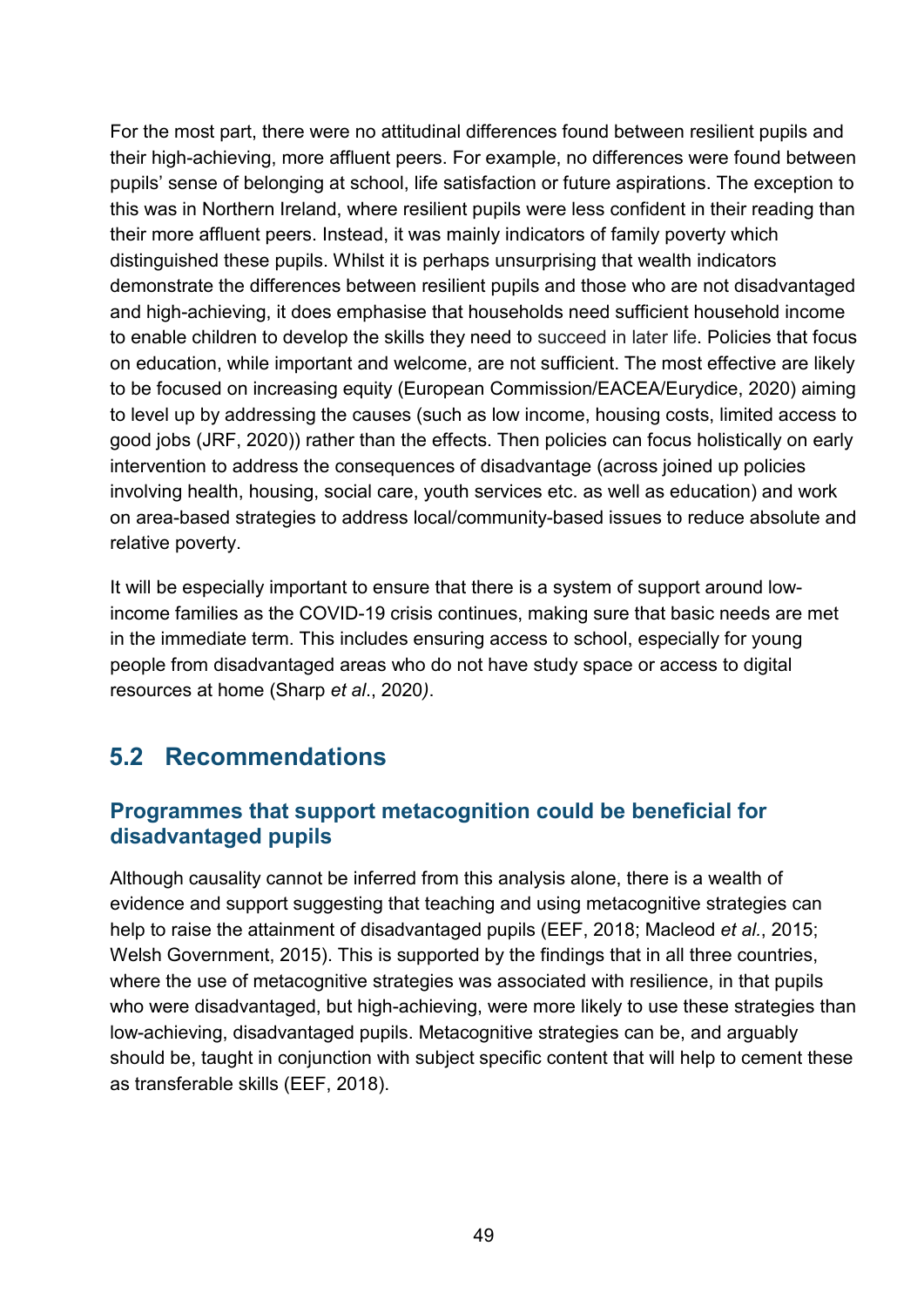#### **Work towards countering the belief that intelligence is fixed**

Resilient pupils were more likely to have a growth mind-set, that is, they saw intelligence as something that can be changed. It may be that having this mind-set would encourage pupils to work harder at subjects in which they are not yet achieving or that pupils who work hard learn that your intelligence can grow. Either way, fostering the concept of a growth mind-set for disadvantaged pupils would encourage them to overcome barriers.

#### **Investigate the connection between aspiration and resilience to identify how they are related**

The findings from this analysis indicates an association between high aspiration and resilience, however it does not determine whether high aspiration is a cause or effect of resilience. Further exploration would help to determine how and where targeted support would be most beneficial for disadvantaged pupils. Given the effect of COVID-19 on economies around the world, it is important that disadvantaged pupils believe that their hard work at school could lead to rewarding opportunities in the future.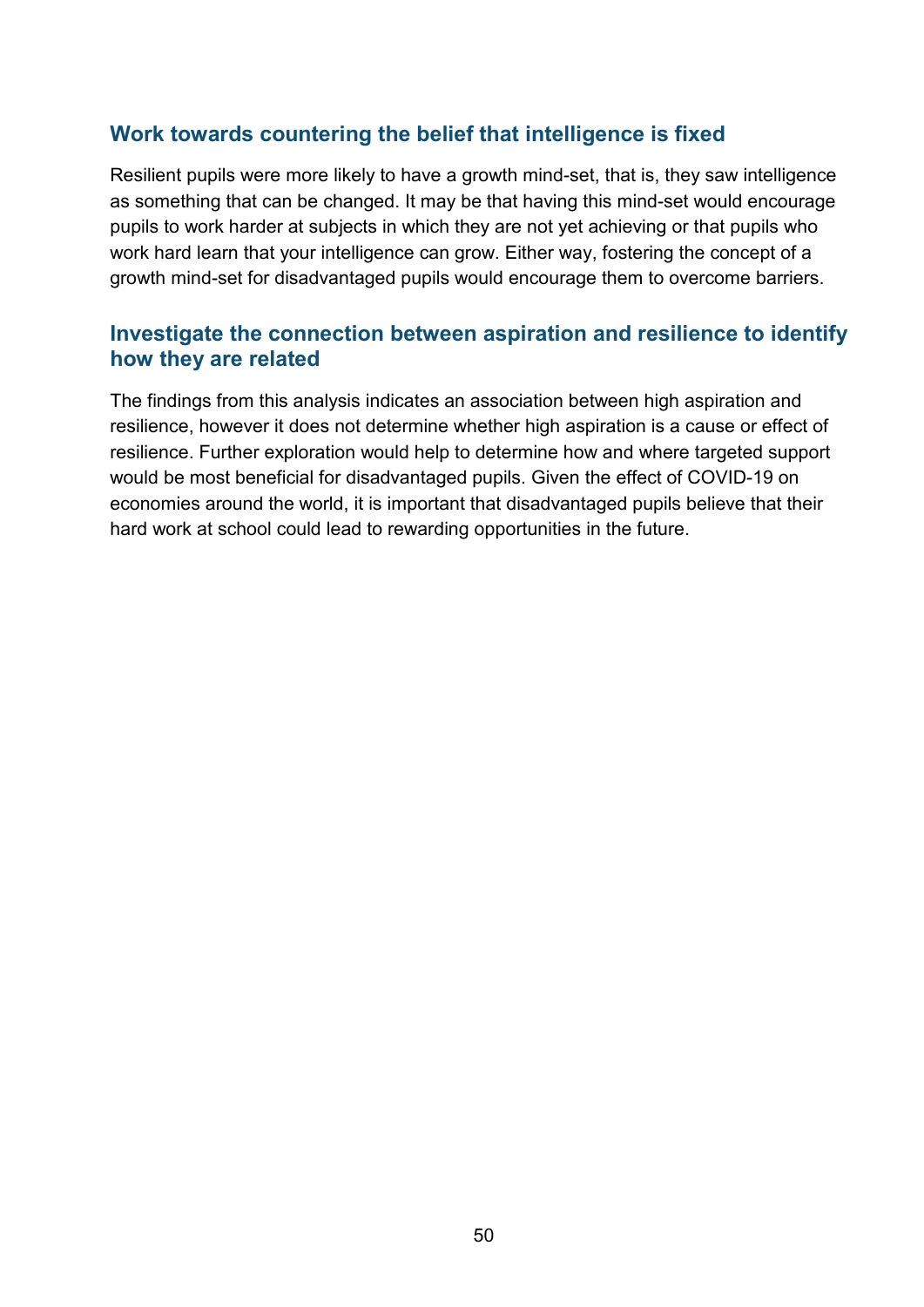## <span id="page-52-0"></span>**References**

Agasisti, A., Avvisati, F., Borgonovi, F. and Longobardi., S., 2018. *Academic resilience: what schools and countries do to help disadvantaged students succeed in PISA.* [pdf] Available at: [<Academic resilience: what schools and countries do to help disadvantaged](http://bildunggrenzenlos.at/wp-content/uploads/resilienz_studie.pdf)  [students succeed in PISA>](http://bildunggrenzenlos.at/wp-content/uploads/resilienz_studie.pdf) [Accessed 4 January 2021].

Andrade, J., 2016. Schools that work for everyone: measuring disadvantage. *NFER bog,* [blog] 15 December. Available at: **Schools that work for everyone: measuring** [disadvantage](https://www.nfer.ac.uk/news-events/nfer-blogs/schools-that-work-for-everyone-measuring-disadvantage/) [Accessed 5 January 2021].

Andrade, J. and Liht, J. (forthcoming). What makes a British pupil resilient. Slough: NFER

Bradshaw, J., De Lazzari, G., and Andrade, J., 2018. *Performance in TIMSS 2015 of disadvantaged pupils in Northern Ireland.* [pdf] Available at: [<Performance in TIMSS 2015](https://www.education-ni.gov.uk/sites/default/files/publications/education/Performance-in-TIMSS-2015-of-disadvantaged-pupils-in-Northern-Ireland.pdf)  [of disadvantaged pupils in Northern Ireland>](https://www.education-ni.gov.uk/sites/default/files/publications/education/Performance-in-TIMSS-2015-of-disadvantaged-pupils-in-Northern-Ireland.pdf) [Accessed 4 January 2021].

Burns, S., Leitch, R., and Hughes, J., 2015. *Education inequalities in Northern Ireland.* [pdf] Available at: [<Education inequalities in Northern Ireland>](https://www.equalityni.org/ECNI/media/ECNI/Publications/Delivering%20Equality/EducationInequality-FullReportQUB.pdf) [Accessed 5 January 2021].

Cosgrove, J., Cartwright, F., 2014. Changes in achievement on PISA: the case of Ireland and implications for international assessment practice. *Large-scale Assess Education,* [ejournal] 2(2). [https://doi.org/10.1186/2196-0739-2-2.](https://doi.org/10.1186/2196-0739-2-2)

Classick, R., Galvis, M. and Sizmur, J., 2020. *PISA 2018 additional analyses: Welsh- and English-medium school results*. [pdf] Available at: <**PISA 2018 additional analyses: Welsh**[and English-medium school results>](https://www.nfer.ac.uk/media/4192/pisa_2018_additional_analyses_welsh_and_english_medium_school_results.pdf) [Accessed 5 January 2021].

Children's Commissioner, 2017. *Briefing: the children leaving school with nothing.* [pdf] Available at: [<Briefing: the children leaving school with nothing>](https://www.childrenscommissioner.gov.uk/wp-content/uploads/2019/09/cco-briefing-children-leaving-school-with-nothing.pdf) [Accessed 4 January 2021].

Children's Commissioner, 2020. *Briefing: tackling the disadvantage gap during the Covid-*19 crisis. [pdf] Available at: <*Briefing: tackling the disadvantage gap during the Covid-19* [crisis>](https://www.childrenscommissioner.gov.uk/wp-content/uploads/2020/04/cco-tackling-the-disadvantage-gap-during-the-covid-19-crisis.pdf) [Accessed 5 January 2021].

Department of Education, 2017. *Unlocking talent, fulfilling potential: a plan for improving social mobility through education*. [pdf] Available at: [Unlocking talent, fulfilling potential: a](https://assets.publishing.service.gov.uk/government/uploads/system/uploads/attachment_data/file/667690/Social_Mobility_Action_Plan_-_for_printing.pdf)  plan for improving [social mobility through education](https://assets.publishing.service.gov.uk/government/uploads/system/uploads/attachment_data/file/667690/Social_Mobility_Action_Plan_-_for_printing.pdf) [Accessed 5 January 2021].

Department of Education, 2020. *Expert panel to tackle educational underachievement.*  [online] Available: **Expert panel to tackle educational underachievement** [Accessed at 5 January 2021].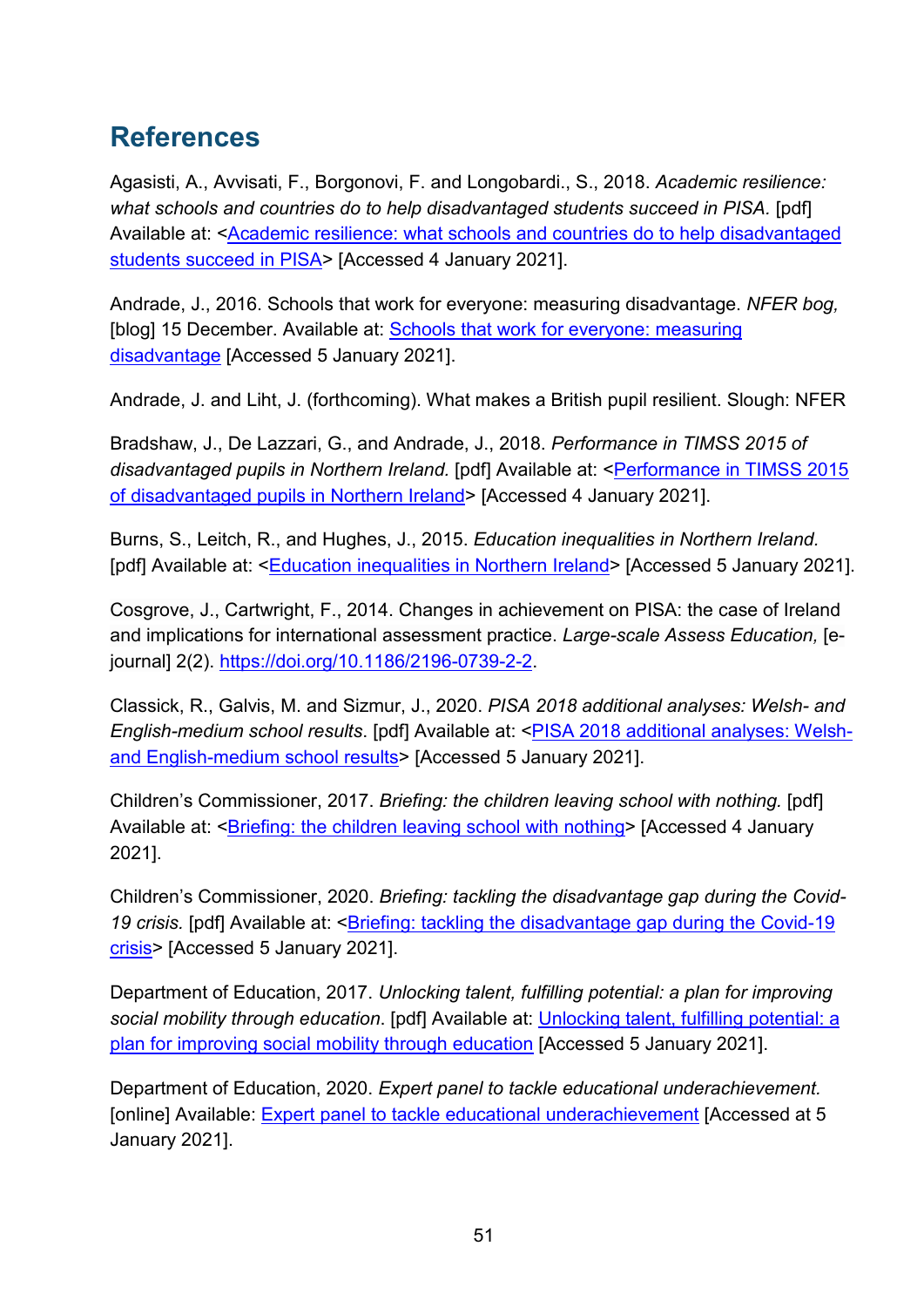Education Endowment Foundation, 2017. *The attainment gap.* [pdf] Available at: [<The](https://educationendowmentfoundation.org.uk/public/files/Annual_Reports/EEF_Attainment_Gap_Report_2018.pdf)  [attainment gap>](https://educationendowmentfoundation.org.uk/public/files/Annual_Reports/EEF_Attainment_Gap_Report_2018.pdf) [Accessed 5 January 2021].

Education Endowment Foundation, 2018. *Metacognition and self-regulation review.* [pdf] Available at: <**Metacognition and self-regulation review**> [Accessed 5 January 2021].

Education Endowment Foundation, 2020a. *Best evidence on impact of school closures on the attainment gap.* [online] Available at: [Best evidence on impact of school closures on](https://educationendowmentfoundation.org.uk/covid-19-resources/best-evidence-on-impact-of-school-closures-on-the-attainment-gap/)  [the attainment gap \[](https://educationendowmentfoundation.org.uk/covid-19-resources/best-evidence-on-impact-of-school-closures-on-the-attainment-gap/)Accessed 5 January 2021].

Education Endowment Foundation, 2020b. *Promising projects.* [online] Available at: [Promising projects \[](https://educationendowmentfoundation.org.uk/tools/promising/#closeSignup)Accessed 6 January 2021].

Equality Commission for Northern Ireland, 2017. *Key equalities in education.* [pdf] Available at: <**Key equalities in education>** [Accessed 6 January 2021].

European Commission/EACEA/Eurydice, 2020. *Equity in school education in Europe: structures, policies and student performance*. [pdf]. Available at: <**Equity in school** [education in Europe: structures, policies and student performance>](https://op.europa.eu/en/publication-detail/-/publication/a18e3a88-1e4d-11eb-b57e-01aa75ed71a1/language-en/format-PDF/source-170147202) [Accessed 6 January 2021].

Hong, Y., Chiu, C., Dweck, C., Lin, D. and Wan, W., 1999. Implicit theories, attributions, and coping: a meaning system approach. *Journal of Personality and Social Psychology,*  [e-journal] 77(3), pp.588 - 599. https://doi.org/10.1037/0022-3514.77.3.588.

Hutchinson, J., Reade, M. and Akhal, A., 2020. *Education in England: annual report*. [online] Available at **Education in England: annual report** [Accessed 6 January 2021].

Gambhir, G., Dirie, A. and Sizmur, J., 2020. *PISA 2018 additional analyses: regional performance and PISA/GCSE matching in Wales*. [online]. Available at: [PISA 2018](https://www.nfer.ac.uk/pisa-2018-additional-analyses-regional-performance-and-pisa-gcse-matching-in-wales/)  [additional analyses: regional performance and PISA/GCSE matching in Wales](https://www.nfer.ac.uk/pisa-2018-additional-analyses-regional-performance-and-pisa-gcse-matching-in-wales/) [Accessed 6 January 2021].

Great Britain. Parliament. House of Commons. Education Select Committee, 2019. *Social justice and tackling disadvantage*. London. TSO.

Jerrim, J. and Shure, N., 2017. *Achievement of 15-year-olds in England: PISA 2015 further analysis report.* [online] Available at: [Achievement of 15-year-olds in England: PISA 2015](https://assets.publishing.service.gov.uk/government/uploads/system/uploads/attachment_data/file/661245/PISA_2015_Further_Analysis_Report_FINAL.pdf)  [further analysis report](https://assets.publishing.service.gov.uk/government/uploads/system/uploads/attachment_data/file/661245/PISA_2015_Further_Analysis_Report_FINAL.pdf) [Accessed 6 January 2021].

Joseph Rowntree Foundation, 2020. *UK poverty 2019/20: the leading independent report.*  [online] Available at: [UK poverty 2019/20: the leading independent report](https://www.jrf.org.uk/report/uk-poverty-2019-20) [Accessed 6 January 2021].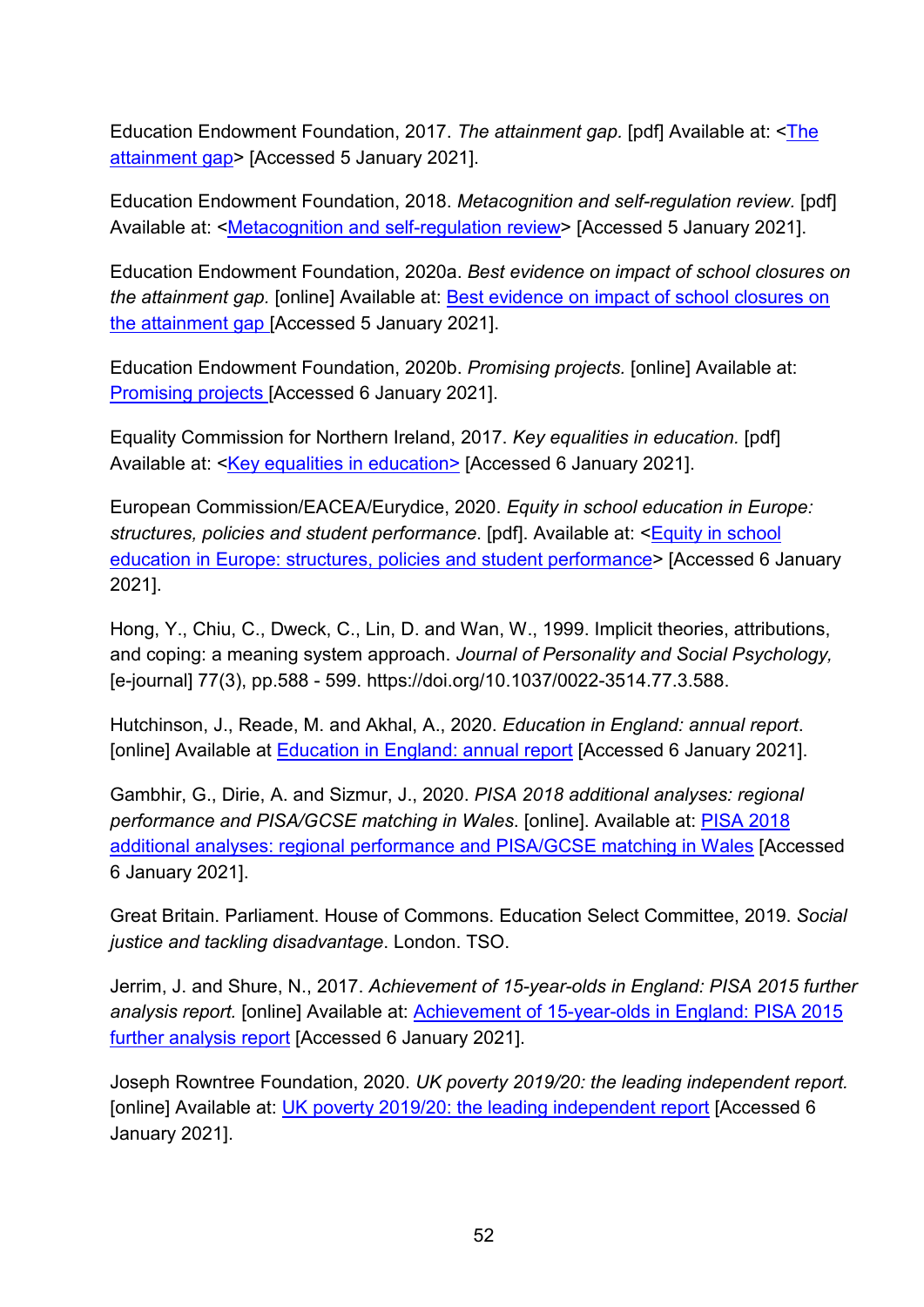Kuhn, L., Bradshaw, S., Donkin, A., Fletcher, Liht, J., and Wheater, R., 2021. *PISA 2018 additional analyses: what does PISA tell us about the wellbeing of 15-year-olds?* [online] Available at: [PISA 2018 additional analyses: what does PISA tell us about the wellbeing of](http://www.nfer.ac.uk/PISA-2018-additional-analyses-what-does-PISA-tell-us-about-the-wellbeing-of-15-year-olds)  [15-year-olds? \[](http://www.nfer.ac.uk/PISA-2018-additional-analyses-what-does-PISA-tell-us-about-the-wellbeing-of-15-year-olds)Accessed 6 January 2021].

Macleod, S., Sharp, C., Bernardinelli, D., 2015. *Supporting the attainment of disadvantaged pupils: articulating success and good practice.* [pdf] Available at:[<Supporting the attainment of disadvantaged pupils: articulating success and good](https://assets.publishing.service.gov.uk/government/uploads/system/uploads/attachment_data/file/473974/DFE-RR411_Supporting_the_attainment_of_disadvantaged_pupils.pdf)  [practice>](https://assets.publishing.service.gov.uk/government/uploads/system/uploads/attachment_data/file/473974/DFE-RR411_Supporting_the_attainment_of_disadvantaged_pupils.pdf) [Accessed 5 January 2021].

McKeown, M., Denner, S., McAteer A., Shiel, G. and O'Keeffe, L., 2019. *Learning for the future: the performance of 15-year-olds in Ireland on reading literacy, science and mathematics in PISA 2018*. Dublin: Educational Research Centre.

Montacute, R., 2020. *Social mobility and Covid-19: implications of the Covid-19 crisis for*  educational inequality. [pdf] Available at: <Social mobility and Covid-19: implications of the [Covid-19 crisis for educational inequality>](https://www.suttontrust.com/wp-content/uploads/2020/04/COVID-19-and-Social-Mobility-1.pdf) [Accessed 5 January 2021].

National Audit Office, 2015. *Funding for disadvantaged pupils.* [pdf] Available at: [<Funding](https://www.nao.org.uk/wp-content/uploads/2015/06/Funding-for-disadvantaged-pupils.pdf)  [for disadvantaged pupils>](https://www.nao.org.uk/wp-content/uploads/2015/06/Funding-for-disadvantaged-pupils.pdf) [Accessed 5 January 2021].

The Organisation for Economic Co-operation and Development, 2018. *Equity in education: breaking down barriers to social mobility.* [online] Available at: [<Equity in education:](https://www.oecd-ilibrary.org/education/equity-in-education_9789264073234-en)  [breaking down barriers to social mobility>](https://www.oecd-ilibrary.org/education/equity-in-education_9789264073234-en) [Accessed 5 January 2021].

The Organisation for Economic Co-operation and Development, 2019a. *PISA 2018 assessment and analytical framework.* [online] Available at: [<PISA 2018 assessment and](https://www.oecd-ilibrary.org/education/pisa-2018-assessment-and-analytical-framework_b25efab8-en)  [analytical framework>](https://www.oecd-ilibrary.org/education/pisa-2018-assessment-and-analytical-framework_b25efab8-en) [Accessed 5 January 2021].

The Organisation for Economic Co-operation and Development, 2019b. *PISA 2018 results (volume I): what students know and can do.* [online] Available at: <**PISA 2018 results** [\(volume I\): what students know and can do>](http://www.oecd.org/publications/pisa-2018-results-volume-i-5f07c754-en.htm) [Accessed 5 January 2021].

The Organisation for Economic Co-operation and Development, 2019c. *PISA 2018 results (volume II): where all students can succeed.* [online] Available at: [<PISA 2018 results](http://www.oecd.org/publications/pisa-2018-results-volume-ii-b5fd1b8f-en.htm)  [\(volume II\): where all students can succeed>](http://www.oecd.org/publications/pisa-2018-results-volume-ii-b5fd1b8f-en.htm) [Accessed 5 January 2021].

The Organisation for Economic Co-operation and Development, 2019d. *PISA 2018 results (volume III): what school life means for students*'. [online] Available at: [<PISA 2018 results](http://www.oecd.org/publications/pisa-2018-results-volume-iii-acd78851-en.htm)  [\(volume III\): what school life means for students'>](http://www.oecd.org/publications/pisa-2018-results-volume-iii-acd78851-en.htm) [Accessed 5 January 2021].

The Organisation for Economic Co-operation and Development, 2019e. *United Kingdom – country note – PISA 2018 results.* [online] Available at: [<United Kingdom –](https://www.oecd.org/pisa/publications/PISA2018_CN_GBR.pdf) country note – [PISA 2018>](https://www.oecd.org/pisa/publications/PISA2018_CN_GBR.pdf) [Accessed 5 January 2021].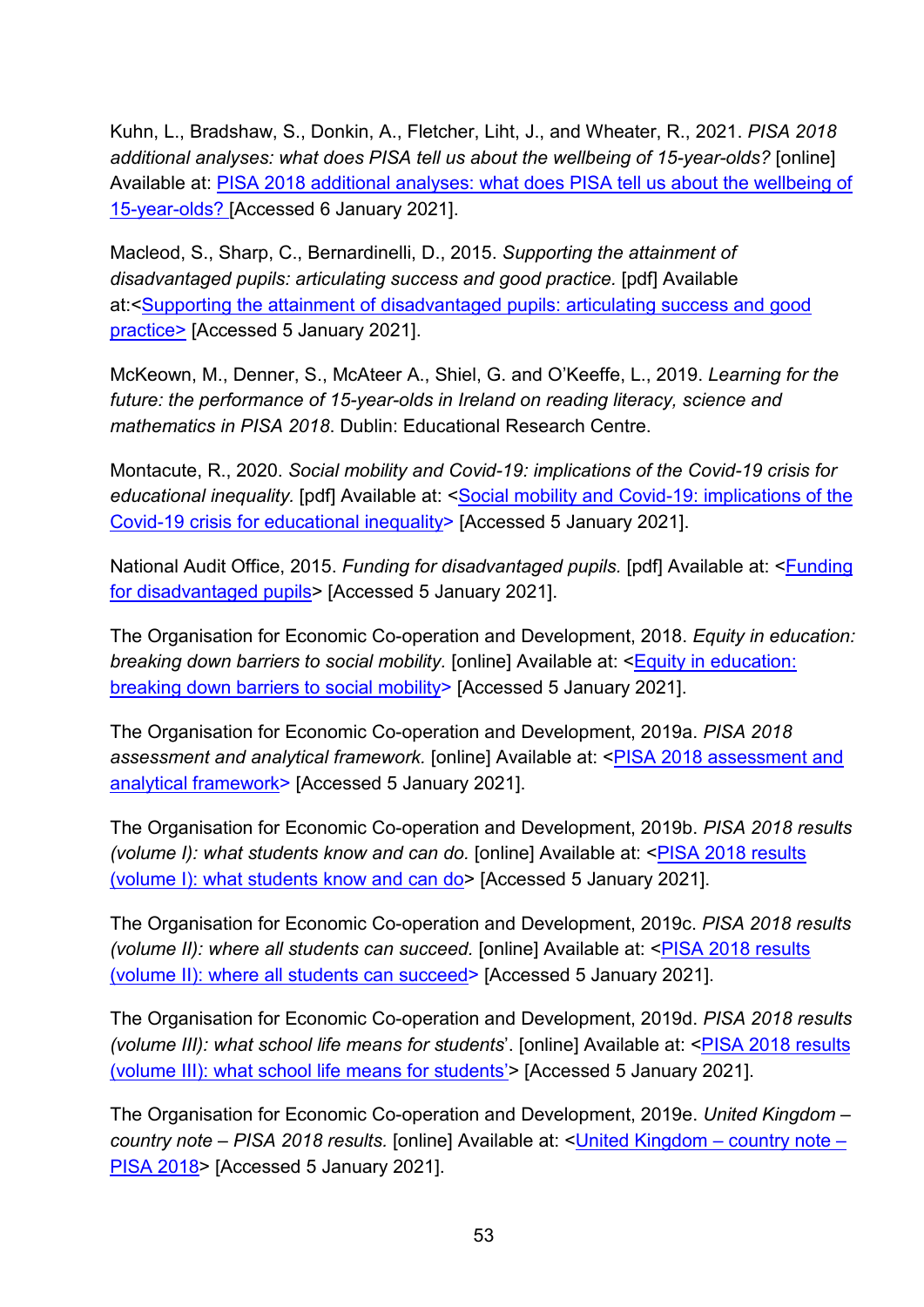The Organisation for Economic Co-operation and Development, 2020. *The impact of Covid-19 on education. Insights from education at a glance 2020.* [online] Available at: [<The impact of Covid-19 on education. Insights from education at a glance 2020>](https://www.oecd.org/education/the-impact-of-covid-19-on-education-insights-education-at-a-glance-2020.pdf) [Accessed 5 January 2021].

Sizmur, J., Ager, R., Bradshaw, J., Classick, R., Galvis, M., Packer, J., Thomas D. and Wheater R., 2019a. *Achievement of 15-year-old pupils in Northern Ireland: PISA 2018 national report*. [online] Available at: [<Achievement of 15-year-old pupils in Northern](https://www.nfer.ac.uk/achievement-of-15-year-old-pupils-in-northern-ireland-pisa-2018-national-report/)  [Ireland: PISA 2018 national report>](https://www.nfer.ac.uk/achievement-of-15-year-old-pupils-in-northern-ireland-pisa-2018-national-report/) [Accessed 5 January 2021].

Sizmur, J., Ager, R., Bradshaw, J., Classick, R., Galvis, M., Packer, J., Thomas D. and Wheater R., 2019b. *Achievement of 15-year-olds in England: PISA 2018 results*. [online] Available at: <**Achievement of 15 year olds in England: PISA 2018 results>** [Accessed 5 January 2021].

Sizmur, J., Ager, R., Bradshaw, J., Classick, R., Galvis, M., Packer, J., Thomas D. and Wheater R., 2019c. *Achievement of 15-year-olds in Wales: PISA 2018 national report.* [online] Available at: <**Achievement of 15 year olds in Wales: PISA 2018 national report>** [Accessed 5 January 2021].

Sizmur, J., Hepworth, N., Gambhir, G. and Galvis, G. (forthcoming). PISA additional analyses: Learning from other countries. Slough: NFER

Sharp, C., Nelson. J., Lucas. M., Julius, J., McCrone. T. and Sims, D., 2020. *Schools' responses to Covid-19: The challenges facing schools and pupils in September 2020*. [online] Available at: [<The challenges facing schools and pupils in September 2020>](https://www.nfer.ac.uk/media/4119/schools_responses_to_covid_19_the_challenges_facing_schools_and_pupils_in_september_2020.pdf) [Accessed 5 January 2021].

Social Mobility Commission, 2019. *State of the nation 2018-19: social mobility in Great Britain.* [online] Available at: <*[State of the nation 2018-19: social m8obility in Great Britain](https://assets.publishing.service.gov.uk/government/uploads/system/uploads/attachment_data/file/798404/SMC_State_of_the_Nation_Report_2018-19.pdf)*> [Accessed 5 January 2021].

Social Mobility Commission, n.d. *Socio-economic diversity and inclusion. Employers' toolkit: cross-industry edition.* [online] Available at: <**Socio-economic diversity and** [inclusion. Employers' toolkit: Cross-industry edition>](https://assets.publishing.service.gov.uk/government/uploads/system/uploads/attachment_data/file/863502/Employers_Toolkit.pdf) [Accessed 5 January 2021].

Wheater, R., Durbin, B., McNamara, S. and Classick, R., 2016. *Is mathematics education in England working for everyone? NFER analysis of the PISA performance of disadvantaged pupils.* [online] Available at: [<Is mathematics education in England working](https://www.nfer.ac.uk/media/2079/pian01.pdf)  [for everyone? NFER analysis of the PISA performance of disadvantaged pupils>](https://www.nfer.ac.uk/media/2079/pian01.pdf) [Accessed 5 January 2021].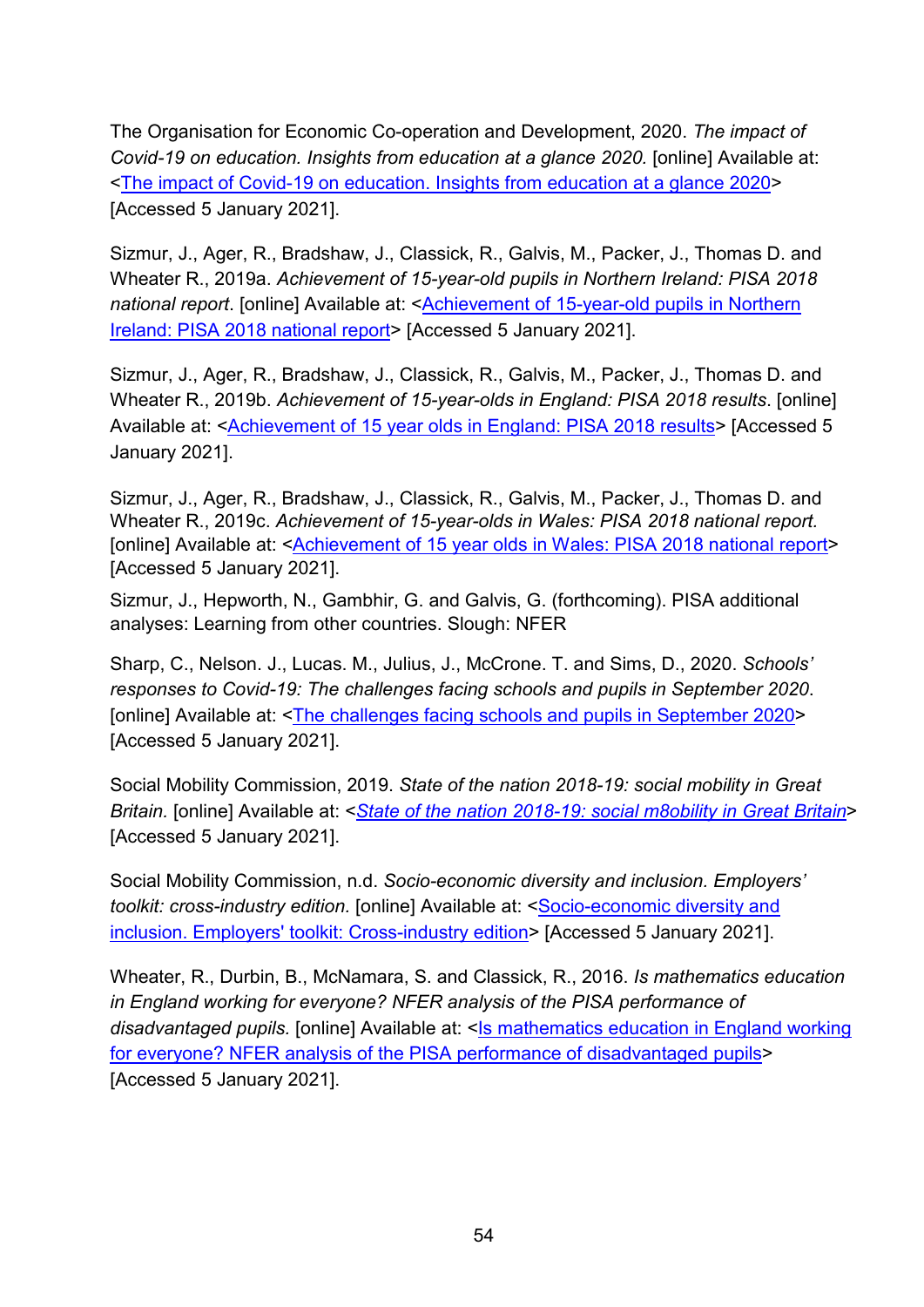Welsh Government, 2015. *Guidance for using the pupil deprivation grant: what really*  works. [online] Available at: <**Guidance for using the pupil deprivation grant: what really** [works>](https://gov.wales/pupil-development-grant-what-really-works) [Accessed 5 January 2021].

Welsh Government, 2020. *A more equal Wales. Commencing the socio-economic duty.* [online] Available at: < A more equal Wales. Commencing the socio-economic duty> [Accessed 5 January 2021].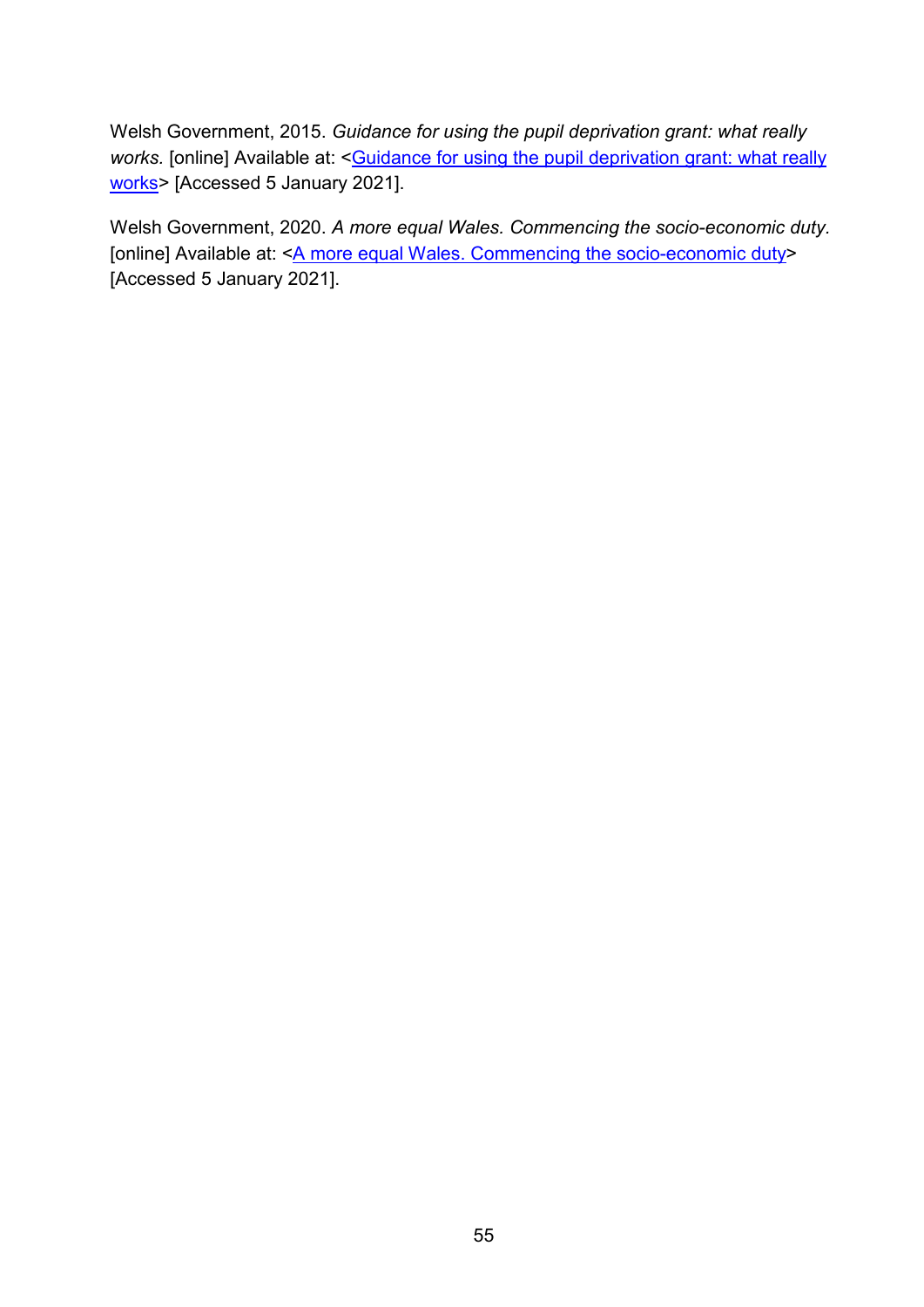## <span id="page-57-0"></span>**Appendix A**

#### **Variables included in the profiling**

All derived variables from the Pupil Questionnaire were included in the profiling analyses. [Chapter 16 of the PISA 2018 Technical Report](https://www.oecd.org/pisa/data/pisa2018technicalreport/PISA2018_Technical-Report-Chapter-16-Background-Questionnaires.pdf) has more details of the derived variables.

A number of single questions were included in the profiling stage based on previous research):

- In the last two full weeks of school, how often: I <skipped> a whole school day.
- About how much time do you usually spend reading for enjoyment?
- Agree: Your intelligence is something about you that you can't change very much.

The single question 'Overall, how satisfied are you with your life as a whole these days?' was also included at this stage to complement the simultaneous analysis on wellbeing using PISA 2018 data (Kuhn *et al*., 2021).

#### **Variables included in the multi-level logistic regression model**

Table 4 includes the variables from national data (NPD or Northern Ireland School Census data) included in the respective country's regression.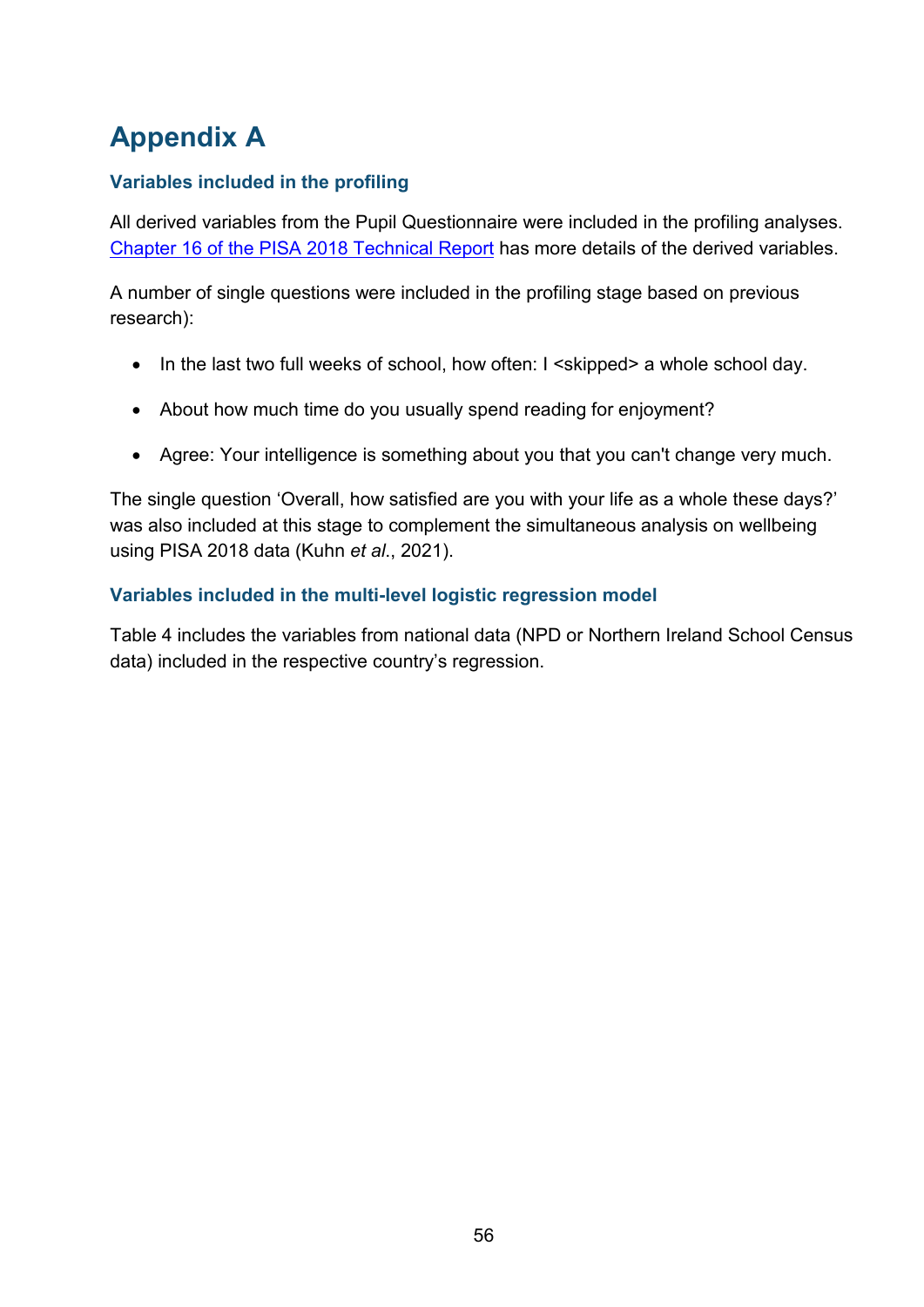#### **Table 4 National variables included in each multi-level logistic regression**

<span id="page-58-0"></span>

| <b>Variable</b> | <b>Description</b>                                                                           |
|-----------------|----------------------------------------------------------------------------------------------|
| E EVER1         | England FSM 6                                                                                |
| E KS2 1         | <b>England KS2 APS</b>                                                                       |
|                 | Northern Ireland pupil entitled to free school<br>any year in past six years                 |
| N FSM 1         |                                                                                              |
| N RELI1         | Northern Ireland religion of the pupil                                                       |
|                 | Northern Ireland Religion by gender                                                          |
| <b>RXS</b>      | Note: Interaction between religion and<br>gender added to the Northern Ireland<br>regression |
|                 | Northern Ireland school type - Non-<br>grammar                                               |
| <b>SCHTYPE1</b> | Note: Grammar was included as the<br>reference category                                      |
|                 | Northern Ireland school type - Independent                                                   |
| <b>SCHTYPE2</b> | Note: Grammar was included as the<br>reference category                                      |
| LANGTE1         | Language of test                                                                             |
| W NPD 1         | <b>Wales-Study Welsh</b>                                                                     |
| W NPD 3         | pupil entitled to free school any year in past<br>six years                                  |

Table 5 includes the PISA variables included in each country's multi-level logistic regression. These were selected for the following reasons:

- 1. The variables correlated highly (above 0.15) at the Profiling Stage (for example, Perception of difficulty of the PISA test; Enjoy/Like reading)
- 2. They acted as a control variable (for example, age; gender)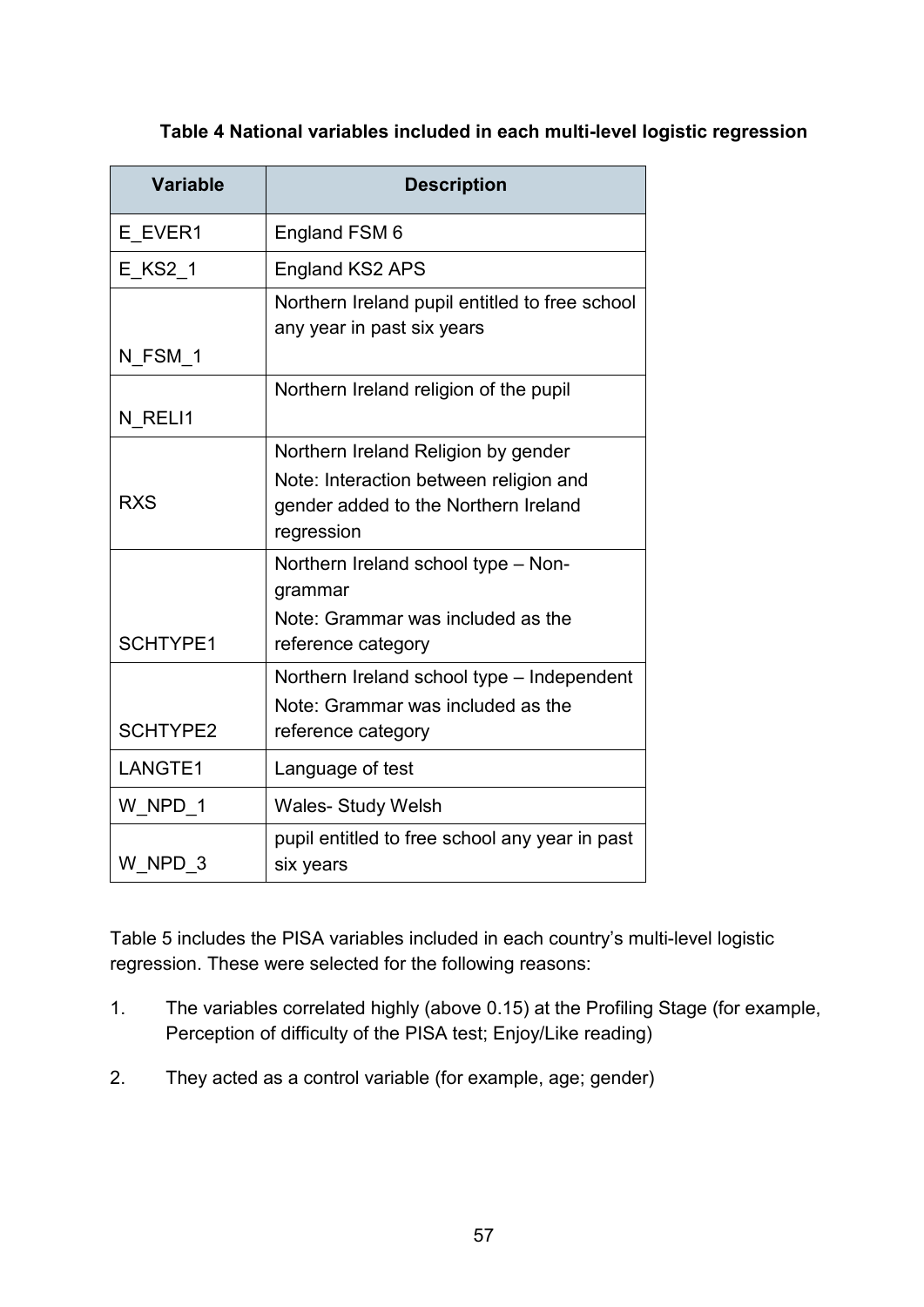- 3. Previous research suggested them as an area of interest (for example, In the last two full weeks of school, how often: I <skipped> a whole school day; emotional support from parents)
- 4. To explore the relationship between socio-economic status and wellbeing (for example, life-satisfaction and positive emotions

| Table 5 PISA variables included in each multi-level logistic regression |
|-------------------------------------------------------------------------|
|-------------------------------------------------------------------------|

<span id="page-59-0"></span>

| <b>Variable</b>   | <b>Description</b>                                                                                               |
|-------------------|------------------------------------------------------------------------------------------------------------------|
| <b>AGE</b>        | Age                                                                                                              |
| <b>ATTLNACT</b>   | Attitude towards school: learning activities (WLE)                                                               |
| <b>BSMJ</b>       | Students expected occupational status (SEI)                                                                      |
| <b>CHANGE</b>     | School changes (Only available for England as variable derived from<br><b>Educational Careers Questionnaire)</b> |
| <b>DISCLIMA</b>   | Disciplinary climate in test language lessons (WLE)                                                              |
| EFFORT1           | How much effort did you put into this test?                                                                      |
| EFFORT2           | How much effort would you have invested?                                                                         |
| <b>EMOSUPS</b>    | Emotional support from parents                                                                                   |
| <b>EUDMO</b>      | Eudemonia: meaning in life (WLE)                                                                                 |
| <b>GFOFAIL</b>    | General fear of failure (WLE)                                                                                    |
| <b>HEDRES</b>     | Home educational resources (WLE)                                                                                 |
| <b>HISEI</b>      | Index highest parental occupational status                                                                       |
| IMMI1             | Second generation immigrant                                                                                      |
| IMMI <sub>2</sub> | First generation immigrant                                                                                       |
| <b>JOYREAD</b>    | Enjoy/Like reading (WLE)                                                                                         |
| LANGSC1           | Language spoken with their school mates for students who do not<br>speak the test language at home               |
| <b>METASPAM</b>   | Meta-cognition: assess credibility                                                                               |
| <b>METASUM</b>    | Meta-cognition: summarising                                                                                      |
| <b>PERCOMP</b>    | Perception of competitiveness at school (WLE)                                                                    |
| <b>PISADIFF</b>   | Perception of difficulty of the PISA test (WLE)                                                                  |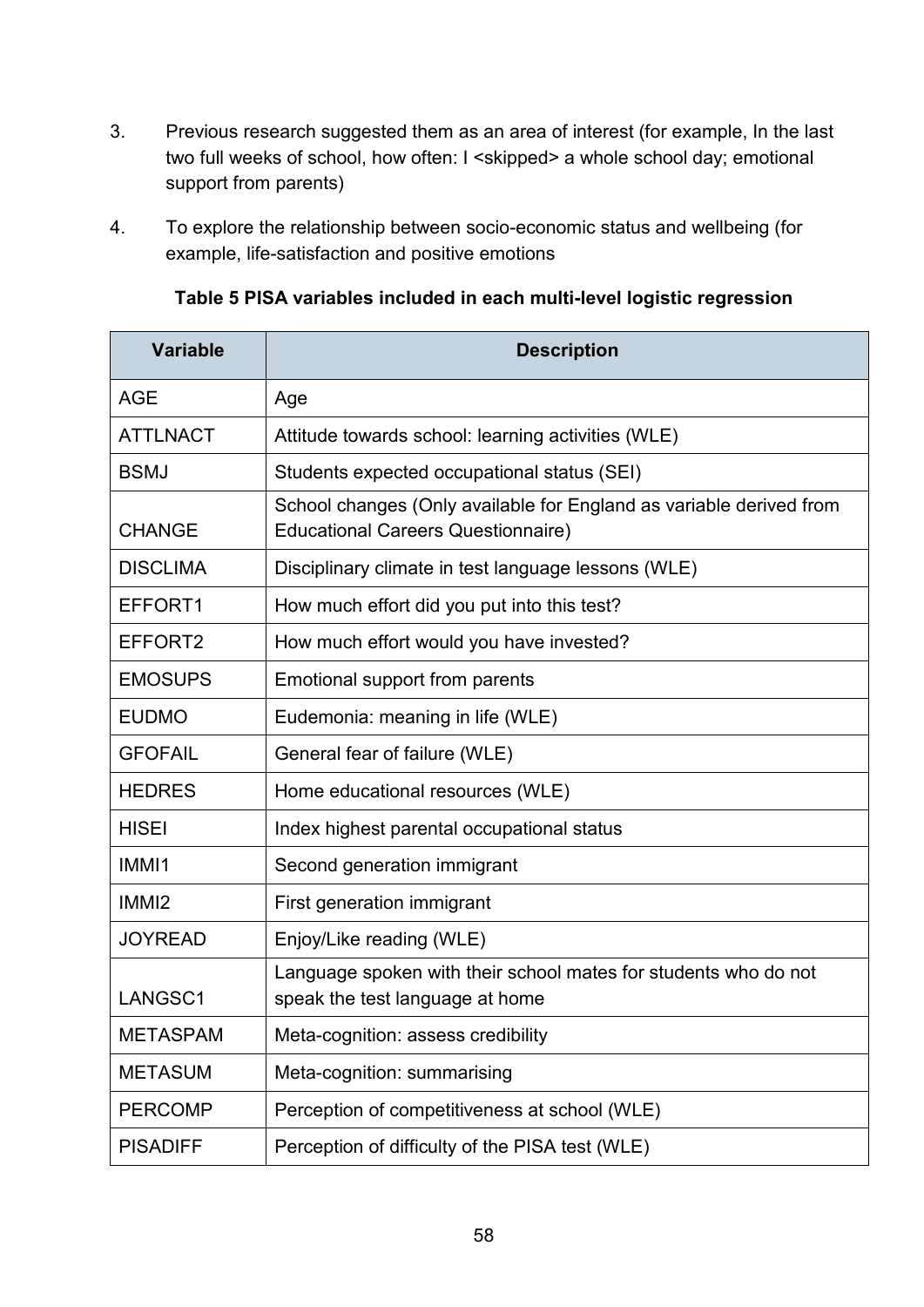| <b>Variable</b> | <b>Description</b>                                                                                              |
|-----------------|-----------------------------------------------------------------------------------------------------------------|
| <b>RESILI1</b>  | Resilience                                                                                                      |
| SC012Q1         | Student admission to school: Residence in a particular area                                                     |
| SC012Q2         | Student admission to school: Parents' endorsement of the instructional<br>or religious philosophy of the school |
| SC012Q3         | Student admission to school: Recommendation of feeder schools                                                   |
| SC012Q4         | Student admission to school: Whether the student requires or is<br>interested in a special programme            |
| SCREAD1         | Self-concept of reading: Perception of difficulty (WLE)                                                         |
| <b>SCREAD2</b>  | Self-concept of reading: Perception of competence (WLE)                                                         |
| ST004D1         | Student (Standardized) Gender                                                                                   |
| ST016Q1         | Life-satisfaction                                                                                               |
| ST062Q1         | In the last two full weeks of school, how often: I <skipped> a whole<br/>school day.</skipped>                  |
| ST175Q1         | About how much time do you usually spend reading for enjoyment?                                                 |
| ST184Q1         | Agree: Your intelligence is something about you that you can't change<br>very much.                             |
| ST225ALL        | Highest level of studies selected                                                                               |
| <b>SWBP</b>     | Positive emotions                                                                                               |
| <b>UNDREM</b>   | Meta-cognition: understanding and remembering                                                                   |
| <b>WORKMAST</b> | Work mastery (WLE)                                                                                              |